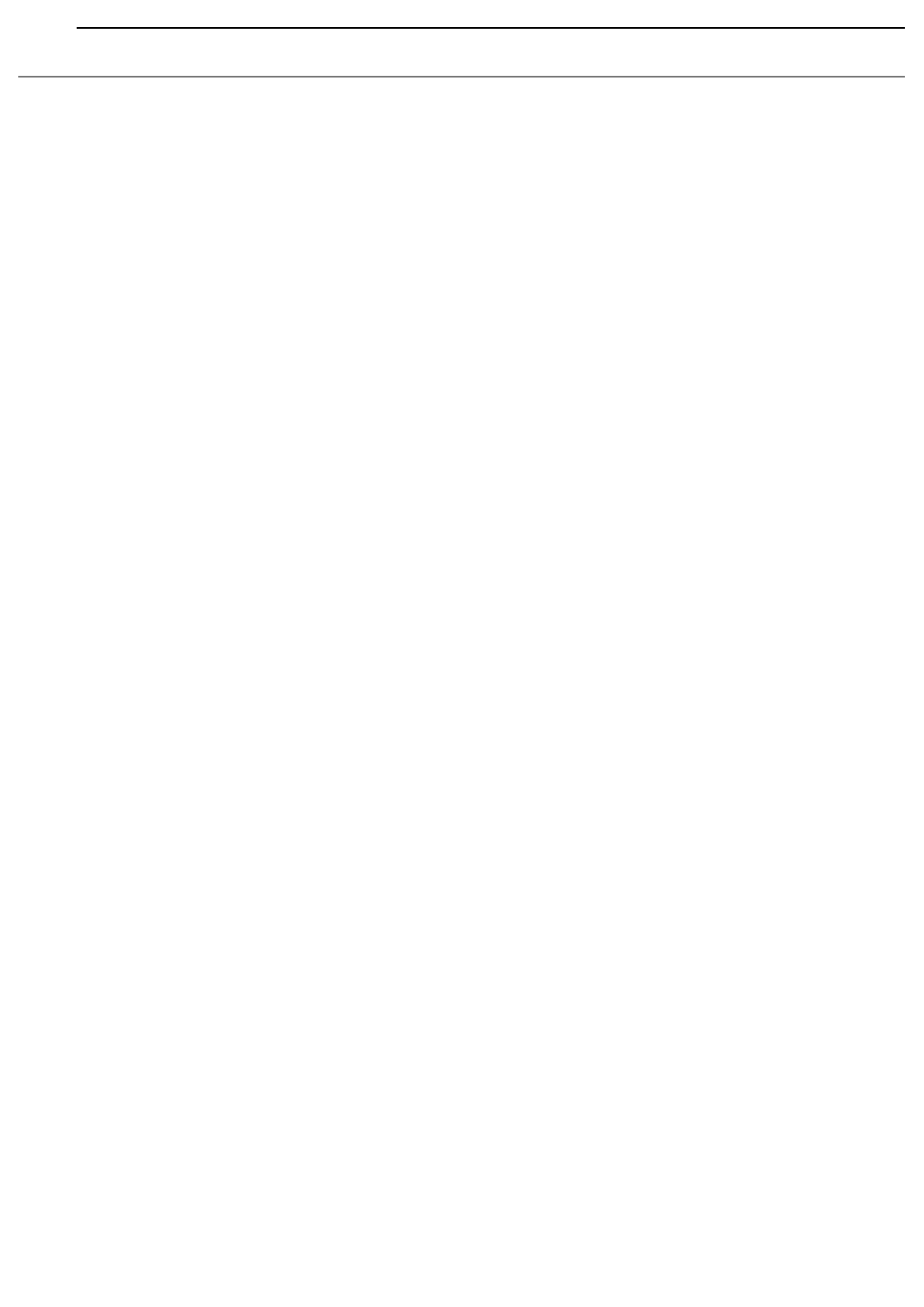

## **ADAMIS PHARMACEUTICALS CORPORATION**

11455 El Camino Real, Suite 310 San Diego, CA 92130 (858) 997-2400

#### **NOTICE OF ANNUAL MEETING OF STOCKHOLDERS**

#### **To be held on October 10, 2012**

To Our Stockholders:

NOTICE IS HEREBY GIVEN that the Annual Meeting of Stockholders, or Annual Meeting, of Adamis Pharmaceuticals Corporation, referred to herein as we, us, our, the Company, or Adamis, a Delaware corporation, will be held at our executive offices located at 11455 El Camino Real, Suite 310, San Diego, California 92130, on Wednesday, October 10, 2012, at 8:00 a.m., Pacific Daylight Time, for the following purposes:

- 1. To elect five directors to our Board of Directors to serve until the next Annual Meeting of Stockholders or until their successors have been duly elected or appointed and qualified;
- 2. To approve an amendment to our Amended and Restated Certificate of Incorporation, to increase the total number of authorized shares from 185.0 million to 210.0 million and the number of authorized shares of common stock from 175.0 million to 200.0 million;
- 3. To ratify the selection of Mayer Hoffman McCann PC as our independent registered public accounting firm for the year ending March 31, 2013; and
- 4. To consider and take action upon such other business as may properly come before the Annual Meeting or any adjournments or postponements thereof.

These items of business are more fully described in the Proxy Statement accompanying this notice. Only holders of record of our common stock (the "Common Stock") at the close of business on August 24, 2012 (the "Record Date"), will be entitled to notice of the Annual Meeting or any adjournments or postponements thereof. Each share of Common Stock is entitled to one vote at the Annual Meeting.

The names of stockholders of record entitled to vote at the Annual Meeting will be available at the Annual Meeting and for ten (10) days before the Annual Meeting for any purpose germane to the meeting, at our principal executive offices at 11455 El Camino Real, Suite 310, San Diego, California 92130, by contacting our Secretary.

Whether you plan to attend the meeting in person or not, it is important that you read the Proxy Statement and follow the instructions on your proxy card to vote by mail, telephone or Internet. This will ensure that your shares are represented and will save us additional expenses of soliciting proxies.

## **IMPORTANT NOTICE REGARDING THE AVAILABILITY OF PROXY MATERIALS FOR THE ANNUAL STOCKHOLDER MEETING TO BE HELD ON OCTOBER 10, 2012.**

In accordance with rules approved by the Securities and Exchange Commission, we are providing this notice to our stockholders to advise them of the availability on the Internet of our proxy materials related to our Annual Meeting. The rules allow companies to provide access to proxy materials in one of two ways. Because we have elected to utilize the "full set delivery" option, we are delivering our proxy materials to our stockholders under the "traditional" method, by providing paper copies, as well as providing access to our proxy materials on a publicly accessible website.

Our proxy statement and proxy are enclosed along with our Annual Report on Form 10-K for the year ended March 31, 2012, which is being provided as our Annual Report to Stockholders. These materials are also available on the website: http://www.firstamericanstock.org.

By Order of the Board of Directors,

Dennis J. Carlo, Ph.D. President and Chief Executive Officer, Director

San Diego, California August \_\_, 2012

## **YOUR VOTE IS IMPORTANT IN ORDER TO ASSURE YOUR REPRESENTATION AT THE MEETING, PLEASE COMPLETE, SIGN AND DATE THE ENCLOSED PROXY AS PROMPTLY AS POSSIBLE AND RETURN IT IN THE ENCLOSED ENVELOPE.**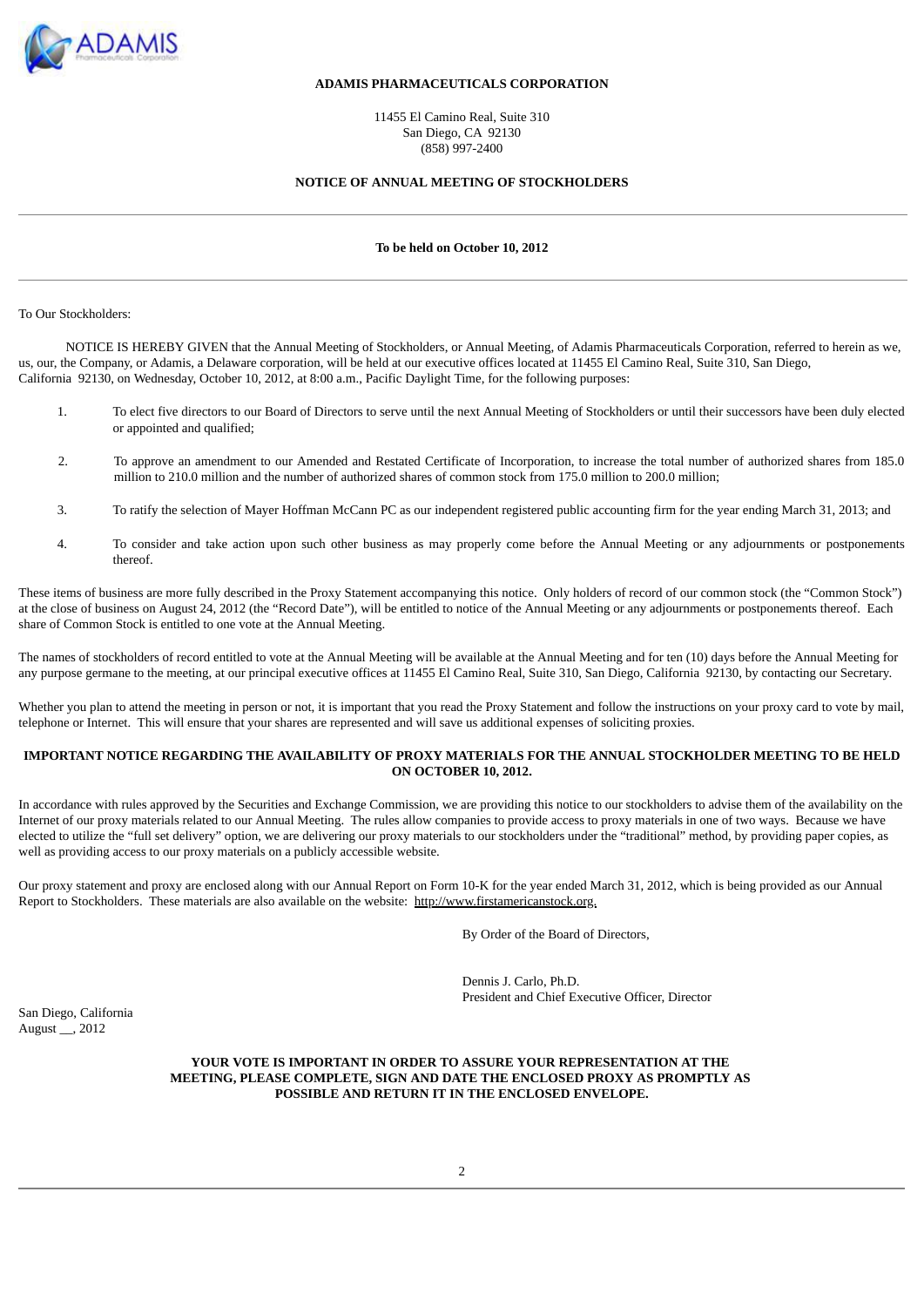## **ADAMIS PHARMACEUTICALS CORPORATION**

#### **11455 El Camino Real, Suite 310 San Diego, CA 92130**

#### **(858) 997-2400**

## **PROXY STATEMENT**

## **General**

This Proxy Statement is furnished in connection with the solicitation by the Board of Directors of Adamis Pharmaceuticals Corporation, referred to herein as we, us, our, the Company or Adamis, of proxies to be voted at the Annual Meeting of Stockholders, or the Annual Meeting, to be held at 8:00 a.m., Pacific Daylight Time, on Wednesday, October 10, 2012 at our executive offices located at 11455 El Camino Real, Suite 310, San Diego, California 92130, and at any adjournments or postponements thereof.

A copy of our Annual Report on Form 10-K for the period ended March 31, 2012, is enclosed with these materials. Upon written request, we will provide each stockholder being solicited by this Proxy Statement with a copy, free of charge, of any of the documents referred to in this Proxy Statement. All such requests should be directed to Adamis Pharmaceuticals Corporation, 11455 El Camino Real, Suite 310, San Diego, California 92130; Attention: Secretary.

The Annual Meeting has been called to consider and take action on the following proposals:

- 1. To elect five directors to our Board of Directors to serve until the next Annual Meeting of Stockholders or until their successors have been duly elected or appointed and qualified;
- 2. To approve an amendment to our Amended and Restated Certificate of Incorporation (the "Restated Certificate"), to increase the total number of authorized shares from 185.0 million to 210.0 million and the number of authorized shares of common stock from 175.0 million to 200.0 million;
- 3. To ratify the selection of Mayer Hoffman McCann PC as our independent registered public accounting firm for the year ending March 31, 2013; and
- 4. To consider and take action upon such other business as may properly come before the Annual Meeting or any adjournments or postponements thereof.

Our principal executive office is located at 11455 El Camino Real, Suite 310, San Diego, California 92130 and our telephone number is (858) 997-2400. The approximate date on which this Proxy Statement and the proxy card are first being sent or given to stockholders is \_\_\_\_\_\_\_\_\_\_ \_\_, 2012.

## **Record Date and Shares Outstanding**

Stockholders of record at the close of business on August 24, 2012 (the "Record Date") are entitled to notice of the meeting. At the Record Date, shares of our common stock (the "Common Stock") were outstanding and entitled to vote at the Annual Meeting. Each share of Common Stock is entitled to one vote at the Annual Meeting.

#### **Revocability of Proxies**

You can revoke your proxy at any time before it is exercised by timely delivery of a properly executed, later-dated proxy (including a telephone vote), by delivering a written revocation of your proxy to our Secretary, or by voting at the meeting. The method by which you vote by proxy will in no way limit your right to vote at the meeting if you decide to attend in person. If your shares are held in the name of a bank or brokerage firm, you must obtain a proxy, executed in your favor, from the bank or broker, to be able to vote at the meeting.

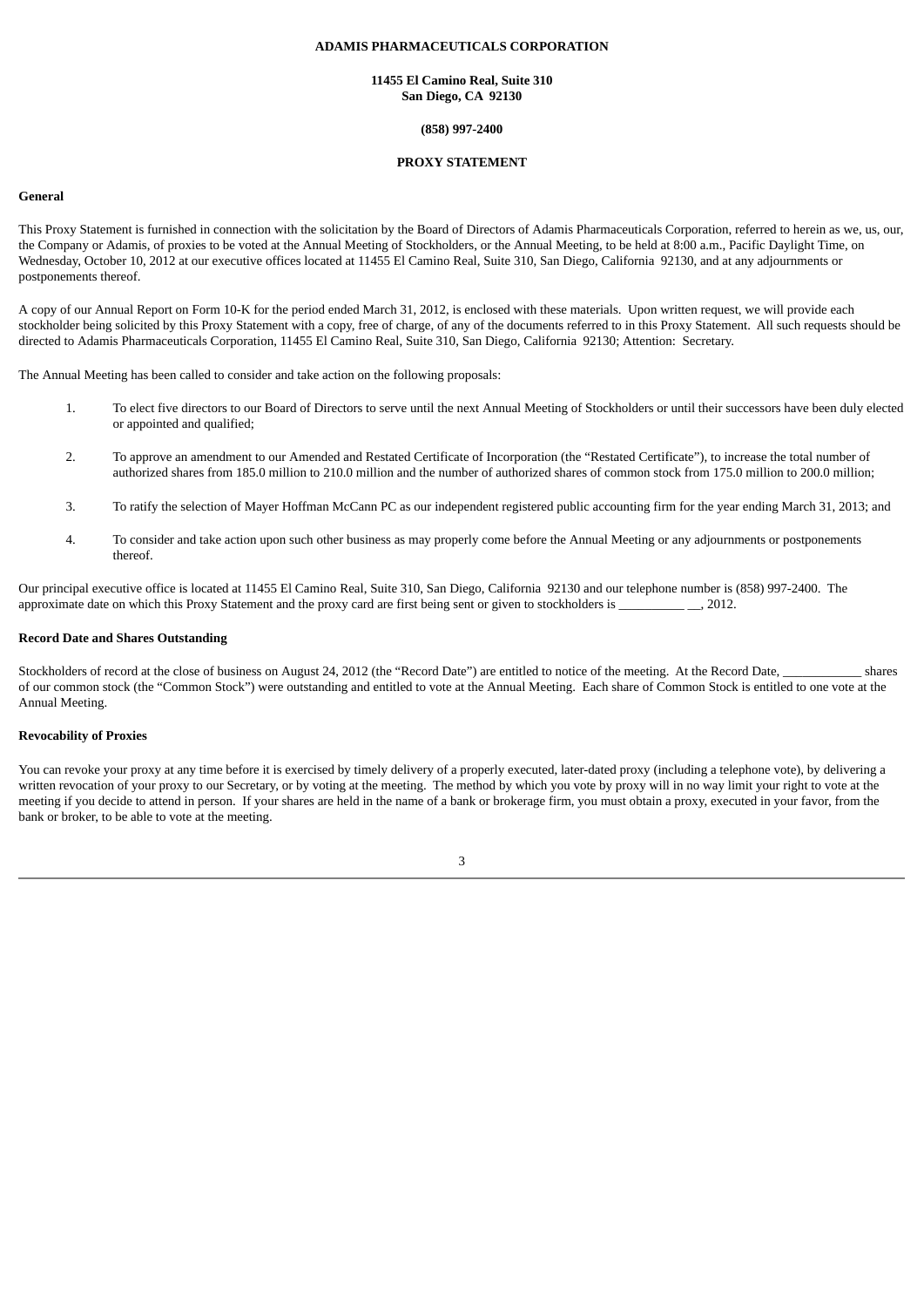#### **Voting Rights**

Only holders of record of Common Stock at the close of business on the Record Date are entitled to notice of the Annual Meeting. Each share of Common Stock is entitled to one vote on all matters to be voted upon at the Annual Meeting. The presence, in person or by proxy, of the holders of a majority of the outstanding shares of Common Stock on the Record Date will constitute a quorum for the transaction of business at the Annual Meeting and at any postponement or adjournment thereof.

For Proposal 1, the affirmative vote of a plurality of the shares of Common Stock cast by the stockholders present in person or represented by proxy at the Annual Meeting is required to elect the nominees for election as directors. Withholding authority will be treated as a vote "against" a director, but in this case, because the number of nominees equals the number of available seats, then it will have no effect on the outcome of the vote for this election of directors.

For Proposal 2, the affirmative vote of a majority of the shares of Common Stock outstanding on the Record Date and entitled to vote at the Annual Meeting is required to approve the amendment to our Restated Certificate to increase the number of authorized shares of capital stock. Abstentions will have the effect of a vote "against" Proposal 2.

For Proposal 3, the affirmative vote of a majority of votes cast by the stockholders entitled to vote and who are present in person or represented by proxy at the Annual Meeting is required to ratify the selection of Mayer Hoffman McCann PC as our independent registered public accounting firm for the year ending March 31, 2013. We are not required to obtain the approval of our stockholders to select our independent registered public accounting firm. However, if our stockholders do not ratify the selection of Mayer Hoffman McCann PC as our independent registered public accounting firm for the year ending March 31, 2013, the Audit Committee of our Board of Directors may reconsider its selection. Abstentions will have the effect of a vote "against" Proposal 3.

#### **Broker Non-Votes**

If you do not give instructions to your bank or broker within ten days of the Annual Meeting, it may vote on matters that the New York Stock Exchange, or NYSE, determines to be "routine", but will not be permitted to vote your shares with respect to "non-routine" items. Under the NYSE rules, the ratification of the appointment of our independent auditors (Proposal 3) and, we believe, the approval of the proposed amendment to our Restated Certificate (Proposal 2) are routine matters, while the election of our directors (Proposal 1) is a non-routine matter. When a bank or broker has not received instructions from the beneficial owners or persons entitled to vote and the bank or broker cannot vote on a particular matter because it is not routine, then there is a "broker non-vote" on that matter. Broker non-votes will not be counted as votes "for" or "against" any proposal, but will be counted in determining whether there is a quorum for the Annual Meeting. We strongly encourage you to submit your voting instructions and exercise your right to vote as a stockholder.

#### **Questions and Answers**

#### *Q. Why am I receiving these materials?*

The Company has made these materials available to you on the Internet, and has delivered printed versions of these materials to you by mail, in connection with the Company's solicitation of proxies for use at the Annual Meeting, to be held on Wednesday, October 10, 2012 at 8:00 a.m. Pacific Daylight Time, and at any postponement(s) or adjournment(s) thereof. You are invited to attend the Annual Meeting and are requested to vote on the proposals described in this Proxy Statement. The Annual Meeting will be held in the Company's principal executive offices located at the address shown above.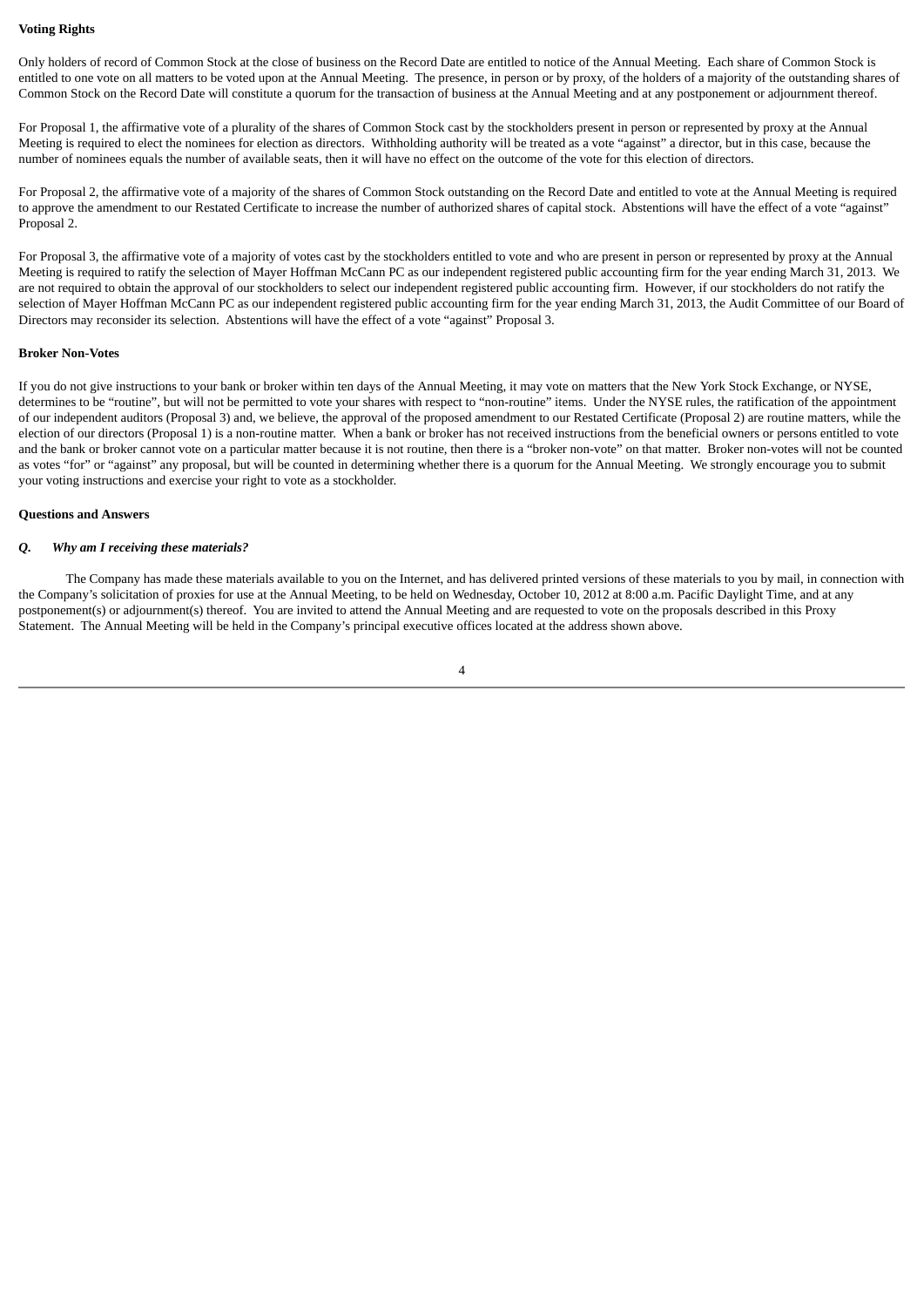#### *Q. What am I voting on?*

· Election of five directors (Dennis J. Carlo, Ph.D., Kenneth M. Cohen, Craig A. Johnson, David J. Marguglio and Tina S. Nova, Ph.D.) for a term ending at the next annual meeting of stockholders;

- · Approval of an amendment to our Restated Certificate to increase the number of authorized shares of our capital stock; and
- · Ratification of the selection of Mayer Hoffman McCann PC as our independent registered public accounting firm for the year ending March 31, 2013.

## *Q. Who is entitled to vote?*

Only stockholders of record of Common Stock at the close of business on the Record Date are entitled to vote shares held by such stockholders on that date at the Annual Meeting. Each share of Common Stock is entitled to one vote at the Annual Meeting.

## *Q. How do I vote?*

**Vote by Mail**: Stockholders of record (that is, if you hold your stock in your own name) may sign and date the proxy card you receive and return it in the enclosed stamped, self-addressed envelope.

**Vote on the Internet**: Stockholders of record can vote on the Internet at http://istock.firstamericanstock.com/istocktrack/login.aspx. To access the Web site, you will need to first create an account with the transfer agent by calling 602-485-1346. As with telephone voting, you can confirm that your instructions have been properly recorded.

**Vote by Telephone**: If you are a stockholder of record, you may vote by telephone by following the instructions on your proxy card. The telephone number is toll-free, so voting by telephone is at no cost to you. If you vote by telephone, you do not need to return your proxy card. The number is 1-877-271-0548.

**Vote in Person**: Sign and date the proxy you receive and return it in person at the Annual Meeting.

If your shares are held in the name of a bank, broker or other holder of record (i.e., in "street name"), you will receive instructions from the holder of record that you must follow in order for your shares to be voted. Telephone and Internet voting will be offered to stockholders owning shares through most banks and brokers.

If you vote by telephone or on the Internet, you do not have to mail in your proxy card. If you wish to attend the meeting in person, however, you will need to bring the admission ticket attached to the proxy card with you. Internet and telephone voting are available 24 hours a day. Votes submitted through the Internet or by telephone must be received by 11:59 p.m. (Pacific Daylight Time) on October 9, 2012.

## *Q. Can I access the proxy materials and annual report electronically?*

This Proxy Statement, the proxy card, and our Annual Report on Form 10-K for the period ended March 31, 2012 are available on the website: http://www.firstamericanstock.org/.

## *Q. Can I change my vote or revoke my proxy?*

Yes. You may change your vote or revoke your proxy at any time before the proxy is exercised. If you submitted your proxy by mail, you must (a) file with the Secretary a written notice of revocation or (b) timely deliver a valid, later-dated proxy. If you submitted your proxy by telephone, you may change your vote or revoke your proxy with a later telephone proxy. Attendance at the Annual Meeting will not have the effect of revoking a proxy unless you give written notice of revocation to the Secretary before the proxy is exercised or you vote by written ballot at the Annual Meeting.

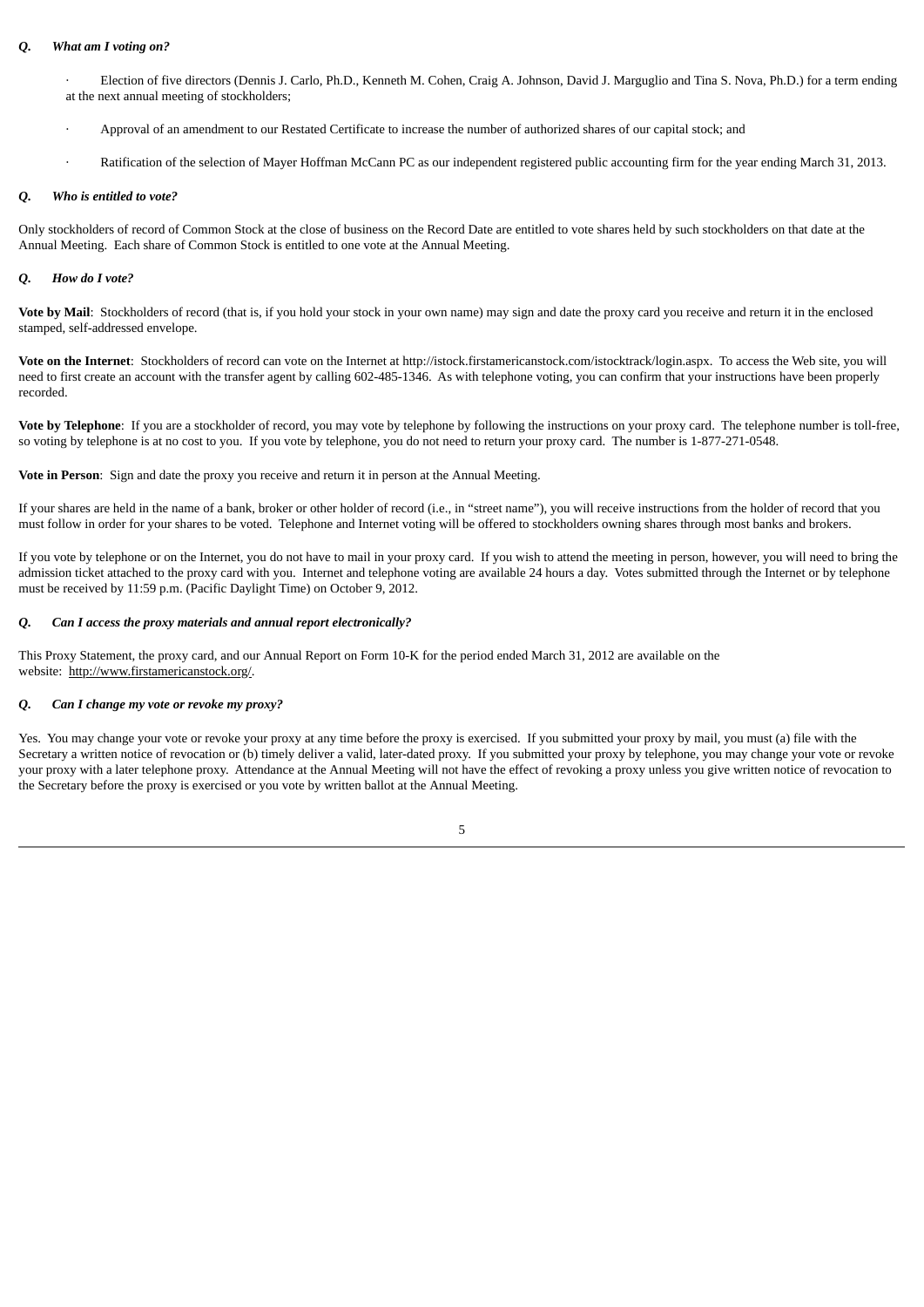## *Q. How are proxies voted?*

All valid proxies received prior to the Annual Meeting will be voted. All shares represented by a proxy will be voted and, where a stockholder specifies by means of the proxy a choice with respect to any matter to be acted upon, the shares will be voted in accordance with the stockholder's instructions.

## *Q. What is the process for admission to the Annual Meeting?*

If you are a record owner of your shares, you must show government issued identification. Your name will be verified against the stockholder list. If you hold your shares through a bank, broker or trustee, you must also bring a copy of your latest bank or broker statement showing your ownership of your shares as of the Record Date.

## *Q. What constitutes a quorum?*

The presence at the Annual Meeting, in person or by proxy, of the holders of a majority of the shares of Common Stock outstanding on the Record Date will constitute a quorum. On the Record Date, there were \_\_\_\_\_\_\_\_\_\_\_ outstanding shares of Common Stock entitled to vote at the Annual Meeting.

Abstentions and broker non-votes are counted for purposes of determining whether a quorum is present at the Annual Meeting. If a quorum is not present, the Annual Meeting will be adjourned until a quorum is obtained.

## *Q. What vote is required to approve each item?*

The affirmative vote of a plurality of the votes cast at the meeting by stockholders entitled to vote thereon is required for the election of directors. For approval of the proposed amendment to our Restated Certificate, the affirmative vote of a majority of the shares outstanding on the Record Date and entitled to vote at the Annual Meeting is required. For ratification of the selection of Mayer Hoffman McCann PC, the affirmative vote of a majority of the votes cast by stockholders entitled to vote thereon and who are present in person or represented by proxy at the Annual Meeting will be required.

## *Q. How do I vote if I hold my shares in "street name"?*

If you are a beneficial owner of shares registered in the name of your broker, bank, or other agent, you should have received a voting card and voting instructions with these proxy materials from that organization rather than from Adamis. Your bank or broker may permit you to vote your shares electronically by telephone or on the Internet. A large number of banks and brokerage firms participate in programs that offer telephone and Internet voting options. If your shares are held in an account at a bank or brokerage firm that participates in such a program, you may vote those shares electronically by telephone or on the Internet by following the instructions set forth on the voting form provided to you by your bank or brokerage firm.

These Internet and telephone voting procedures are designed to authenticate stockholders' identities, allow stockholders to vote their shares and confirm that stockholders' votes have been recorded properly. Stockholders voting via either telephone or the Internet should understand that there may be costs associated with electronic access, such as usage charges from Internet access providers and telephone companies that must be borne by the stockholder using such services. Also, please be aware that Adamis is not involved in the operation of these voting procedures and cannot take responsibility for any access, Internet or telephone service interruptions that may occur or any inaccuracies, erroneous or incomplete information that may appear.

## *Q. What happens if I do not instruct my broker how to vote on the proxy?*

If you do not instruct your broker how to vote, your broker will vote your shares for you at his or her discretion on routine matters such as the ratification of auditors.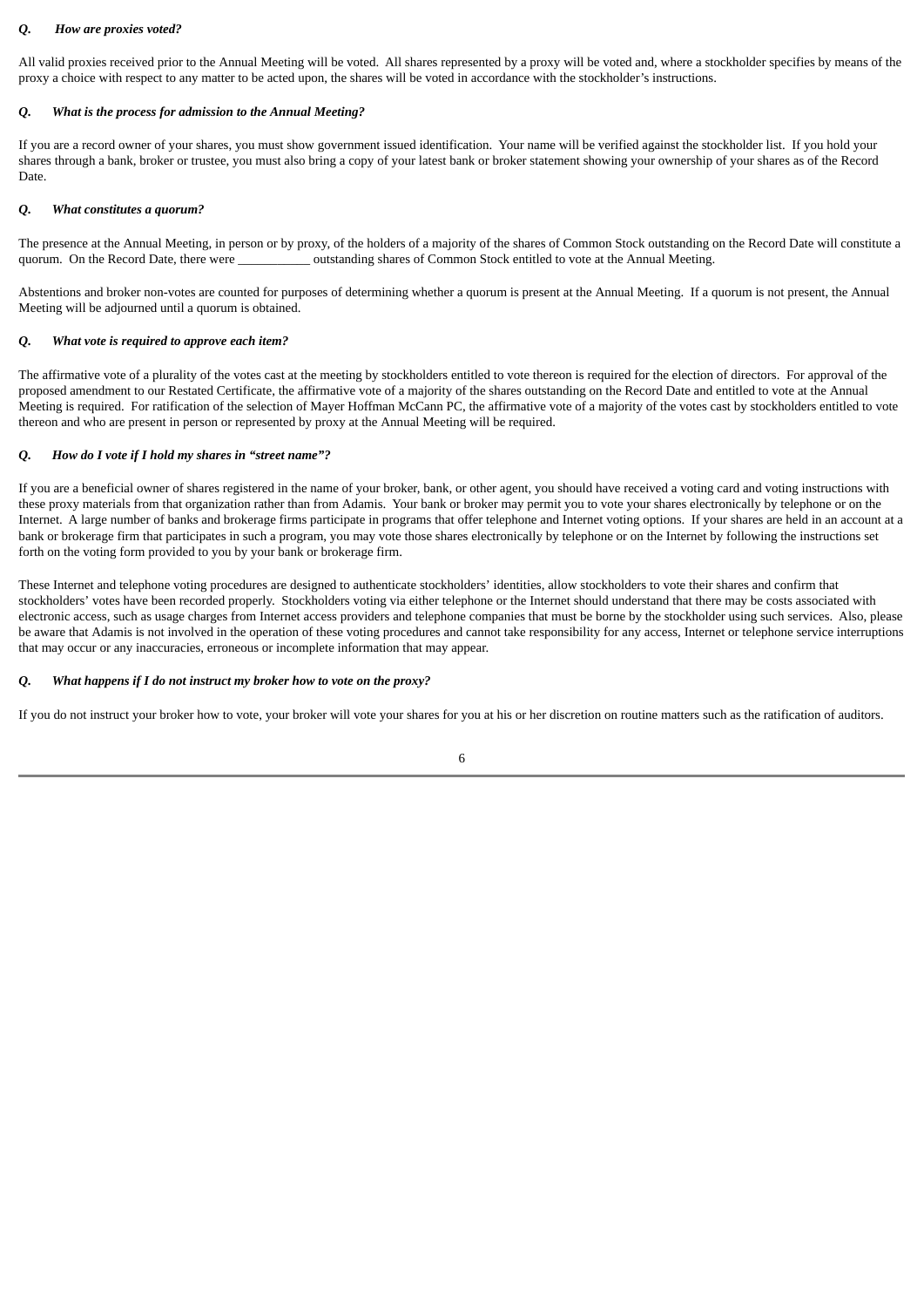#### *Q. May I attend the annual meeting if I hold my shares in "street name"?*

As the beneficial owner of shares, you are invited to attend the annual meeting. If you are not a record holder, however, you may not vote your shares in person at the meeting unless you obtain a proxy, executed in your favor, from the record holder of your shares.

## *Q. What are the recommendations of the Board of Directors?*

The Board of Directors unanimously recommends that the stockholders vote:

- FOR the election of the five nominated directors;
- FOR the amendment to our Restated Certificate to increase in the number of authorized shares of capital stock; and
- FOR ratification of the selection of Mayer Hoffman McCann PC as our independent registered public accounting firm for the year ending March 31, 2013.

With respect to any other matter that properly comes before the Annual Meeting, the proxies will vote as recommended by the Board of Directors or, if no recommendation is given, in their own discretion.

## *PROPOSAL 1 ELECTION OF DIRECTORS*

## **Information Regarding Board of Directors**

The Board has nominated five candidates for election as director for a term expiring at the next Annual Meeting of Stockholders. All of the nominees are currently members of our Board. Directors are elected to serve for their respective terms of one year or until their successors have been duly elected or appointed and qualified. The Board has no reason to believe that any of the nominees named below will be unavailable, or if elected, will decline to serve.

Pursuant to our Bylaws, generally the number of directors is fixed and may be increased or decreased from time to time by resolution of our Board. The Board has fixed the number of directors at five members. Proxies cannot be voted for a greater number of persons than the number of nominees named. In the event one or more of the named nominees is unable to serve, the persons designated as proxies may cast votes for other persons as substitute nominees.

The ages, principal occupations, current directorships and any directorship held during the past five years, and certain other information with respect to the nominees, are shown below as of the Record Date.

|                        |     | <b>DIRECTOR</b> |                                                          |
|------------------------|-----|-----------------|----------------------------------------------------------|
| <b>NAME</b>            | AGE | <b>SINCE</b>    | PRINCIPAL OCCUPATION/POSITION WITH ADAMIS                |
| Dennis J. Carlo, Ph.D. | 68  | 2009            | President, Chief Executive Officer and Director          |
| Kenneth M. Cohen       | 57  | 2011            | Consultant, Director                                     |
| Craig A. Johnson       | 50  | 2011            | Consultant, Director                                     |
| David J. Marguglio     | 42  | 2009            | Senior Vice President of Corporate Development, Director |
| Tina S. Nova, Ph.D.    | 58  | 2011            | President of Genoptix, Inc., Director                    |

*Dennis J. Carlo, Ph.D*. Dr. Carlo became President, Chief Executive Officer and a director of the Company in April 2009 in connection with the closing of the merger transaction between Cellegy Pharmaceuticals, Inc. and Adamis Corporation, which was formerly known as Adamis Pharmaceuticals Corporation ("Old Adamis"); pursuant to the merger, Cellegy was the surviving corporation in the merger and changed its name to Adamis Pharmaceuticals Corporation. Dr. Carlo was a co-founder of Old Adamis and served as its President and Chief Executive Officer, and a director, from October 2006 to April 2009. From 2003 to 2006, he served as president of Telos Pharmaceuticals, a private biotechnology company, from 2003 to 2006. From 1982 to 1987, he served as Vice President of Research and Development and Therapeutic Manufacturing at Hybritech Inc., a pharmaceutical and life science company which was acquired by Eli Lilly & Co in 1985. After the sale to Lilly, Dr. Carlo, along with Dr. Jonas Salk, James Glavin and Kevin Kimberland, founded Immune Response Corporation, a public biotechnology company, where he served as its President and Chief Executive Officer from 1994 to 2002. Before then, he held various positions with life science companies, including Merck & Co. Dr. Carlo received a B.S. degree in microbiology from Ohio State University and has a Ph.D. in Immunology and Medical Microbiology from Ohio State University.

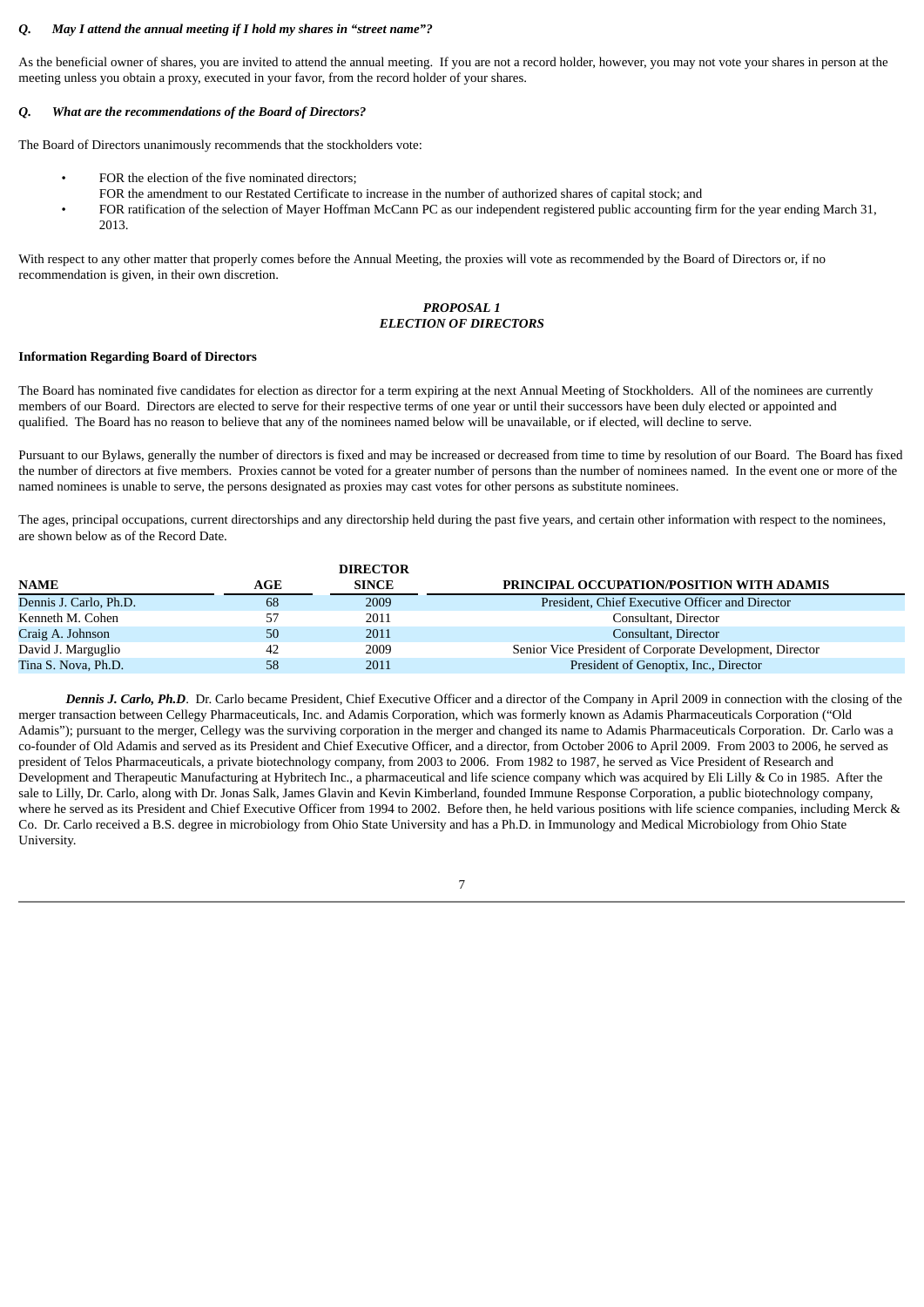*Kenneth M. Cohen.* Mr. Cohen has served as one of our directors since January 2011. He is an advisor to companies, entrepreneurs and investors in the life sciences area. He was a co-founder of publicly held Somaxon Pharmaceuticals and served as its President and Chief Executive Officer from August 2003 through December 2007 and continued as a director until June 2008. Previously, he was an independent advisor to various biotechnology and pharmaceutical companies, entrepreneurs and investors, including Synbiotics Corporation, Applied NeuroSolutions, Inc. and Highbridge Capital Management. From May 1996 to April 2001, he was President and Chief Executive Officer of Synbiotics Corporation, a diagnostics company. From March 1995 to February 1996, Mr. Cohen was Executive Vice President and Chief Operating Officer for Canji Incorporated, a human gene-therapy company, until its acquisition by Schering-Plough Corporation in February 1996. Prior to joining Canji, he was Vice President of Business Affairs at Argus Pharmaceuticals, Inc. and Vice President of Marketing and Business Development for LifeCell Corporation. Mr. Cohen began his career at Eli Lilly and Company in 1978, where, among many different responsibilities over ten years, he directed business planning for the Medical Instrument Systems Division and managed the launch of Prozac. He received an A.B. in biology and chemistry from Dartmouth College and an M.B.A. from the Wharton School of The University of Pennsylvania.

*Craig A. Johnson*. Mr. Johnson has served as one of our directors since February 2011. He served as Chief Financial Officer of PURE Bioscience, Inc. from August 2011 to May 2012, and Senior Vice President and Chief Financial Officer of NovaDel Pharma Inc. from 2010 to 2011. Mr. Johnson served as Vice President and Chief Financial Officer of TorreyPines Therapeutics, Inc. from 2004 until the company's acquisition by Raptor Pharmaceuticals Corp. in October 2009, and then as Vice President of TPTX, Inc., a wholly owned subsidiary of Raptor Pharmaceutical Corp. through March 2010. From 1994 to 2004, he was employed by MitoKor, Inc. and last held the position of Chief Financial Officer and Senior Vice President of Operations. Prior to joining MitoKor, Mr. Johnson served as a senior financial executive for several early-stage technology companies, and he also practiced as a Certified Public Accountant with Price Waterhouse. Mr. Johnson served as a director and the chairman of the audit committee for Ardea Biosciences, Inc., from 2008 until the company's acquisition by AstraZeneca PLC in June 2012. Mr. Johnson received his B.B.A. in accounting from the University of Michigan and is a certified public accountant.

*David J. Marguglio*. Mr. Marguglio joined the Company as Vice President, Business Development and Investor Relations, and a director in April 2009 in connection with the closing of the merger transaction between Cellegy and Old Adamis. Mr. Marguglio was a co-founder of Old Adamis and served as its Vice President of Business Development and Investor Relations, and a director, since its inception in June 2006 until April 2009. From 1996 to 2006, he held various positions with Citigroup Global Markets, Smith Barney and Merrill Lynch. Before entering the financial industry, from 1994 to 1996, he founded and ran two different startup companies, the latter of which was eventually acquired by a Fortune 100 company. From 1993 to 1994, he served as financial counsel for the commercial litigation division of a national law firm. He received a degree in finance and business management from the Hankamer School of Business at Baylor University.

*Tina S. Nova, Ph.D*. Dr. Nova has served as a member of our Board of Directors since February 2011. Dr. Nova is a co-founder of Genoptix, Inc., a medical laboratory diagnostics company, and has served as its President since 2000. Dr. Nova also served as Genoptix' Chief Executive Officer and as a member of its board of directors from 2000 until Novartis AG acquired Genoptix in February 2011. Dr. Nova was a co-founder of Nanogen, Inc., a provider of molecular diagnostic tests, and she served as its Chief Operating Officer and President from 1994 to 2000. Dr. Nova served as Chief Operating Officer of Selective Genetics, a targeted therapy, biotechnology company, from 1992 to 1994, and in various director-level positions with Ligand Pharmaceuticals Incorporated, a drug discovery and development company, from 1988 to 1992, most recently as Executive Director of New Leads Discovery. Dr. Nova has also held various research and management positions with Hybritech, Inc., a former subsidiary of Eli Lilly & Company, a pharmaceutical company. Dr. Nova also served as a member of the board of directors of Cypress Bioscience, Inc., a company focused on developing drugs for functional somatic syndromes. Dr. Nova was the Chair of the board of directors of BIOCOM from March 2001 to March 2002. Dr. Nova holds a B.S. in Biological Sciences from the University of California, Irvine and a Ph.D. in Biochemistry from the University of California, Riverside.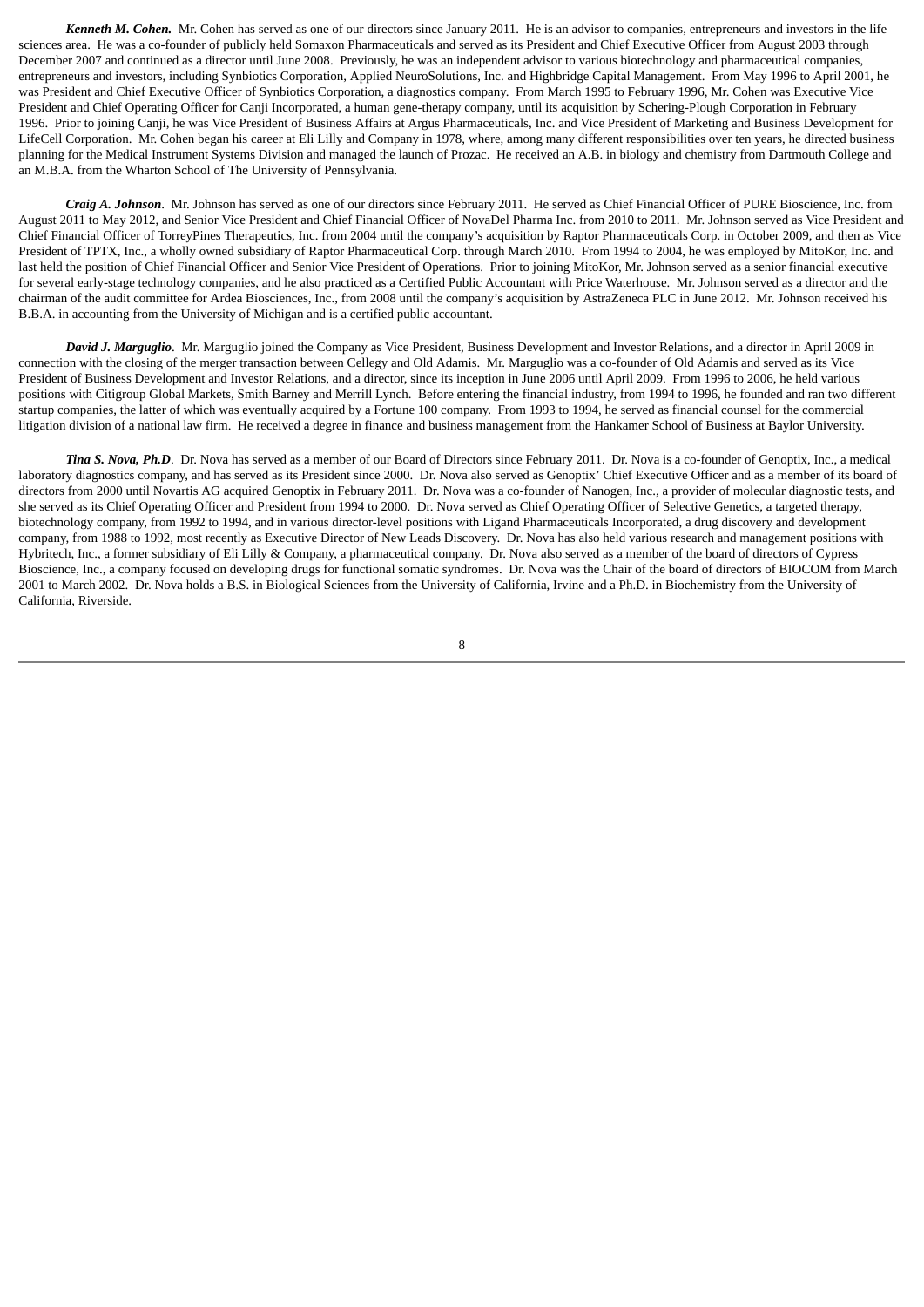#### **Director Experience, Qualifications, Attributes and Skills**

We believe that the backgrounds and qualifications of our directors and director nominees, considered as a group, provide a broad mix of experience, knowledge and abilities that will allow the Board to fulfill its responsibilities. Our Board is composed of a diverse group of leaders in their respective fields. Many of the current directors have executive experience at public companies, as well as experience serving on other companies' boards, which provides an understanding of different business processes, challenges and strategies facing boards and other companies. Further, our directors also have other experience that makes them valuable members and provides insight into issues relevant to the Company, such as prior experience with financing transactions, acquisitions and licensing transactions.

The following highlights the specific experience, qualification, attributes and skills of our individual Board members, or nominees for the Board, that have led our Nominating and Governance Committee and the Board to conclude that these individuals should serve on our Board:

*Dennis J. Carlo, Ph.D*., brings his executive experience, including his experience in senior management positions at several companies in the life science industry including Immune Response Corporation and Hybritech Inc., his extensive knowledge of the markets in which we compete and intend to compete, and his deep knowledge of Adamis gained from his position as chief executive officer of the Company.

*Kenneth M. Cohen* brings his extensive leadership, business and scientific knowledge of the life science industry, including his service as an officer and director of private and public biotechnology companies including Somaxon Pharmaceuticals and the knowledge gained from consulting to numerous companies in the biotechnology and pharmaceuticals industries and to entrepreneurs and investors in the life science area, as well as his previous experience working at large pharmaceutical companies.

*Craig A. Johnson* brings his extensive public accounting, financial and executive management background and experience at many pharmaceutical and life science companies including Pure Bioscience, Inc., NovaDel Pharma Inc., TorreyPines Therapeutics, Inc. and MitoKor, Inc., as well as his service on the board of directors and audit committee of Ardea Bioscience, Inc.

*David J. Marguglio* brings his executive experience, including his experience in business development of new companies and financial services background, and his deep knowledge of Adamis gained from his position as an officer of the Company.

*Tina S. Nova, Ph.D*., brings her extensive leadership, business and scientific expertise, including her background of founding, financing, developing and operating companies in the healthcare industry, her service in senior management positions at several public and private companies in the life science industry including Genoptix, Inc., Nanogen and Selective Genetics, her experience in successfully developing, launching and commercializing medical products, and her service on other public company boards of directors.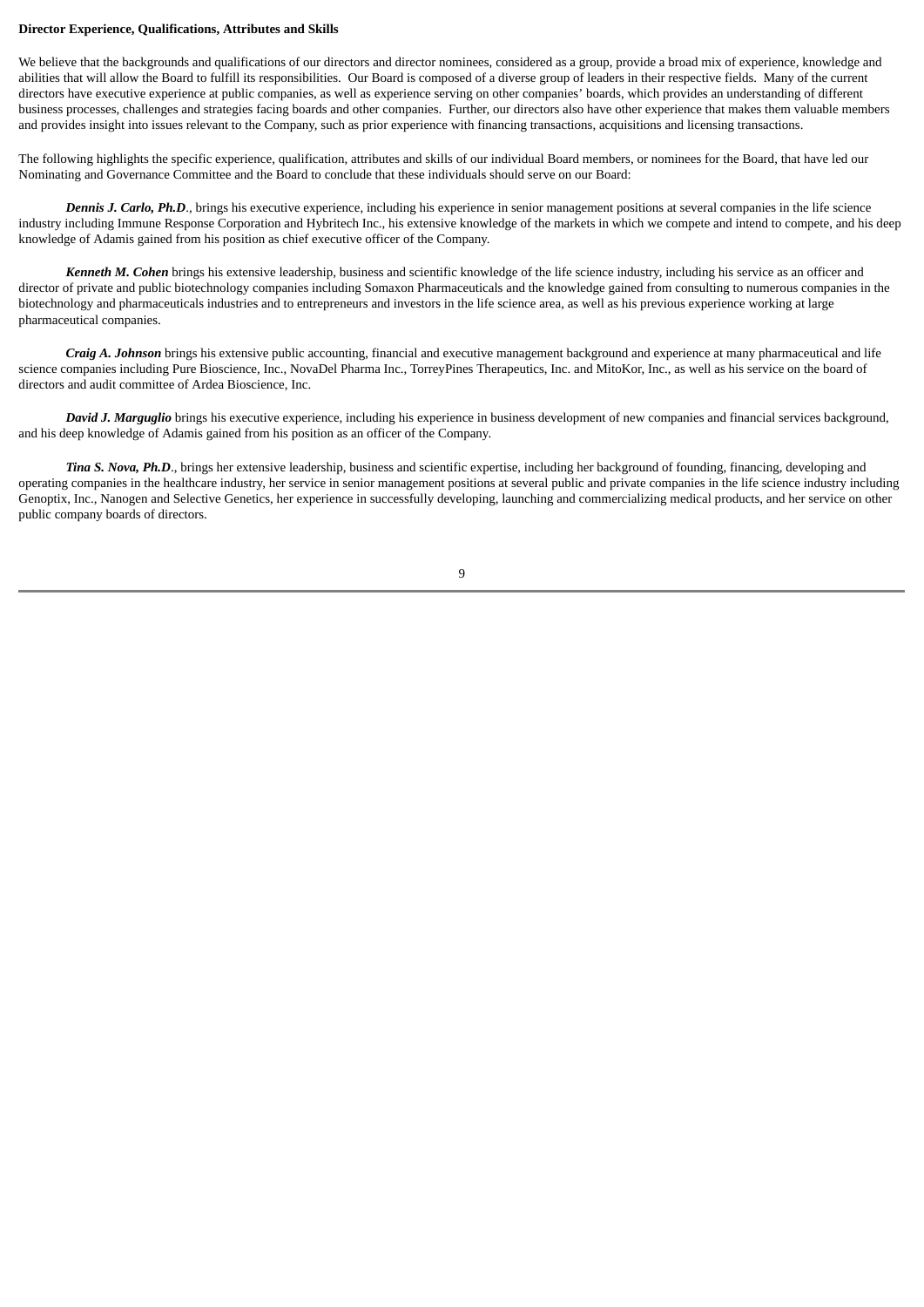#### THE BOARD OF DIRECTORS UNANIMOUSLY RECOMMENDS A VOTE "FOR" ALL OF THE NOMINEES SET FORTH ABOVE FOR DIRECTOR.

## *INFORMATION REGARDING THE BOARD OF DIRECTORS, COMMITTEES OF THE BOARD AND CORPORATE GOVERNANCE*

#### **Independence of Directors**

The Board annually determines the independence of each director, based on the independence criteria set forth in the listing standards of the Marketplace Rules of NASDAQ. In making its determinations, the Board considers all relevant facts and circumstances brought to its attention as well as information provided by the directors and a review of any relevant transactions or relationships between each director or any member of his or her family, and the Company, its senior management or the Company's independent registered public accounting firm. Based on its review, the Board determined that each member of the board of directors, other than Dr. Carlo and Mr. Marguglio who are executive officers of the Company, is independent under the NASDAQ criteria for independent board members, and that each member of the standing committees of the Board is independent under such criteria.

#### **Meetings of our Board**

Our Board met five times during the year ended March 31, 2012. Each director attended more than 75% of the total of the Board meetings and the meetings of the committees upon which he or she served.

#### **Attendance at Annual Meeting**

Although we have no formal policy regarding director attendance at annual meetings, we encourage all directors to attend. All of the directors attended last year's annual meeting of stockholders.

#### **Board Leadership Structure and Role in Risk Oversight**

Our Board evaluates its leadership structure and role in risk oversight on an ongoing basis. At the present time, the Board has not appointed a director to act as Chair of the Board or as a lead independent director, although Dr. Carlo has typically functioned as chairman of meetings of the board of directors for purposes of conducting board meetings. The Board does not currently have a policy, one way or the other, with respect to whether the same person should serve as both the chief executive officer and chair of the Board or, if the roles are separate, whether the chair of the Board should be selected from the non-employee directors or should be an employee.

The Board is also responsible for oversight of our risk management practices, while management is responsible for the day-to-day risk management processes. The Board believes this division of responsibilities is the most effective approach for addressing the risks facing the Company. Through our President and Chief Executive Officer, and other members of management, the Board receives periodic reports regarding the risks facing the Company. Our independent directors meet without the presence of management in connection with regularly scheduled Board meetings. In addition, the Audit Committee assists the Board in its oversight role by receiving periodic reports regarding our risk and control environment. Each of the standing committees of the Board is composed entirely of independent directors, with each of the committees having a separate chair. Each of our Board committees also considers the risk within its area of responsibilities.

#### **Committees of the Board**

Our Board has the following three committees: (1) Audit Committee; (2) Compensation Committee; and (3) Nominating and Governance Committee. The members of each committee are Kenneth M. Cohen, Craig A. Johnson and Tina S. Nova, Ph.D. Mr. Johnson is Chair of the Audit Committee; Dr. Nova is Chair of the Compensation Committee; and Mr. Cohen is Chair of the Nominating and Governance Committee. Copies of the charter of each of the Audit Committee, Compensation Committee and Nominating and Governance Committee are attached as appendices to this proxy statement.

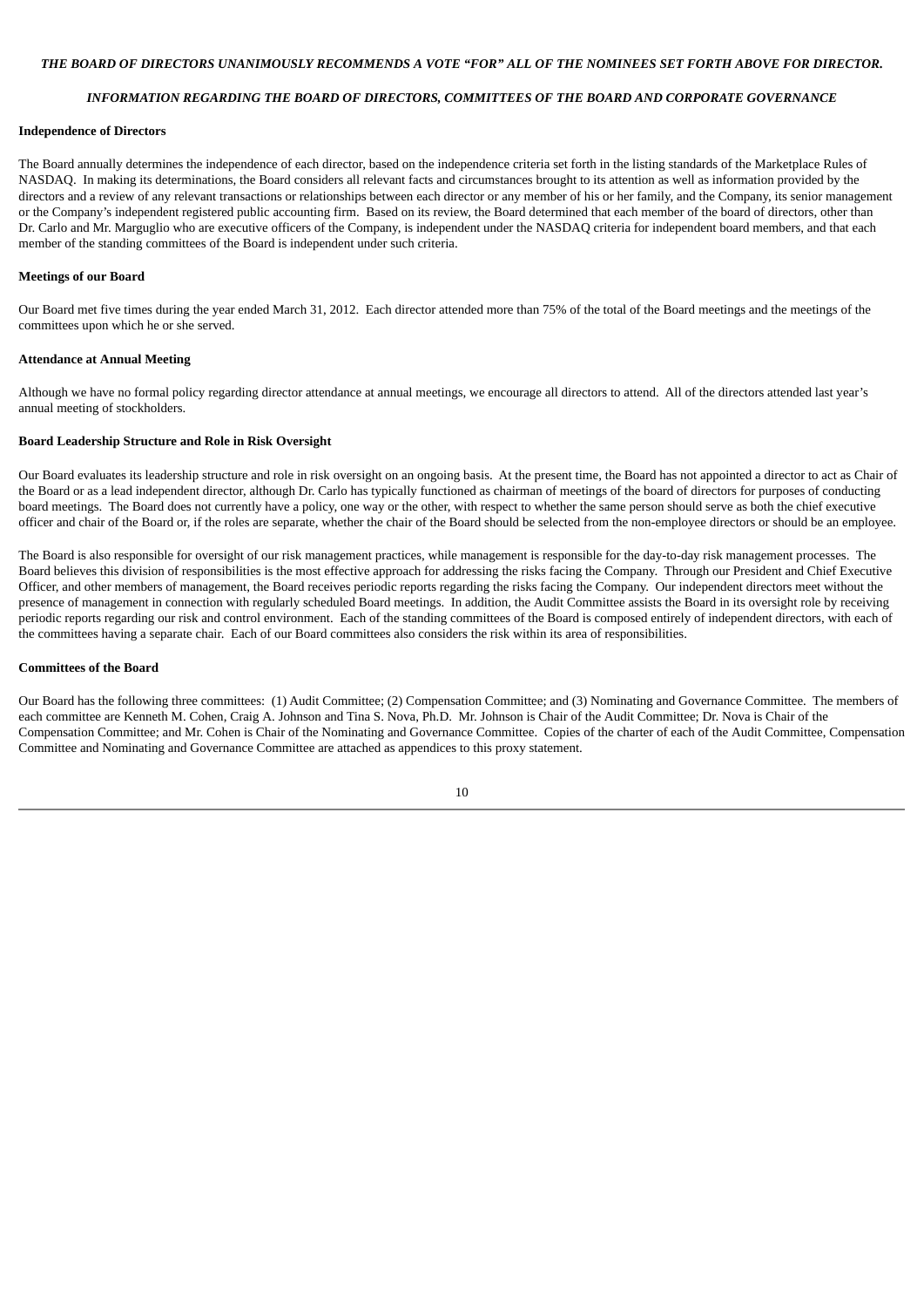#### **Audit Committee**

The Audit Committee assists the full Board in its general oversight of our financial reporting, internal controls and audit functions, and is directly responsible for the appointment, compensation and oversight of the work of our independent registered public accounting firm. Subject to an approved charter, the Audit Committee reviews our financial results, accounting practices, internal control systems, financial reporting processes and the reliability of our financial statements, and the fee arrangements with our independent auditors as well as their independence and performance, and meets with our independent auditors concerning the scope and terms of their engagement and the results of their audits. The Audit Committee also recommends to our stockholders the appointment of the independent registered public accounting firm. The Audit Committee also reviews and approves related party transactions. The Board has determined that each member of the Audit Committee is "independent" as defined by the applicable NASDAQ rules and by the Sarbanes-Oxley Act of 2002 and regulations of the Securities and Exchange Commission ("SEC"), and that Mr. Johnson qualifies as an "audit committee financial expert" as defined in such regulations.

The Audit Committee meets with management periodically to consider the adequacy of our internal controls and the objectivity of our financial reporting. The Audit Committee discusses these matters with our independent registered public accounting firm and with appropriate financial personnel from Adamis. Meetings are held with participation from the independent registered public accounting firm. The independent registered public accounting firm is given unrestricted access to the Audit Committee. In addition, the Audit Committee reviews our budget and capital requirements, and reports its recommendations to the full Board for approval and to authorize action. The Audit Committee met and/or acted by written consent five times during the fiscal year ended March 31, 2012.

#### **Compensation Committee**

Principal functions of the Compensation Committee include: (i) reviewing and recommending approval of compensation arrangements of our chief executive officer and our other executive officers; (ii) to the extent the Board delegates such authority to the committee, administering our equity incentive plans and agreements; (iii) reviewing and making recommendations to the Board with respect to incentive compensation and equity plans; and (iv) performing other duties regarding compensation for employees and consultants as the Board may from time to time delegate to the committee. Subject to provisions of any applicable employment agreements, the compensation committee typically reviews base salary levels and total compensation for executive officers at least annually. The Compensation Committee annually reviews and approves corporate goals and objectives relevant to the total direct compensation—that is, changes in base salary, and non-equity and equity incentive plan compensation—of the chief executive officer and our other named executive officers, evaluates their performance against these goals and objectives, and, based on its evaluation, sets their total direct compensation. Our full Board ultimately makes the final decisions regarding the chief executive officer's and the other named executive officers' total direct compensation; to the extent that the chief executive officer or other officer is also a director, such person does not participate in Board determinations concerning his or her compensation. With respect to equity compensation, the compensation committee or the Board grants stock options or other equity awards, often after receiving a recommendation from our chief executive officer (except in the case of awards to the chief executive officer). The compensation committee has authority to retain its own compensation consultants and to obtain advice and assistance from internal or external legal, accounting or other advisors. The committee did not retain any compensation consultants in connection with establishing compensation levels for officers for fiscal 2012. Management plays a role in the compensation-setting process. The most significant aspects of management's role are to evaluate employee performance and recommend salary levels and equity compensation awards. Our chief executive officer usually makes recommendations to the compensation committee and the Board concerning compensation for other executive officers. Our chief executive officer is a member of the Board but does not participate in Board decisions regarding any aspect of his own compensation. The Compensation Committee met and/or acted by written consent one time during the fiscal year ended March 31, 2012.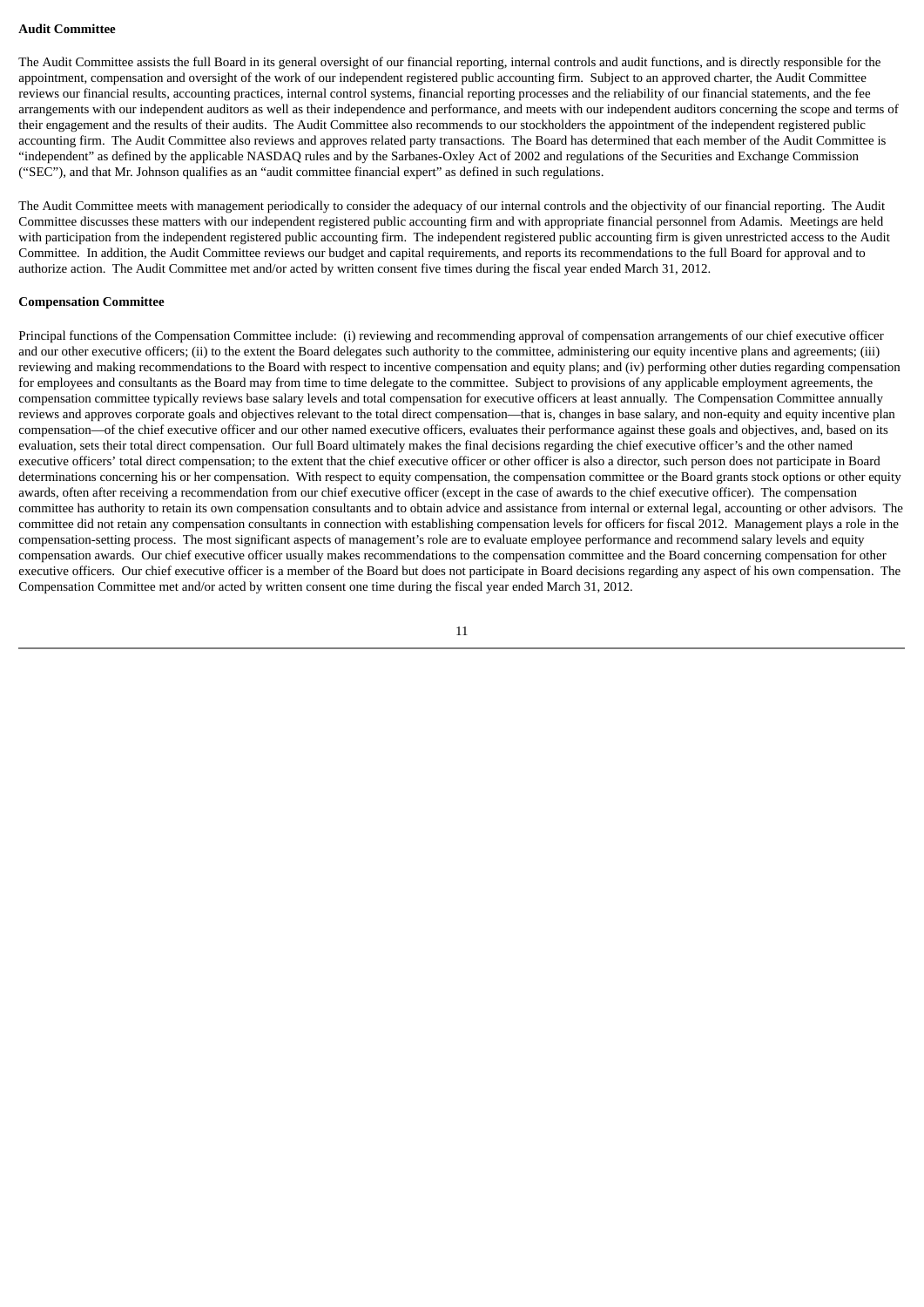#### **Compensation Committee Interlocks and Insider Participation**

Until April 18, 2011, when Mr. Cohen, Mr. Johnson and Dr. Nova were appointed to be the members of the standing committees of the Board, the functions of the Compensation Committee were performed by the entire Board, which included Dennis J. Carlo, Ph.D. and David Marguglio, who were also executive officers of the Company. No executive officer has served as a director or member of the Board or the Compensation Committee (or other committee serving an equivalent function) of any other entity while an executive officer of that other entity served as a director of or member of our Board or our Compensation Committee. Dr. Carlo, our President and Chief Executive Officer, may participate in discussions with the Compensation Committee regarding salaries and incentive compensation for our named executive officers, except for discussions regarding his own salary and incentive compensation.

#### **Nominating and Governance Committee**

Subject to an approved charter, the general functions of the Nominating and Governance Committee are (i) to recruit, evaluate and nominate candidates to be presented for appointment or election to serve as members of the Board; (ii) to recommend nominees for Board committees; (iii) to recommend corporate governance guidelines applicable to the Company; and (iv) to oversee the evaluation of the Board. The Nominating and Governance Committee met and/or acted by written consent one time during the fiscal year ended March 31, 2012.

#### **Director Nomination Procedures**

The Nominating and Governance Committee is responsible for recommending to the Board the nominees for election as directors at any meeting of stockholders and the persons to be elected by the Board to fill any vacancies on the Board. In making such recommendations, the committee will consider candidates proposed by stockholders. Stockholders may submit a candidate's name and qualifications to the Board by mailing a letter to the attention of Dennis J. Carlo, Ph.D., Chief Executive Officer, Adamis Pharmaceuticals Corporation, 11455 El Camino Real, Suite 310, San Diego, California 92130, and providing the information required by the Company's bylaws along with any additional supporting materials the security holder considers appropriate. The committee will review and evaluate information available to it regarding candidates proposed by stockholders and will apply the same criteria, and will follow substantially the same process in considering them, as it does in considering candidates identified by members of the Board or senior management, except that the committee may consider, as one of the factors in its evaluation of stockholder recommended candidates, the size and duration of the interest of the recommending stockholder or stockholder group in the equity of the Company. The criteria which will be applied include: (i) reputation for integrity, honesty and high ethical standards; (ii) demonstrated business acumen, experience and ability to exercise sound judgments in matters that relate to our current and long-term objectives and willingness and ability to contribute positively to our decision-making process; (iii) commitment to understanding our business and our industry; (iv) adequate time to attend and participate in meetings of the Board and its committees; (v) ability to understand the sometimes conflicting interests of the various constituencies of Adamis, which include stockholders, employees, customers, governmental units, creditors and the general public and to act in the interest of all stockholders; and (vi) such other attributes, including independence, that satisfy requirements imposed by the SEC and the NASDAQ listing standards. The committee believes that the qualifications and strengths of an individual in totality, rather than any specific factor, should be primary, with a view to nominating persons for the election to the Board of Directors whose backgrounds, integrity, and personal characteristics indicate that they will make a contribution to the Board of Directors. The committee is generally of the view that the continuing service of qualified incumbents promotes stability and continuity in the board room, giving the Company the benefit of the familiarity and insight into the Company's affairs that its directors have accumulated during their tenure, while contributing to the Board's ability to work as a collective body. Accordingly, it is the general policy of the committee, absent special circumstances, to nominate qualified incumbent directors who continue to satisfy the committee's criteria for membership on the Board, whom the committee believes will continue to make important contributions to the Board and who consent to stand for reelection and, if reelected, to continue their service on the Board. The Nominating and Governance Committee does not have a specific policy with regard to the consideration of diversity in identifying director nominees. However, the committee values diversity on our Board and considers the diversity of the professional experience, education and skills, as well as diversity of origin, in identifying director nominees.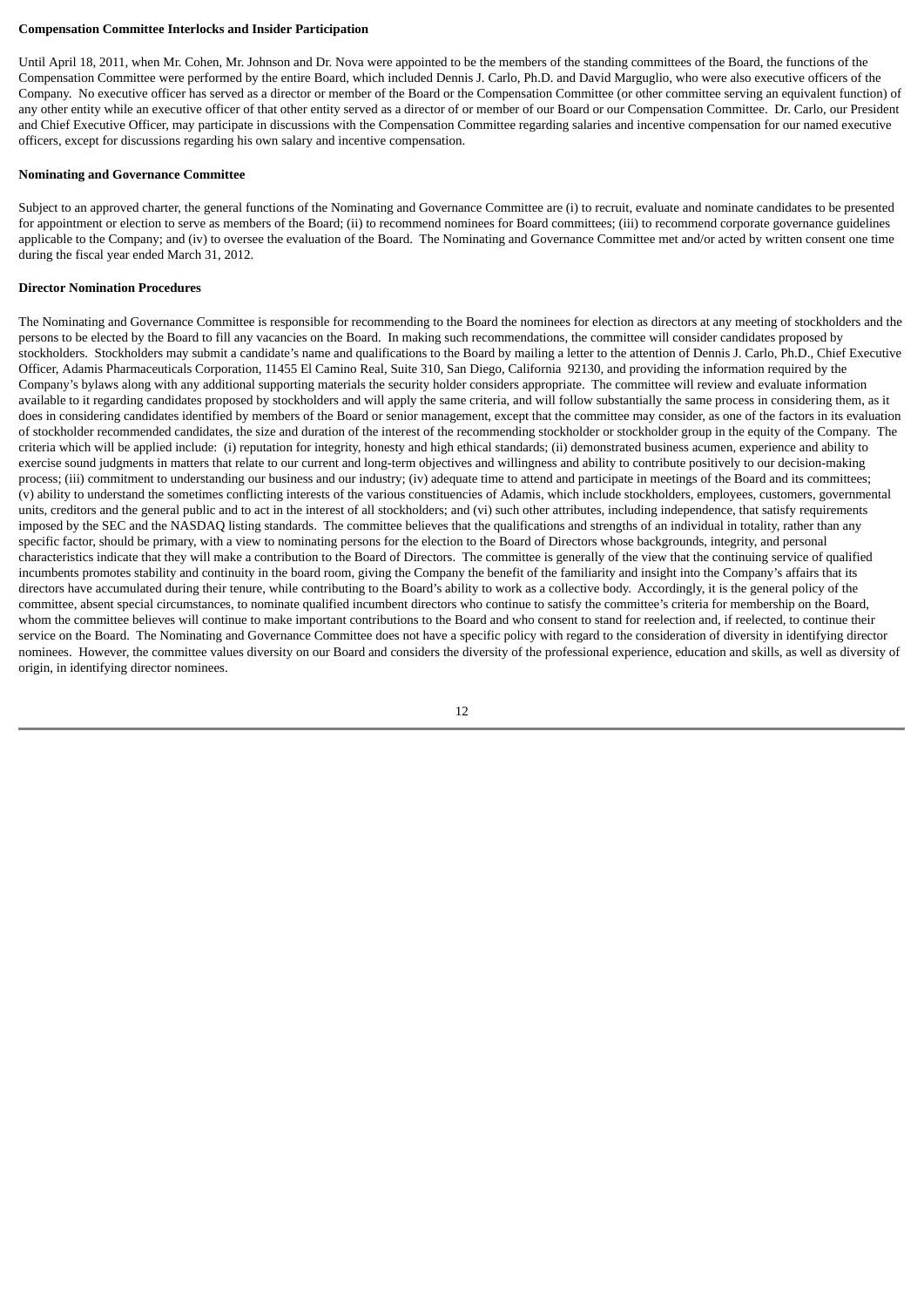#### **Stockholder Communications with the Board**

Stockholders may send communications to the Board of Directors or individual members of the Board of Directors by writing to them, care of Adamis Pharmaceuticals Corporation, Attention: Secretary, at our office in San Diego, California. Communications will be forwarded to the intended director or directors. If the stockholder wishes the communication to be confidential, then the communication should be provided in a form that will maintain confidentiality.

#### **Code of Business Conduct and Ethics**

The Board has adopted a Code of Business Conduct and Ethics that applies to all directors, officers and employees of the Company. The Company will provide any person, without charge, a copy of the Code. Requests for a copy of the Code may be made by writing to the Company at Adamis Pharmaceuticals Corporation, 11455 El Camino Real, Suite 310, San Diego, California 92130; Attention: Chief Financial Officer. The Company intends to disclose any amendment to, or a waiver from, a provision of its code of business conduct and ethics that applies to its principal executive officer, principal financial officer, principal accounting officer or controller, or persons performing similar functions and that relates to any element of its code of business conduct and ethics, through reports on Form 8-K filed with the SEC or by posting such information on its website, www.adamispharma.com.

#### *PROPOSAL 2*

## *APPROVAL OF AN AMENDMENT TO OUR AMENDED AND RESTATED CERTIFICATE OF INCORPORATION TO INCREASE THE NUMBER OF AUTHORIZED SHARES OF COMMON STOCK*

Our Board of Directors has adopted, subject to stockholder approval, an amendment to our Amended and Restated Certificate of Incorporation ("Restated Certificate") to increase the total number of our authorized shares from 185.0 million to 210.0 million and to increase the number of authorized shares of Common Stock from 175.0 million to 200.0 million (the "Certificate Amendment"). The proposed form of Certificate Amendment is included as *Appendix A* to this proxy statement. The current Restated Certificate also authorizes a total of 10.0 million shares of preferred stock, and no amendment to that number is being proposed.

The additional Common Stock to be authorized by adoption of the Certificate Amendment would have rights identical to currently outstanding Common Stock. Adoption of the Certificate Amendment and issuance of Common Stock would not affect the rights of the holders of currently outstanding Common Stock. However, there may be ancillary effects incidental to increasing the number of shares of Common Stock outstanding, such as dilution of earnings per share and voting rights of current holders of Common Stock. If the Certificate Amendment is adopted, it will become effective upon filing of a Certificate of Amendment to our Restated Certificate with the Secretary of State of the State of Delaware.

In addition to the [ ] shares of Common Stock outstanding on the Record Date, the following shares of Common Stock were reserved as of such date: (i) an aggregate of [ ] shares of Common Stock for issuance upon the exercise of outstanding options; (ii) an aggregate of [ ] shares of Common Stock for future issuance under our equity compensation plans; and (iii) [ ] shares for issuance upon the exercise of outstanding warrants and convertible notes.

Although our Board of Directors has no current plans to issue the additional shares of Common Stock, it desires to have the shares available to provide additional flexibility to use capital stock for business and financial purposes in the future. The additional shares may be used for various purposes without further stockholder approval, unless such approval is required by applicable law or the rules of any stock exchange or trading system on which the Common Stock is then listed or quoted. These purposes may include: raising capital; providing equity incentives to employees, directors, consultants and/or advisors; establishing strategic relationships with other companies; expanding our business through the acquisition of other businesses, technologies or products; and other purposes. Adamis does not have any commitment, arrangement, understanding or agreement to issue the additional shares of Common Stock, but Adamis expects that it may issue additional shares of Common Stock in the future, which could include existing authorized shares or the additional shares authorized by this Proposal, in connection with raising additional capital for the Company. Any such financing could dilute the ownership interest of existing stockholders in the Company. Adamis currently cannot estimate the number of shares of Common Stock that would be issued in the future to meet the Company's financing needs. The number of shares required to be issued would depend on a number of factors including the trading price of the Common Stock at the time of any such financing, the amount of capital the Company is able to raise, the Company's need for capital, the terms of any such transaction, and general market conditions. The additional shares of Common Stock that would become available for issuance if this Proposal is adopted could also be used by us to oppose a hostile takeover attempt or to delay or prevent changes in our control or management. For example, without further stockholder approval, our Board of Directors could strategically sell shares of Common Stock in a private transaction to purchasers who would oppose a takeover or favor our then current Board, or the shares could be available for potential issuance pursuant to a shareholder rights plan. This proposal to increase the authorized Common Stock has been prompted by business and financial considerations and not by the threat of any hostile takeover attempt or any effort of which we are aware to accumulate our stock or to obtain control of our company (nor is our Board of Directors currently aware of any such attempts directed at us). Nevertheless, stockholders should be aware that approval of this proposal could facilitate future efforts by us to deter or prevent changes in our control, including transactions in which the stockholders might otherwise receive a premium for their shares over then current market prices.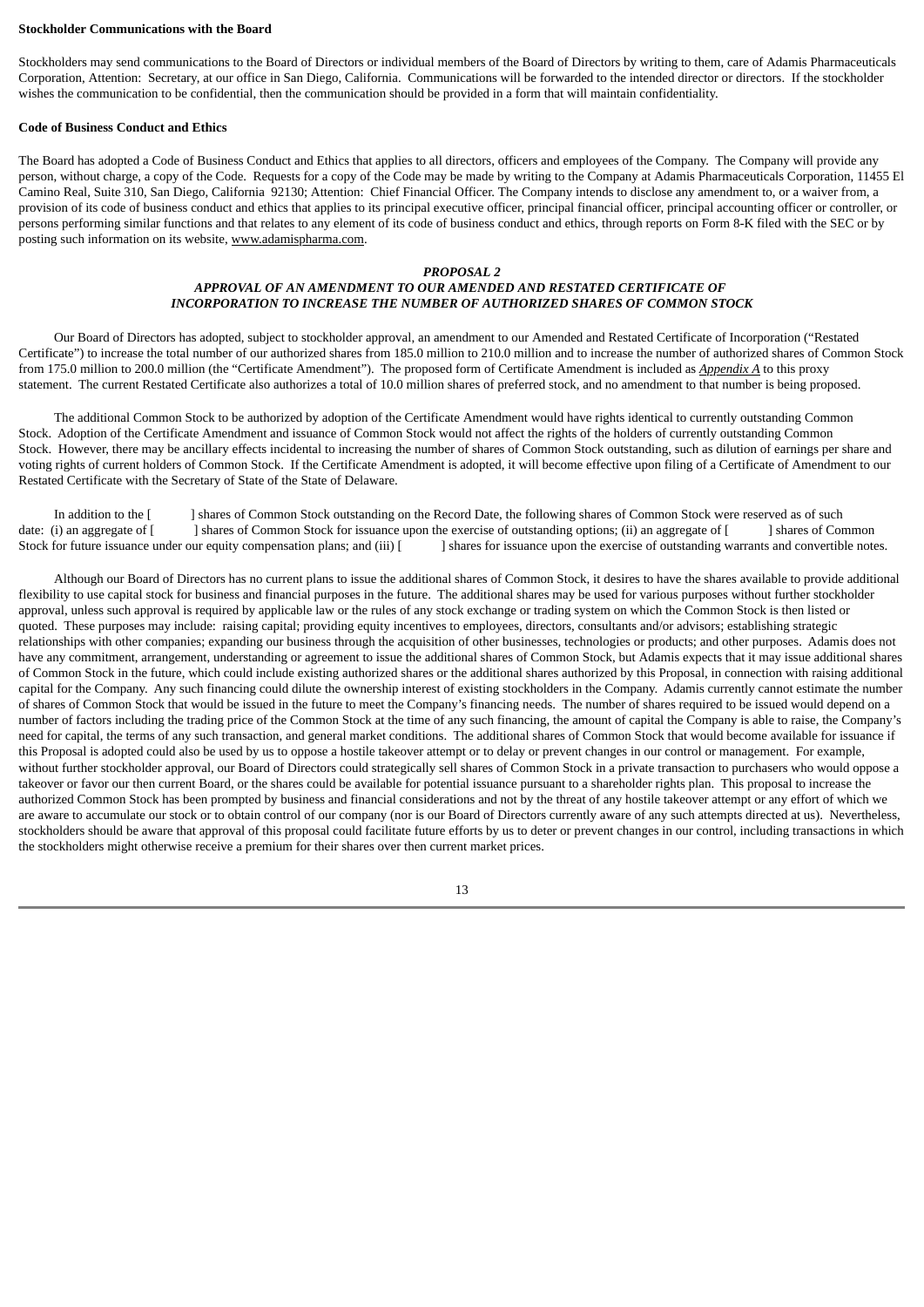Stockholders are requested in this Proposal 2 to approve the Certificate Amendment. To approve the Certificate Amendment, a majority of the shares of Common Stock outstanding on the Record Date and entitled to vote at the Annual meeting must vote "FOR" approval. Abstentions and broker non-votes will have the same effect as a vote "AGAINST".

## *THE BOARD OF DIRECTORS RECOMMENDS THAT STOCKHOLDERS VOTE "FOR" THE AMENDMENT TO OUR AMENDED AND RESTATED CERTIFICATE OF INCORPORATION.*

#### *PROPOSAL 3*

## *RATIFICATION OF THE SELECTION OF MAYER HOFFMAN MCCANN PC AS OUR INDEPENDENT REGISTERED PUBLIC ACCOUNTING FIRM FOR THE YEAR ENDING MARCH 31, 2013.*

The Audit Committee has selected the independent registered public accounting firm of Mayer Hoffman McCann PC for the purpose of auditing and reporting upon the financial statements of Adamis for the year ending March 31, 2013. Neither the firm, nor any of its members has any direct or indirect financial interest in Adamis. Mayer Hoffman McCann PC has been employed by us to audit our financial statements since 2006.

While the Audit Committee is responsible for the appointment, compensation, retention and oversight of the independent registered public accounting firm, the Audit Committee and our Board are requesting, as a matter of policy, that the stockholders ratify the appointment of Mayer Hoffman McCann PC as our independent registered public accounting firm. The Audit Committee is not required to take any action as a result of the outcome of the vote on this proposal. However, if the stockholders do not ratify the selection, the Audit Committee may investigate the reasons for stockholder rejection and may consider whether to retain Mayer Hoffman McCann PC or to appoint another independent registered public accounting firm. Furthermore, even if the appointment is ratified, the Audit Committee in their discretion may direct the appointment of a different independent registered public accounting firm at any time during the year if they determine that such a change would be in the best interests of Adamis and our stockholders. A formal statement by representatives of Mayer Hoffman McCann PC is not planned for the Annual Meeting. However, representatives of Mayer Hoffman McCann PC are expected to be present at the Annual Meeting and will be available to respond to appropriate questions by stockholders.

#### **Audit Fees**

The following table sets forth fees billed to us by Mayer Hoffman McCann PC, our independent registered public accounting firm during the years ended March 31, 2012 and 2011 for: (i) services rendered for the audit of our annual financial statements and the review of our quarterly financial statements; (ii) services by our independent registered public accounting firm that are reasonably related to the performance of the audit or review of our financial statements and that are not reported as Audit Fees; (iii) services rendered in connection with tax compliance, tax advice and tax planning; and (iv) all other fees for services rendered, including review of registration statements that the Company filed with the SEC and similar matters: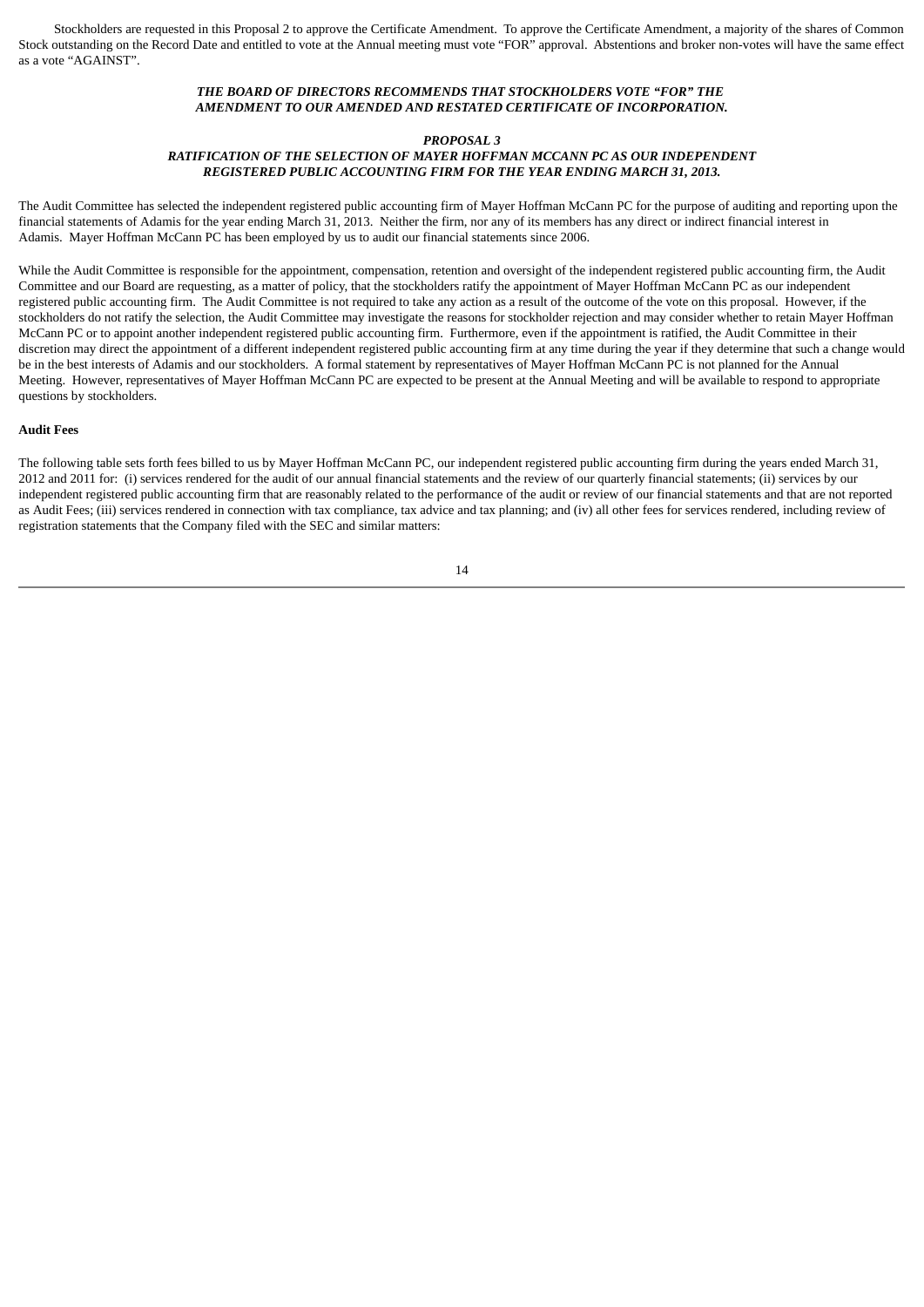|                    | <b>Fiscal 2012</b> |      | <b>Fiscal 2011</b> |
|--------------------|--------------------|------|--------------------|
| Audit Fees         | 103,308            | - \$ | 173.250            |
| Audit Related Fees |                    |      |                    |
| Tax Fees           | 11,000             |      | 21,000             |
| All Other Fees     | 4.892              |      | 12.614             |
| <b>Total Fees</b>  | 119,200            |      | 206,864            |

## Policy on Audit Committee Pre-Approval of Audit and Permissible Non-Audit Services of Independent Registered Public Accounting Firm

The Audit Committee has a policy for the pre-approval of all audit and permitted non-audit services that may be performed by our independent registered public accounting firm. Under this policy, unless a type of service to be provided by our independent registered public accounting firm has received general pre-approval, it will require specific pre-approval by the Audit Committee. The Audit Committee periodically will revise the list of pre-approved services, based on subsequent determinations. The Audit Committee delegates pre-approval authority to its chairperson and may delegate such authority to one or more of its members, whose activities are reported to the Audit Committee at each regularly scheduled meeting. All fees reported under the headings Audit fees and expenses, Audit-related fees and expenses, Tax fees and All other fees above for fiscal 2012 were approved by the Audit Committee, or by the entire Board functioning as the audit committee, before the respective services were rendered, which concluded that the provision of such services was compatible with the maintenance of the independence of the firm providing those services in the conduct of its auditing functions. Accordingly, none of the fees reported under the headings were approved by the Audit Committee pursuant to federal regulations that permit the Audit Committee to waive its pre-approval requirement under certain circumstances.

## *THE BOARD OF DIRECTORS UNANIMOUSLY RECOMMENDS A VOTE "FOR" THE RATIFICATION OF THE SELECTION OF MAYER HOFFMAN MCCANN PC AS OUR INDEPENDENT REGISTERED PUBLIC ACCOUNTING FIRM FOR THE YEAR ENDING MARCH 31, 2013.*

## *REPORT OF THE AUDIT COMMITTEE*

The Audit Committee has reviewed and discussed with our management Adamis' audited financial statements for the year ended March 31, 2012. The Audit Committee also reviewed and discussed with our independent registered public accounting firm those matters required to be discussed by Statement on Auditing Standards No. 61, as amended (AICPA, Professional Standards, Vol. 1. AU Section 380), as adopted by the Public Accounting Oversights Board in Rule 3200T.

Our independent registered public accounting firm provided the Audit Committee with the written disclosures required by applicable requirements of the Public Company Accounting Oversight Board regarding the independent accountant's communications with the Audit Committee concerning independence. In addition, the Audit Committee has discussed with the independent registered public accounting firm its independence with respect to Adamis and has considered whether the independent registered public accounting firm's provision of certain other non-audit related services to Adamis is compatible with maintaining such independent registered public accounting firm's independence.

Based upon the review and discussions referred to above, the Audit Committee has recommended to our Board that Adamis' audited financial statements referred to above be included in our Annual Report on Form 10-K for the period ended March 31, 2012.

Audit Committee

Craig A. Johnson, *Chair* Tina S. Nova, Ph.D. Kenneth M. Cohen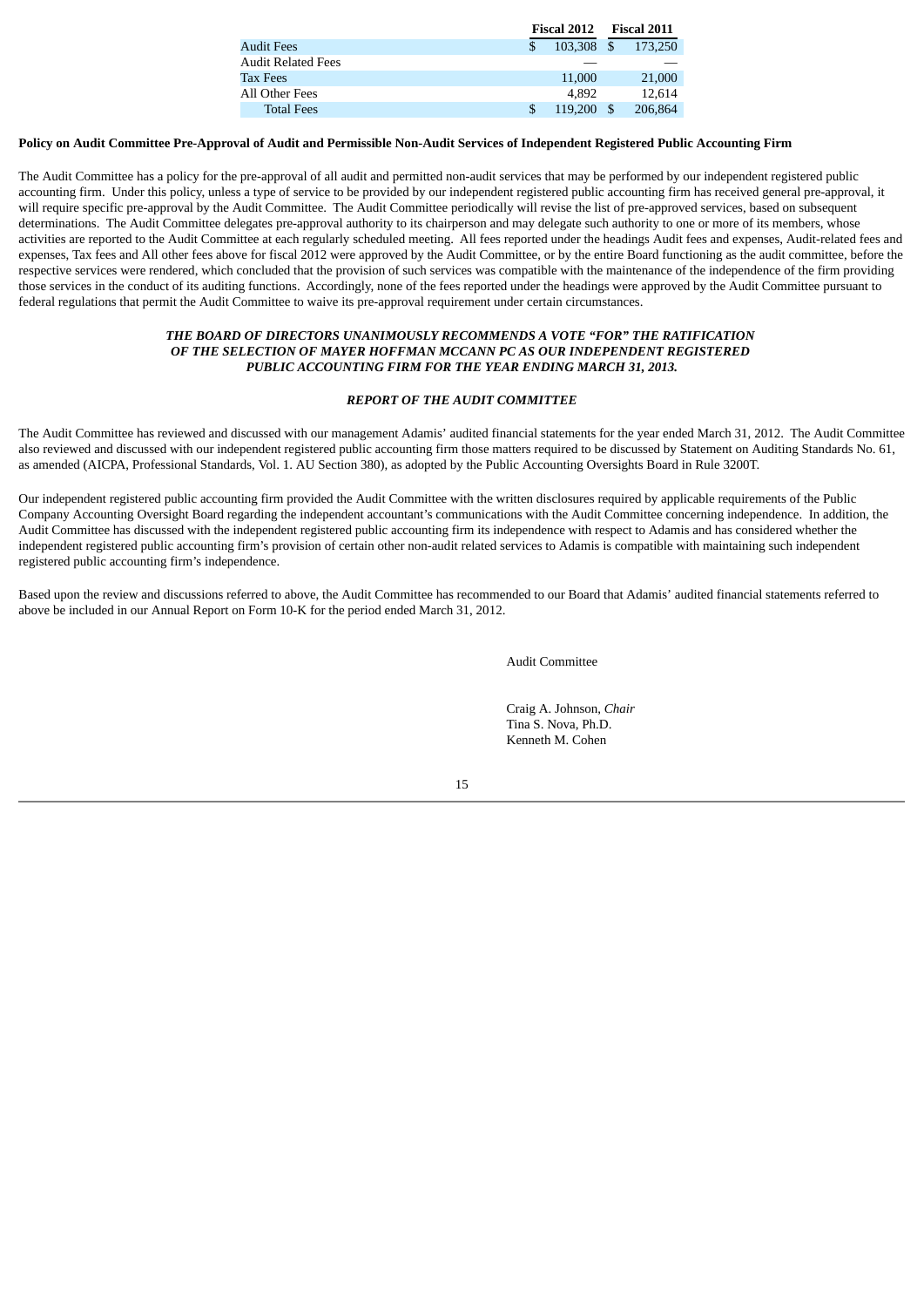In accordance with the rules of the SEC, the information contained in the Report of the Audit Committee set forth above shall not be deemed to be "soliciting material", or to be "filed" with the SEC or subject to the Securities and Exchange Commission's Regulation 14A, or to the liabilities of Section 18 of the Securities Exchange Act of 1934, as amended, except to the extent that we specifically request that the information be treated as soliciting material or specifically incorporates it by reference into a document filed under the Securities Act of 1933, as amended, or the Securities Exchange Act of 1934, as amended.

#### *EXECUTIVE OFFICERS*

The names, ages, principal occupations during the past five years, and certain other information with respect to our executive officers are shown below as of the Record Date. To the extent that any named executive officer is also serving as a member of the Board, then such named executive officer's biography is set forth under "Information Regarding Board of Directors" above.

Our executive officers are appointed by the Board.

| Name                   | Age | <b>Principal Occupation</b>                                 |
|------------------------|-----|-------------------------------------------------------------|
| Dennis J. Carlo, Ph.D. | 68  | Chief Executive Officer of the Company and Director         |
| David J. Marguglio     | 42  | Senior Vice President of Corporate Development and Director |
| Robert O. Hopkins      | 52. | Vice President, Finance and Chief Financial Officer         |
| Karen K. Daniels       | 59. | Vice President of Operations                                |
| Thomas Moll, Ph.D.     | 47  | Vice President of Research                                  |

*Robert O. Hopkins***.** Mr. Hopkins became Vice President, Finance and Chief Financial Officer of the Company in April 2009 in connection with the closing of the merger transaction between Cellegy and Old Adamis. He joined Old Adamis in April 2007 as Vice President, Finance and Chief Financial Officer. From 2000 to 2004, he was an Executive Vice President and the Chief Financial Officer of Chatham Capital Corp. In that position he managed financial operations for a corporation that held several hospitals, an extensive life sciences operation and a number of other business units within its portfolio. Mr. Hopkins served as Chief Financial Officer of Veritel Corp. from 1999 and 2000, a biometric software company. He has also served as Chief Operating Officer for Circle Trust Company from 2004 to 2005, during which time he was responsible for corporate reorganization after acquiring a troubled trust company. From 2005 until Mr. Hopkins joined Old Adamis in April 2007, he consulted for Acumen Enterprises providing analysis and business plans for the various projects with which the company was involved. From 1997 to 1999, Mr. Hopkins was Senior Vice President for Finance for the Mariner Post-Acute Network, Atlanta, Georgia. In this position he was responsible for financial management of a division consisting of 12 long-term, acute care hospitals. Among his previous medical-related experience, he has served as Assistant Administrator of Finance for Kindred Hospitals; President and Chief Executive Officer of Doctors Hospital of Hyde Park; and Vice President of Accounting for Cancer Treatment Centers of America. Mr. Hopkins received a B.S. degree in Finance from Indiana State University and an M.B.A. from Lake Forest Graduate School of Management.

*Karen K. Daniels.* Ms. Daniels joined Adamis in July 2009 as Vice President of Operations. She has over 30 years of experience in operational and engineering roles across diverse industries including electronics, medical devices, contract manufacturing and pharmaceutical manufacturing. Prior to joining Adamis, Ms. Daniels served as President of Althea Technologies from 2007 to 2009. Althea Technologies is a contract manufacturer for the pharmaceutical industry. She also served as Senior Director of Operations and Logistics for Vidacare, a medical device manufacturer from 2006 to 2007. From 2003 to 2006, she was President of Lambda Power. Ms. Daniels received a B.S. degree from the University of Arizona.

*Thomas Moll, Ph.D.* Dr. Moll joined Adamis Pharmaceuticals in February 2008 Vice President of Research. He has close to 20 years of experience in both academic and industrial preclinical research and development in the areas of inflammation, immunology and cancer biology. Prior to joining Adamis, Dr. Moll was Vice President of Research at privately held Telos Pharmaceuticals from 2003 to 2008. From 1998 to 2003 he was Vice President of Immunology at Cardion AG, a privately held German biotech company. Dr. Moll holds a diploma in Biology II from the University of Basel, Switzerland, and received his doctorate degree in Genetics and Biochemistry from the University of Vienna, Austria.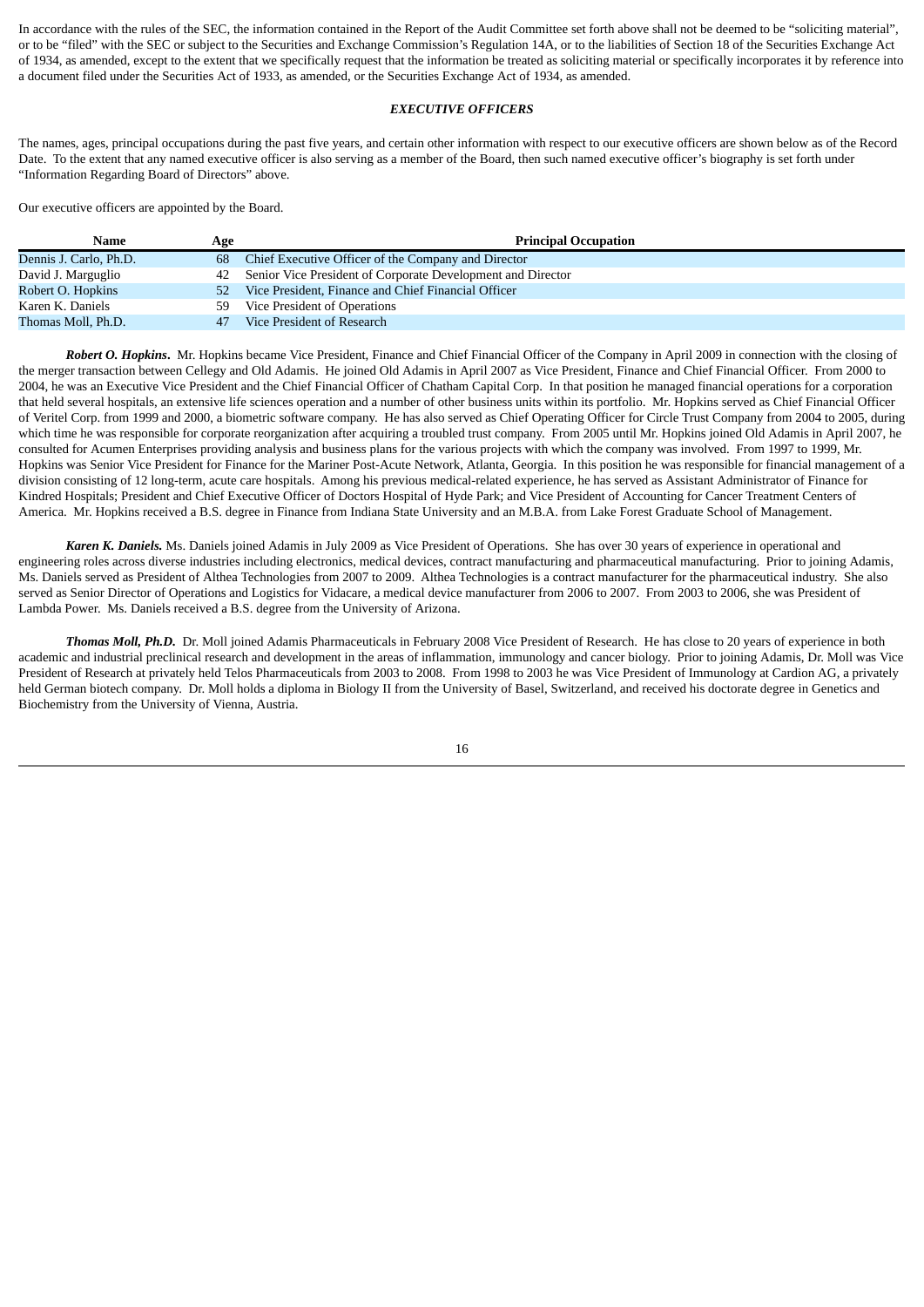## *STOCK OWNERSHIP OF DIRECTORS, MANAGEMENT AND CERTAIN BENEFICIAL OWNERS*

The following table sets forth information, as of the Record Date, regarding beneficial ownership of the Common Stock to the extent known to us, by (i) each person who is a director or a nominee for director; (ii) each named executive officer in the Summary Compensation Table; (iii) all directors and named executive officers as a group; and (iv) each person who is known by us to be the beneficial owner of 5% or more of the outstanding Common Stock. Except as otherwise noted, each person has sole voting and investment power as to his or her shares.

The share numbers and percentages in the table below are based on 98,146,589 shares of Common Stock outstanding:

|                                                               | <b>Shares</b>       |         |
|---------------------------------------------------------------|---------------------|---------|
|                                                               | <b>Beneficially</b> |         |
| <b>Directors</b>                                              | Owned $(1)$         | Percent |
| Dennis J. Carlo, Ph.D.                                        | 9,036,625(2)        | 9.1     |
| Kenneth M. Cohen                                              | 94,861(3)           | ∗       |
| Craig A. Johnson                                              | 44,167(4)           | $*$     |
| David J. Marguglio                                            | 3,833,628(5)        | 3.9     |
| Tina S. Nova, Ph.D.                                           | 44,167(6)           | $\ast$  |
| <b>Other Named Officers</b>                                   |                     |         |
| Robert O. Hopkins                                             | 1,395,141(7)        | 1.4     |
| Karen K. Daniels                                              | 753,771(9)          | ∗       |
| <b>Other Beneficial Owners (8)</b>                            |                     |         |
| Eses Holdings (FZE)                                           | 30,000,320(8)       | 30.6    |
| Gemini Master Fund, Ltd. (10)                                 | 6,409,091           | 6.5     |
| All Adamis directors and officers as a group (8 persons) (11) | 16,097,696          | 16.4    |

- Less than 1%.
- (1) Based upon information supplied by officers, directors and principal stockholders. Beneficial ownership is determined in accordance with rules of the SEC that deem shares to be beneficially owned by any person who has or shares voting or investment power with respect to such shares. Unless otherwise indicated, the persons named in this table have sole voting and sole investing power with respect to all shares shown as beneficially owned, subject to community property laws where applicable. Shares of Common Stock subject to an option that is currently exercisable or exercisable within 60 days of the date of the table are deemed to be outstanding and to be beneficially owned by the person holding such option for the purpose of computing the percentage ownership of such person but are not treated as outstanding for the purpose of computing the percentage ownership of any other person. Except as otherwise indicated, the address of each of the persons in this table is as follows: c/o Adamis Pharmaceuticals Corporation, 11455 El Camino Real, Suite 310, San Diego, California 92130.
- (2) Includes 8,018,000 shares of Common Stock owned of record, 100,000 shares of Common Stock held of record by a family member and beneficially owned by Dr. Carlo, and 918,625 shares of Common Stock subject to options which were exercisable as of the Record Date or 60 days after such date. Excludes 656,375 shares of Common Stock underlying options, which become exercisable over time after such period.
- (3) Includes 50,000 shares of Common Stock owned of record by the Cohen-Salsitz family trust and 44,861 shares of Common Stock subject to options which were exercisable as of the Record Date or 60 days after such date. Excludes 40,139 shares of Common Stock underlying options which become exercisable or vest over time after such period.
- (4) Includes 0 shares of Common Stock owned of record and 44,167 shares of Common Stock subject to options which were exercisable as of the Record Date or 60 days after such date. Excludes 40,833 shares of Common Stock underlying options, which become exercisable over time after such period.

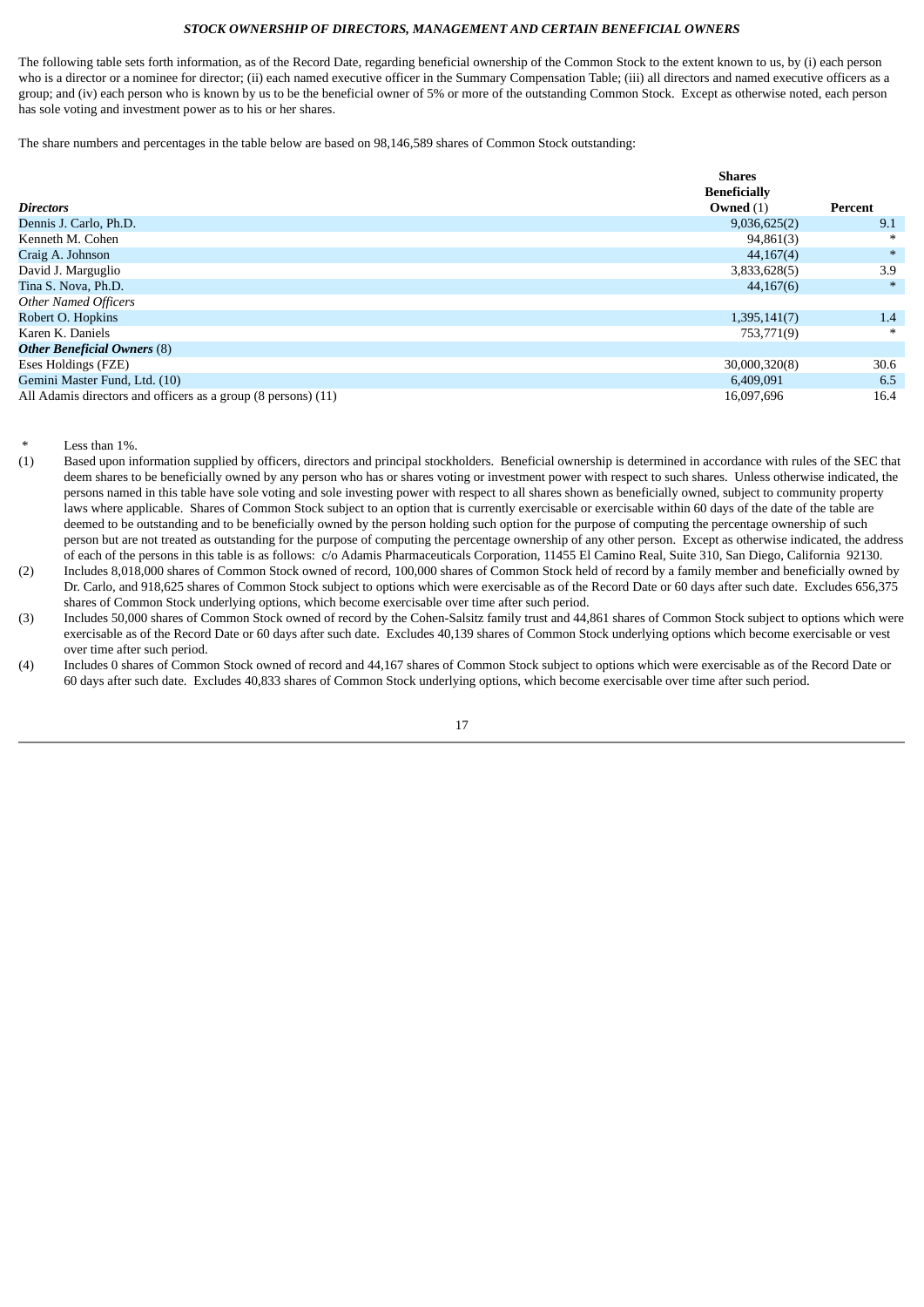- (5) Includes 3,439,904 shares of Common Stock owned of record and 393,724 shares of Common Stock subject to options which were exercisable as of the Record Date or 60 days after such date. Excludes 281,276 shares of Common Stock underlying options, which become exercisable or vest over time after such period.
- (6) Includes 0 shares of Common Stock owned of record and 44,167 shares of Common Stock subject to options which were exercisable as of the Record Date or 60 days after such date. Excludes 40,833 shares of Common Stock underlying options, which become exercisable over time after such period.
- (7) Includes 870,750 shares of Common Stock owned of record and 524,391 shares of Common Stock subject to options which were exercisable as of the Record Date or 60 days after such date. Excludes 260,442 shares of Common Stock underlying options which become exercisable or vest over time after such period. (8) Based on an Amendment No. 1 to Schedule 13D filed on behalf of Eses Holdings (FZE) with the SEC on July 5, 2011. The address for Eses Holdings (FZE) is
- Sharjah Airport International Free Zone, Executive Suite, P.O. Box 9366, Sharjah, United Arab Emirates. Includes 30,000,320 shares held directly. (9) Includes 13,000 shares of Common Stock owned of record and 740,771 shares of Common Stock subject to options which were exercisable as of the Record
- Date or 60 days after such date. Excludes 229,229 shares of Common Stock underlying options, which become exercisable over time after such period. (10) The address for Gemini Master Fund, Ltd. is Appleby Trust (Cayman) Ltd., Clifton House #1350, 75 Fort Street, Grand Cayman KY1-1108, Cayman Islands. All of the securities reflected in the table are owned directly by Gemini Master Fund, Ltd. Gemini Strategies LLC, Inc. is the investment manager of Gemini Master Fund, Ltd., and Steven Winters is the President of Gemini Strategies LLC, Inc. Each of Gemini Strategies LLC, Inc. and Steven Winters expressly disclaim any equitable or beneficial ownership of such securities. Includes (i) 4,000,000 shares of Common Stock issuable upon conversion of \$1,000,000 in principal amount of the Company's 10% Senior Convertible Note ("April Note") issued to Gemini Master Fund, Ltd. ("Gemini") on or about April 2, 2012 (without any interest accrual and assuming a conversion price of \$0.25); (ii) 909,091 shares of Common Stock issuable upon conversion of \$500,000 in principal amount of the Company's 10% Senior Convertible Note (together with the April Note, the "Notes") issued to Gemini on or about June 11, 2012 (without any interest accrual and assuming a conversion price of \$0.55); and (iii) 1,500,000 shares of Common Stock which are held by Gemini and were issued in connection with the Notes.
- (11) Includes 3,327,042 shares of Common Stock issuable upon the exercise of options as of or within 60 days after the Record Date.

#### *EXECUTIVE COMPENSATION*

#### **Summary Compensation Table**

The following table sets forth all compensation awarded, earned or paid for services rendered in all capacities to Adamis during fiscal year 2012 and 2011 to (i) each person who served as Adamis' chief executive officer during fiscal 2012; (ii) each person who served as Adamis' principal financial officer during fiscal 2012; (iii) the two most highly compensated officers other than the chief executive officer and principal financial officer who were serving as executive officers at the end of fiscal 2012 and whose total compensation for such year exceeded \$100,000; and (iv) up to two additional individuals for whom disclosures would have been provided in this table, but for the fact that such persons were not serving as executive officers as of the end of fiscal 2012 (sometimes referred to collectively as the "named executive officers"):

|                                         |      |              |         |              |                                 |           | Non-Equity     |                 |                  |
|-----------------------------------------|------|--------------|---------|--------------|---------------------------------|-----------|----------------|-----------------|------------------|
|                                         |      |              |         |              | <b>Stock</b>                    | Option    | Incentive Plan | All Other       |                  |
| Name and Principal                      |      |              | Salary  | <b>Bonus</b> | Awards                          | Awards    | Compensation   | Compensation    |                  |
| Position                                | Year |              | $(\$\)$ | (\$)         | $($ \$)                         | $($ \$)   | $(\mathbb{S})$ | (\$)            | Total $($ \$ $)$ |
| Dennis J. Carlo, Ph.D.                  | 2012 |              | 500,000 |              | $\hspace{0.1mm}-\hspace{0.1mm}$ | 48,000(1) |                | \$<br>15,515(2) | \$<br>563,515    |
| President and Chief Executive Officer   | 2011 |              | 406,348 |              |                                 | 22,745(1) |                | \$<br>21,365(2) | \$<br>450.458    |
| Robert O. Hopkins                       | 2012 |              | 225,000 |              |                                 | 10,000(1) |                | \$<br>11,446(2) | \$<br>246,446    |
| Vice President, Chief Financial Officer | 2011 |              | 225,000 |              |                                 | 30,847(1) |                | 4,192(2)        | \$<br>260,039    |
| Karen K. Daniels, Vice President of     | 2012 | $\mathbf{S}$ | 225,000 |              | --                              | 24,000(1) |                | \$<br>10,891(2) | \$<br>259,891    |
| <b>Operations</b>                       |      |              |         |              |                                 |           |                |                 |                  |
|                                         | 2011 | \$.          | 225,000 |              |                                 | 45,330(1) |                | \$<br>2,722(2)  | 273,052          |
| David J. Marguglio                      | 2012 |              | 250,000 |              |                                 | 10,000(1) |                | \$<br>15,515(2) | 275,515          |
| Senior Vice President, Corporate        | 2011 |              | 250,000 |              |                                 | 12,833(1) |                | 3,861(2)        | 266,694          |

Development

(1) Reflects the grant date fair value for financial statement reporting purposes with respect to stock options granted during the years ended March 31, 2012 and 2011, respectively, calculated in accordance with applicable rules and regulations and authoritative guidance. For a discussion of assumptions used to estimate fair value, please see Note 12 to our financial statements in our Annual Report on Form 10-K for the year ended March 31, 2012. The actual amount ultimately realized from the equity awards will likely vary based on a number of factors, including, but not limited to, Adamis' actual performance, stock price fluctuations, differences from the valuation assumptions used and the timing of exercise or applicable vesting.

(2) For fiscal 2012 and 2011, reflects premiums paid by the Company on behalf of each of Messrs. Carlo, Marguglio, Hopkins and Ms. Daniels for health, dental, and vision insurance.

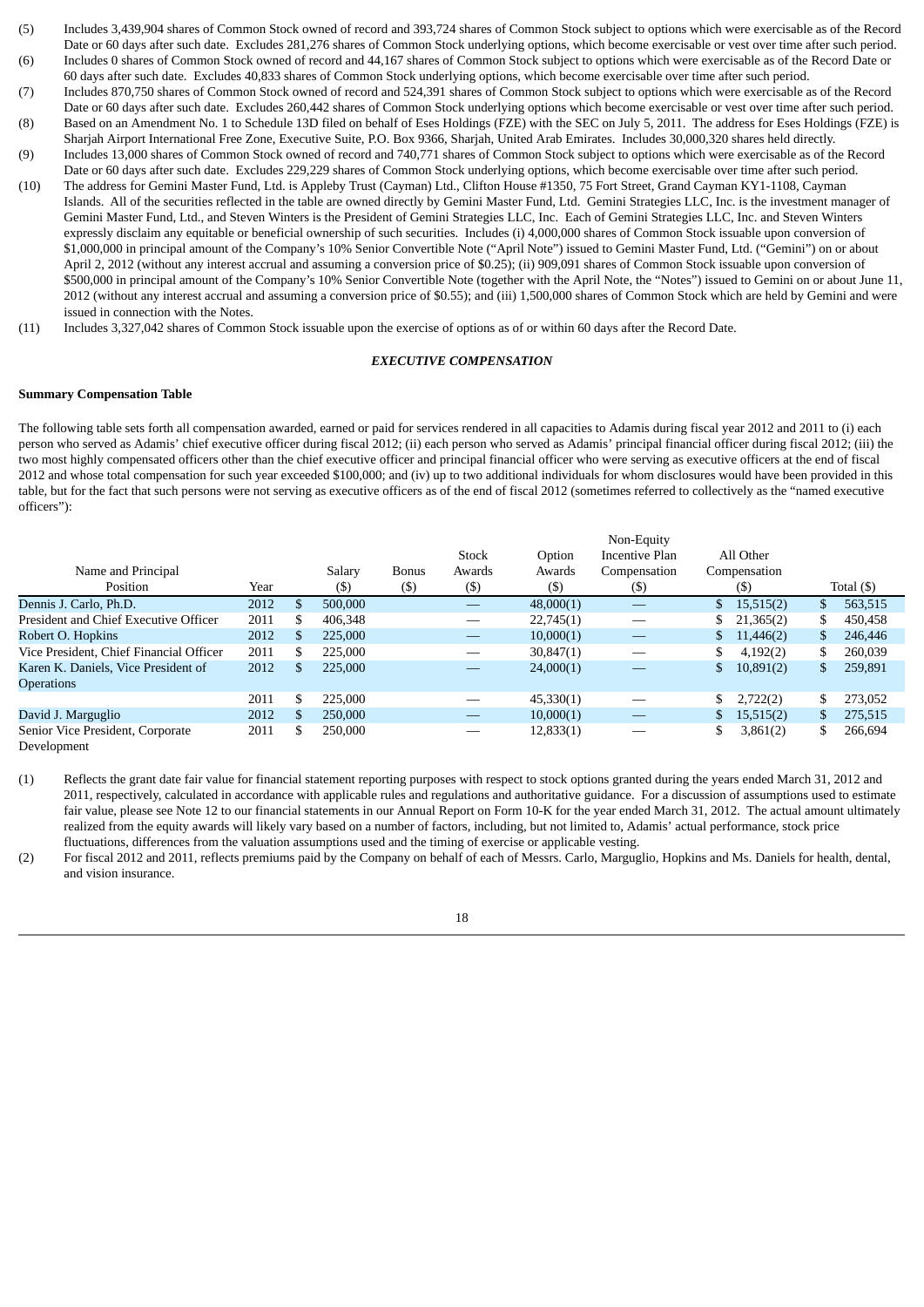The following table shows certain information regarding grants of plan-based awards to the named executive officers for the fiscal year ended March 31, 2012:

## **Grants of Plan-Based Awards in Fiscal 2012**

|                        | <b>Option Awards:</b> |                   |                    |                   |  |  |  |
|------------------------|-----------------------|-------------------|--------------------|-------------------|--|--|--|
|                        |                       | Number of         | <b>Exercise or</b> | <b>Grant Date</b> |  |  |  |
|                        |                       | <b>Securities</b> | <b>Base Price</b>  | <b>Fair Value</b> |  |  |  |
|                        |                       | <b>Underlying</b> | of Option          | of Option         |  |  |  |
| Name                   | <b>Grant Date</b>     | <b>Options</b>    | Awards(1)          | Awards(2)         |  |  |  |
| Dennis J. Carlo, Ph.D. | 9/12/2011             | 600,000           | 0.19               | 48,000            |  |  |  |
| Robert O. Hopkins      | 9/12/2011             | 125,000           | 0.19               | 10,000            |  |  |  |
| Karen K. Daniels       | 9/12/2011             | 300,000           | 0.19               | 24,000            |  |  |  |
| David J. Marguglio     | 9/12/2011             | 125,000           | 0.19               | 10,000            |  |  |  |

(1) In accordance with the terms of the Company's 2009 Equity Incentive Plan the ("Plan"), the exercise price of each option was set at the fair market value of Common Stock on the date of grant.

(2) Each option is intended to be an incentive stock option. Each option has a term of ten years from the grant date, subject to earlier termination of the term as provided in the Plan. Each option vested and became exercisable immediately on the grant date with respect to one-third of the shares covered by the option, with the remaining two-thirds of the option shares vesting and becoming exercisable ratably monthly over a period of two years from the grant date. See the Company's Annual Report on Form 10-K for the year ended March 31, 2012, filed June 29, 2012 with the SEC, for the stock compensation expense assumptions used to determine the valuation and expensing of stock option awards. The values recognized in the "Grant Date Fair Value of Option Awards" column above do not reflect estimated forfeitures.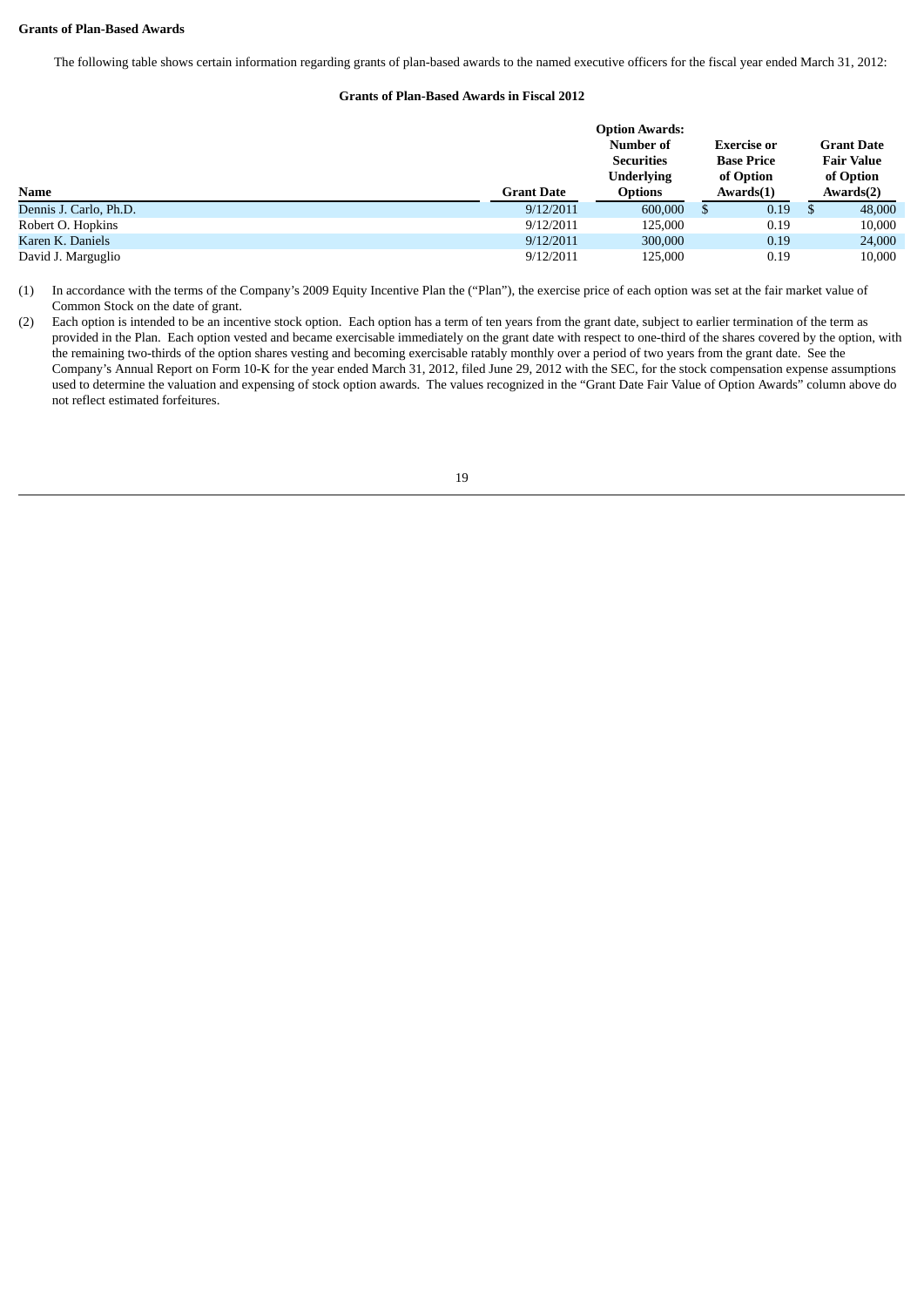#### **Outstanding Equity Awards at Year-End**

The following table provides a summary of equity awards outstanding at March 31, 2012, for each of our named executive officers:

|                           |                   |                                                                     |                                                                               | <b>Option Awards</b>                                                                                       |                             |                                     |                                                                                     |                                                                                                  | <b>Stock Awards</b>                                                                                                                            |                                                                                                                                                                      |  |
|---------------------------|-------------------|---------------------------------------------------------------------|-------------------------------------------------------------------------------|------------------------------------------------------------------------------------------------------------|-----------------------------|-------------------------------------|-------------------------------------------------------------------------------------|--------------------------------------------------------------------------------------------------|------------------------------------------------------------------------------------------------------------------------------------------------|----------------------------------------------------------------------------------------------------------------------------------------------------------------------|--|
|                           |                   | Number of<br>Securities<br>Underlying<br>Unexercised<br>Options (#) | Number of<br><b>Securities</b><br>Underlying<br>Unexercised<br>Options $(\#)$ | Equity<br>Incentive<br>Plan<br>Awards:<br>Number of<br>Securities<br>Underlying<br>Unexercised<br>Unearned | Option<br>Exercise<br>Price | Option<br>Expiration                | Number<br>of<br>Shares or<br>Units of<br>Stock<br>That<br><b>Have Not</b><br>Vested | Market<br>Value of<br>Shares or<br>Units of<br><b>Stock</b><br>That<br><b>Have Not</b><br>Vested | Equity<br>Incentive<br>Plan<br>Awards:<br>Number of<br>Unearned<br>Shares,<br>Units or<br>Other<br>Rights<br>That<br><b>Have Not</b><br>Vested | Equity<br>Incentive<br>Plan<br>Awards:<br>Market or<br>Payout<br>Value of<br>Unearned<br>Shares,<br>Units or<br>Other<br>Rights<br>That<br><b>Have Not</b><br>Vested |  |
|                           |                   | Exercisable                                                         | Unexercisable                                                                 | Options (#)                                                                                                | $($ \$)                     | Date                                | $(\#)$                                                                              | $(\$)$                                                                                           | $($ # $)$                                                                                                                                      | $($ \$)                                                                                                                                                              |  |
| <b>Name</b>               |                   |                                                                     |                                                                               |                                                                                                            |                             |                                     |                                                                                     |                                                                                                  |                                                                                                                                                |                                                                                                                                                                      |  |
| Dennis J. Carlo,<br>Ph.D. | (1)<br>(2)        | 349,875<br>568,750                                                  | 250,125<br>406,250                                                            |                                                                                                            | \$0.19<br>\$0.27            | 9/11/2021<br>8/20/2020              |                                                                                     | $\$\,$                                                                                           |                                                                                                                                                | $\mathsf{\$}$ -                                                                                                                                                      |  |
|                           |                   |                                                                     |                                                                               |                                                                                                            |                             |                                     |                                                                                     |                                                                                                  |                                                                                                                                                |                                                                                                                                                                      |  |
| Robert O.<br>Hopkins      | (1)<br>(2)<br>(3) | 72,891<br>291,667<br>159,833                                        | 52,109<br>208,333                                                             |                                                                                                            | \$0.19<br>\$0.27<br>\$0.27  | 9/11/2021<br>8/20/2020<br>8/20/2020 |                                                                                     | $\mathsf{\$}$ -                                                                                  |                                                                                                                                                | $S -$                                                                                                                                                                |  |
|                           |                   |                                                                     |                                                                               |                                                                                                            |                             |                                     |                                                                                     |                                                                                                  |                                                                                                                                                |                                                                                                                                                                      |  |
| Karen K.<br>Daniels       | (1)<br>(2)<br>(3) | 174,938<br>145,833<br>170,000                                       | 125,062<br>104,167                                                            |                                                                                                            | \$0.19<br>\$0.27<br>\$0.27  | 9/11/2021<br>8/20/2020<br>8/20/2020 |                                                                                     | $\mathsf{\$}$ -                                                                                  |                                                                                                                                                | $\mathsf{\$}$ -                                                                                                                                                      |  |
|                           | (4)               | 250,000                                                             |                                                                               |                                                                                                            | \$0.22                      | 7/6/2019                            |                                                                                     |                                                                                                  |                                                                                                                                                |                                                                                                                                                                      |  |
|                           |                   |                                                                     |                                                                               |                                                                                                            |                             |                                     |                                                                                     |                                                                                                  |                                                                                                                                                |                                                                                                                                                                      |  |
| David J.<br>Marguglio     | (1)<br>(2)        | 72,891<br>320,833                                                   | 52,109<br>229,167                                                             |                                                                                                            | \$0.19<br>\$0.27            | 9/11/2021<br>8/20/2020              |                                                                                     | $\mathbb{S}$ -                                                                                   |                                                                                                                                                | $\mathsf{\$}$ -                                                                                                                                                      |  |
|                           |                   |                                                                     |                                                                               |                                                                                                            |                             |                                     |                                                                                     |                                                                                                  |                                                                                                                                                |                                                                                                                                                                      |  |

(1) The options vest with respect to one-third of the shares immediately and monthly thereafter with respect to 1/24 of the shares subject to the option, and have a term of ten years (subject to earlier termination upon the events described in the Plan such as termination of employment).

(2) The options vest with respect to one-sixth of the shares subject to the option on the six-month anniversary of the grant date and monthly thereafter with respect to 1/36 of the shares subject to the option, and have a term of ten years (subject to earlier termination upon the events described in the Plan such as termination of employment).

(3) The options are fully vested and have a term of ten years (subject to earlier termination upon the events described in the Plan such as termination of employment).

(4) The options are fully vested and have a term of ten years (subject to earlier termination upon the events described in the Plan such as termination of employment).

There were no options or other derivative securities exercised in fiscal 2012 by our named executive officers. In addition, there were no shares acquired by our named executive officers upon the vesting of restricted stock.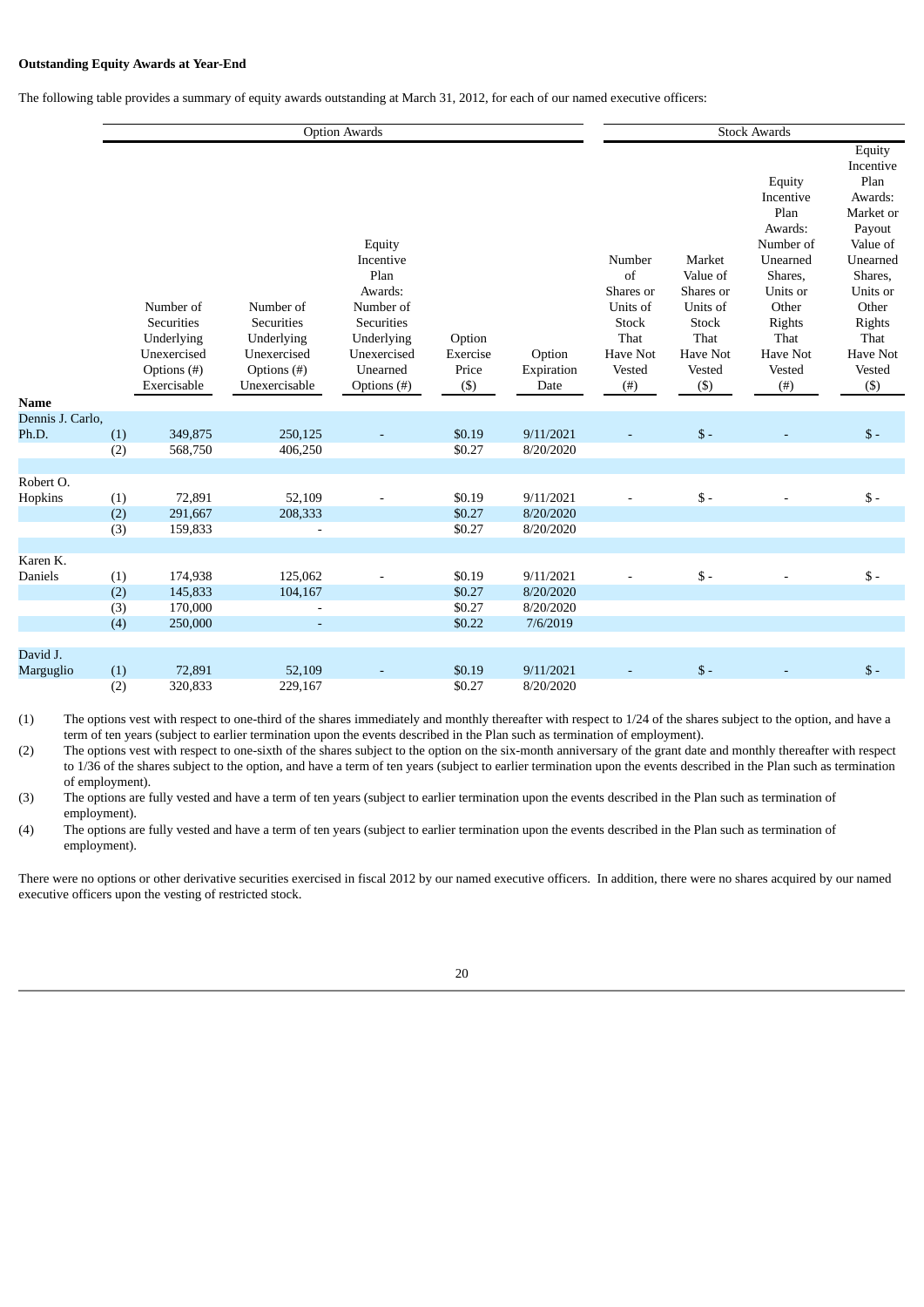#### **Equity Compensation Plan Information**

The following table sets forth, as of March 31, 2012, information with respect to our equity compensation plans, including our 1995 Equity Incentive Plan, the 1995 Directors' Stock Option Plan, the 2005 Equity Incentive Plan and the Plan, and with respect to certain other options and warrants:

|                                                            | Number of securities<br>to be issued upon<br>exercise<br>of outstanding options,<br>warrants and rights | Weighted average<br>exercise price of<br>outstanding options,<br>warrants and rights | <b>Number of securities</b><br>remaining available for<br>future issuance under<br>equity compensation<br>plans (excluding<br>securities<br>reflected in column (a)) |
|------------------------------------------------------------|---------------------------------------------------------------------------------------------------------|--------------------------------------------------------------------------------------|----------------------------------------------------------------------------------------------------------------------------------------------------------------------|
| <b>Plan Category</b>                                       | (a)                                                                                                     | (b)                                                                                  | (c)                                                                                                                                                                  |
| Equity compensation plans approved by security holders     | 5,230,398                                                                                               | .24                                                                                  | 8,483,215                                                                                                                                                            |
| Equity compensation plans not approved by security holders | 2,473,245                                                                                               | .74                                                                                  |                                                                                                                                                                      |
| <b>TOTAL</b>                                               | 7,703,643                                                                                               | .93                                                                                  | 8,483,215                                                                                                                                                            |

#### **Employment Agreements and Potential Payments Upon Termination or Change in Control**

On November 9, 2010, the Company entered into employment agreements with its executive officers. The agreements provide for the employment of the following persons to the following positions: Dennis J. Carlo, Ph.D., President and Chief Executive Officer; David J. Marguglio, Vice President of Business Development; and Robert O. Hopkins, Vice President of Finance and Chief Financial Officer. On July 2, 2012, the Company entered into employment agreements with Karen K. Daniels, Vice President of Operations, and Thomas Moll, Vice President of Research. The agreements provide for the employment of Ms. Daniels and Dr. Moll in their current officer positions.

The agreements provide for base compensation at the following annual rates: Dr. Carlo, \$500,000; Mr. Marguglio, \$250,000; and Mr. Hopkins, Ms. Daniels and Dr. Moll, \$225,000. Under the agreements, the officers are eligible to participate in benefit programs that are routinely made available to executive officers, including any executive stock ownership plans, profit sharing plans, incentive compensation or bonus plans, retirement plans, Company-provided life insurance, or similar executive benefit plans maintained or sponsored by the Company.

Except with respect to titles, salary amounts, and severance and benefit periods following certain kinds of employment terminations or change of control events, the agreements are similar in all material respects.

The agreements are terminable at any time by either party. If the Company terminates the officer's employment at any time, the officer will be entitled to receive any unpaid prorated base salary for the actual number of days worked along with all benefits and expense reimbursements to which the officer is entitled by virtue of the officer's past employment with the Company. The agreements provide that if the officer's employment is terminated without cause (as defined in the employment agreements), the officer will be entitled to receive severance payments at the officer's then-annual base salary for the following periods from the date of termination: Dr. Carlo, 18 months; and Messrs. Marguglio, Hopkins and Moll and Ms. Daniels, nine months. These payments will be accelerated in the event of a change of control transaction. The officers would also receive continued medical, dental and vision benefits pursuant to COBRA at the Company's expense for such periods (or until the officer becomes employed full-time by another employer). In addition, in the event of a termination without cause, a number of unvested stock options will accelerate, vest and be exercisable in full as if the officer had remained employed during the severance periods described above, and all options will remain exercisable for a period of one year after the date of termination. The agreements also provide that if officer is terminated without cause or the officer terminates the officer's employment for good reason (as defined in the employment agreements), in each case within 90 days before a change in control or within 13 months after the date of a change in control, the officer will also be entitled to receive the severance and medical benefits described above. Good reason is defined in the agreements to include events such as material reduction in base salary or responsibilities and duties or required relocation out of the San Diego area. In addition, in the event of a change in control, all unvested options held by the officer will accelerate and be exercisable in full and any unvested shares will vest in full. The Company's obligation to pay the severance benefits described above is conditioned on the officer's timely execution of a general release of claims. Upon termination of employment by reason of death or disability, any options that are vested and exercisable on the termination date will remain exercisable for 12 months after the date of cessation of service.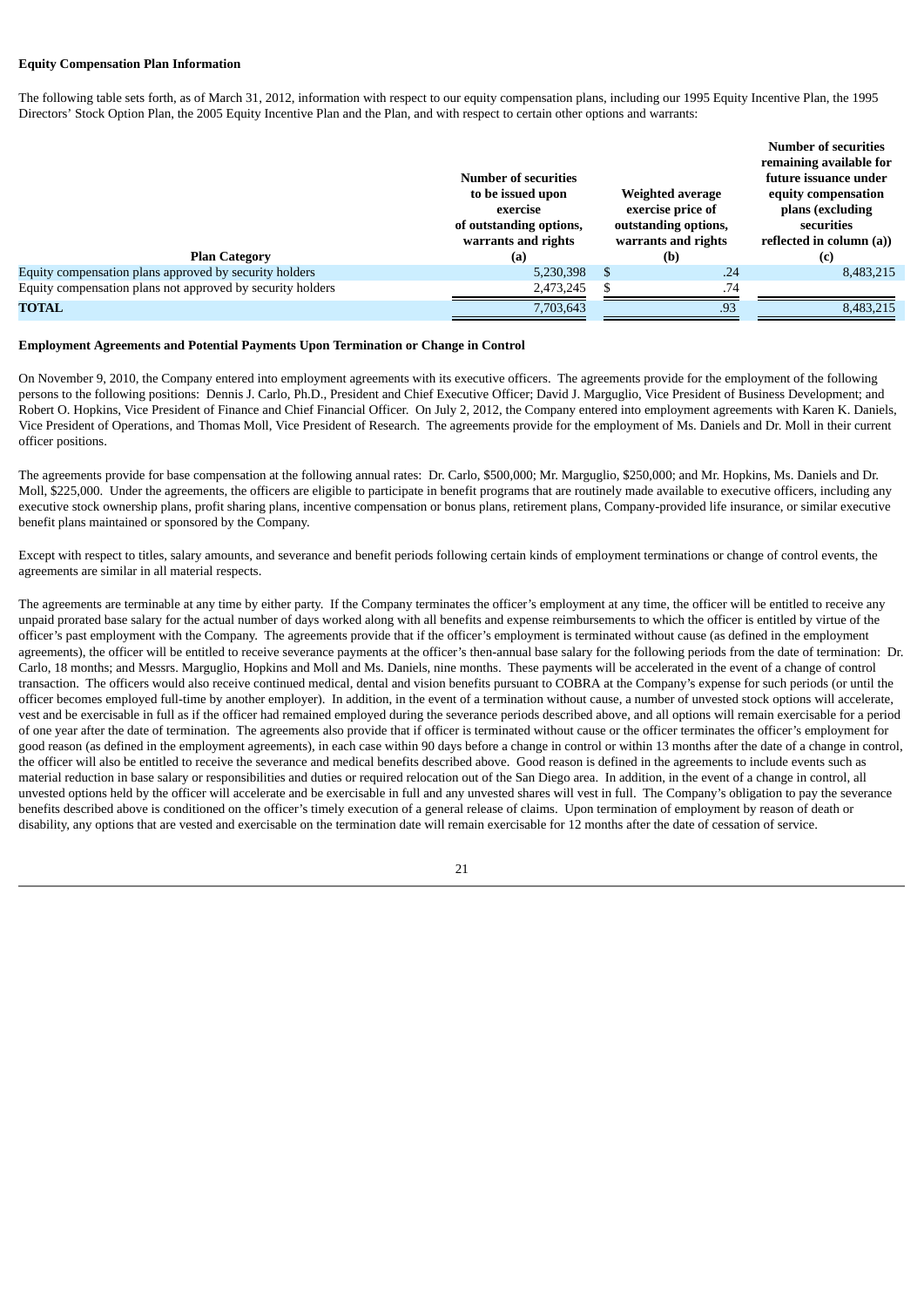#### **IRC Section 162(m) Compliance**

Section 162(m) of the Internal Revenue Code of 1986, as amended (the "Code"), generally disallows a tax deduction to public companies for certain compensation in excess of \$1 million paid to our named executive officers. Certain compensation, including qualified performance-based compensation, will not be subject to the deduction limit if certain requirements are met. In general, our compensation program is designed to reward executives for the achievement of our performance objectives. Our equity incentive plan is designed in a manner intended to comply with the performance-based exception to Section 162(m). Nevertheless, compensation attributable to awards granted under our plans may not be treated as qualified performance-based compensation under Section 162(m). In addition, the compensation committee and the Board consider it important to retain flexibility to design compensation programs that are in the best interests of Adamis and its stockholders and, to this end, the committee and the Board reserve the right to use their judgment to authorize compensation payments that may be subject to the limitations under Section 162(m) when the committee or the Board believe that compensation is appropriate and in the best interests of Adamis and our stockholders, after taking into consideration changing business conditions and performance of our employees.

#### **Compensation of Directors**

The general policy of the Board is that compensation for independent directors should be a mix of cash and equity-based compensation. Adamis does not pay employee directors for Board service in addition to their regular employee compensation. The Compensation Committee, which consists solely of independent directors, has the primary responsibility for reviewing and considering any revisions to director compensation. The Board reviews the Compensation Committee's recommendations and determines the amount of director compensation.

Pursuant to its charter, the Compensation Committee may engage the services of outside advisors, experts, and others to assist them. During fiscal 2012, the Compensation Committee did not engage the services of outside advisors, experts or others to assist in setting director compensation.

The following table shows amounts earned by each director during the fiscal year ended March 31, 2012, other than Dr. Carlo and Mr. Marguglio, who are named executive officers and received no additional compensation for their services as a director:

|                     |  | Fees    |              |              |                       |                 |                  |            |
|---------------------|--|---------|--------------|--------------|-----------------------|-----------------|------------------|------------|
|                     |  | Earned  |              |              | <b>Non-Equity</b>     | Nonqualified    |                  |            |
|                     |  | or Paid | <b>Stock</b> | Option       | <b>Incentive Plan</b> | <b>Deferred</b> | <b>All Other</b> |            |
| in Cash<br>Awards   |  |         | Awards       | Compensation | Compensation          | Compensation    |                  |            |
| Director            |  | \$)(1)  | $($ \$)      | \$)(2)(3)    | $($)$                 | <b>Earnings</b> | $($)$            | Total (\$) |
| Kenneth M. Cohen    |  | 39,500  |              | 2,800        |                       |                 |                  | 42,300     |
| Craig A. Johnson    |  | 44.500  | --           | 2,800        |                       |                 |                  | 47,300     |
| Tina S. Nova, Ph.D. |  | 39,500  |              | 2,800        |                       |                 |                  | 42,300     |

(1) Reflects the amount of fees earned during the year ended March 31, 2012.

(2) Amounts reflect the grant date fair value for financial statement reporting purposes with respect to stock options granted during the year ended March 31, 2012, calculated in accordance with applicable rules and regulations and authoritative guidance. The assumptions used for these calculations are included in Note 12 to the audited consolidated financial statements contained in the Company's Annual Report on Form 10-K for the year ended March 31, 2012, filed June 29, 2012 with the SEC. Represents options awarded to each of Mr. Cohen, Mr. Johnson and Dr. Nova to purchase 35,000 shares of Common Stock. The exercise price of the options is \$0.18 per share, which was the fair market value of the Common Stock on the grant date. The options have a term of ten years and vest and become exercisable as to 1/36 of the option shares per month over a period of three years.

(3) The aggregate number of option awards outstanding at March 31, 2012, for each of Mr. Cohen, Mr. Johnson and Dr. Nova, was 85,000.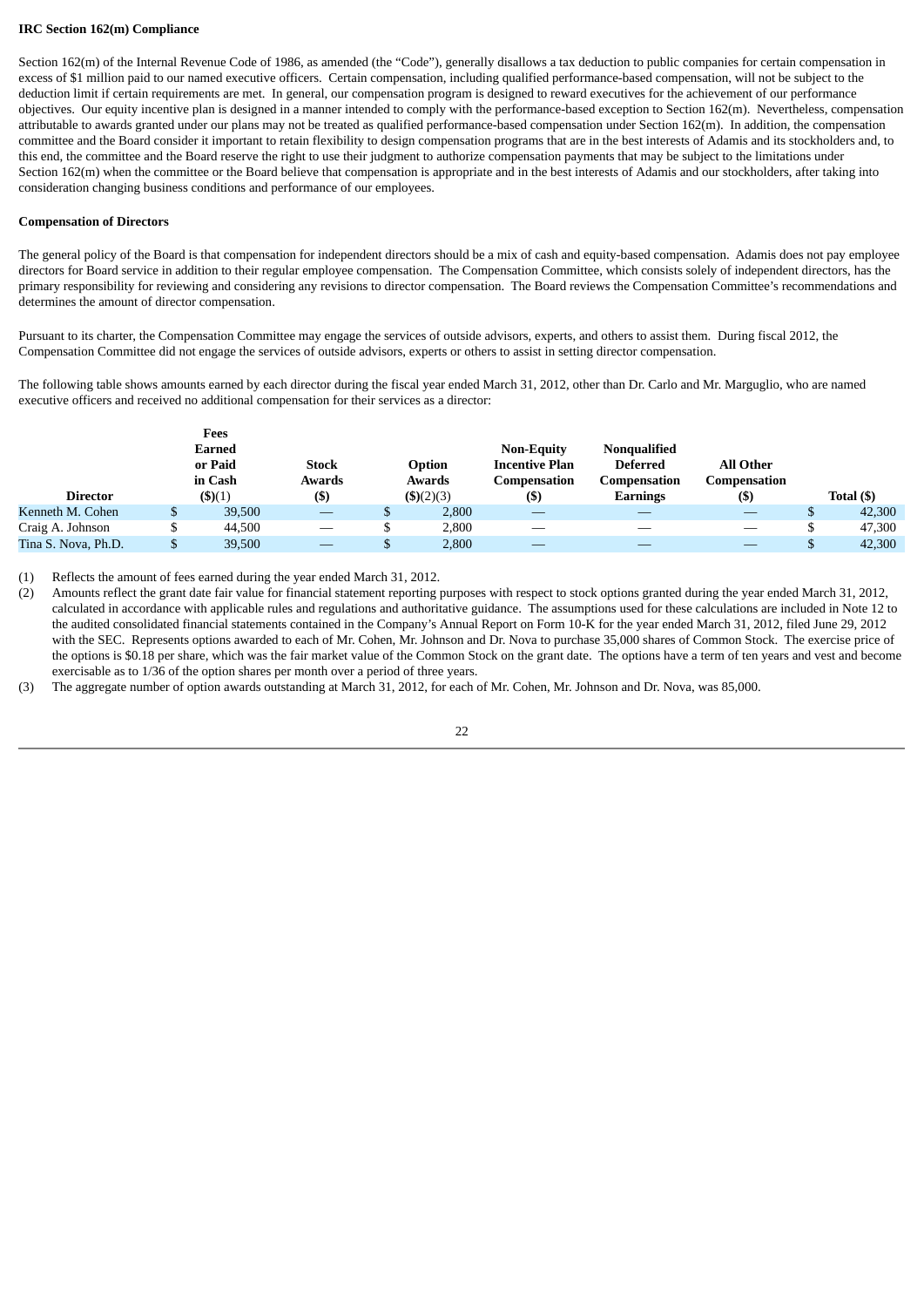Upon joining the Board, and pursuant to the provisions of the Plan regarding option awards to non-employee directors, each of Mr. Cohen, Mr. Johnson and Dr. Nova was granted an initial stock option to purchase 50,000 shares. The options have a term of ten years and an exercise price equal to the fair market value of the Common Stock on the date of grant. The initial option vests and becomes exercisable with respect to 25,000 of the shares subject to the option on the grant date. The option vests and becomes exercisable with respect to the remaining 25,000 of the shares subject to the option monthly over a period of three years from the grant date at the rate of 1/36 of the option shares each month. Under the provisions of the Plan, each non-employee director also receives a succeeding annual grant, on the first business day after the annual meeting of stockholders, to purchase 25,000 shares of Common Stock (pro rated if the director joined the Board within the preceding 12 months), with the annual grant vesting and becoming exercisable as to 1/36 of the total shares subject to the annual grant on each monthly anniversary of the date of grant, such that Succeeding Grants are fully vested and exercisable on the third anniversary of the date of grant, so long as the non-employee director continuously remains a director, consultant or employee of the Company. Non-employee directors are also eligible to receive additional option or other awards under the Plan.

In general, under the Company's policies concerning fees for non-employee directors, non-employee directors of the Company are entitled to receive the following amounts of cash compensation for service as a director: each non-employee director is entitled to receive an annual fee of \$25,000 per year, paid quarterly in arrears; the Chair of the Audit Committee is entitled to receive \$10,000 per year, paid quarterly in arrears; the Chair of the Compensation Committee and the Nominating and Governance Committee are each entitled to receive \$5,000 per year, paid quarterly in arrears; and each non-employee director is entitled to receive \$1,500 for each meeting attended in person, and \$500 for each meeting attended telephonically so long as the telephonic meeting is more than one hour. Each director is also entitled to reimbursement of reasonable expenses incurred in connection with board-related activities.

#### **SECTION 16(A) BENEFICIAL OWNERSHIP REPORTING COMPLIANCE**

Directors, named executive officers and beneficial owners of more than 10% of Common Stock are required by Section 16(a) of the Securities Exchange Act of 1934 and related regulations to file ownership reports on Forms 3, 4 and 5 with the SEC and the principal exchange upon which such securities are traded or quoted and to furnish us with copies of the reports. Other than as set forth below, based solely on a review of the copies of such forms furnished to us, we believe that from April 1, 2011 to March 31, 2012, all Section 16(a) filing requirements applicable to our named executive officers, directors and greater than 10% holders of Common Stock were in compliance. On September 16, 2011, Thomas Moll, Vice President of Research, and Karen Daniels, Vice President of Operations, filed Form 3s, the initial statement of beneficial ownership of securities, regarding their designation as executive officers in August 2011. On July 25, 2012, Dennis Carlo, President and Chief Executive Officer, filed a Form 5 reporting the transfer on December 29, 2011, of 100,000 shares of Common Stock to a trust for the benefit of his son and the gift on December 29, 2011 of 100,000 shares of Common Stock to a third party.

#### **TRANSACTIONS WITH RELATED PERSONS**

#### **Certain Relationships and Related Transactions**

To management's knowledge, other than (i) compensation for services as named executive officers and directors; (ii) the employment agreements and transactions described above under the headings "Employment Agreements and Potential Payments Upon Termination or Change in Control" and "Outstanding Equity Awards at Fiscal Year-End"; or (iii) as set forth below, there were no material transactions, or series of similar transactions, or any currently proposed transactions, or series of similar transactions, to which we were or were to be a party, in which the amount involved exceeds \$120,000 during the fiscal year ended March 31, 2012, and in which any director or named executive officer, or any security holder who is known by us to own of record or beneficially more than 5% of any class of the Common Stock, or any member of the immediate family of any of the foregoing persons, has an interest.

On November 10, 2010, we completed a private placement transaction with Eses Holdings (FZE), a foreign investor (the "Purchaser"), pursuant to a Common Stock Purchase Agreement and a registration rights agreement. The purchase agreement provided for the sale of up to 40 million shares of Common Stock to the Purchaser at a price of \$0.25 per share, for up to \$10 million of gross proceeds. An initial closing was held on November 10, 2010, pursuant to which we received \$5 million in gross proceeds and issued 20 million shares of Common Stock. The purchase agreement provided for two potential subsequent closings pursuant to which the Purchaser agreed to invest \$2.5 million at each such closing if the milestones relating to that milestone closing had been achieved before the outside date specified for that milestone. We achieved the first set of milestone conditions and provided notice to the Purchaser in May 2011. Pursuant to a first amendment to the purchase agreement, the Purchaser agreed that we had satisfied the first set of milestone conditions. The Purchaser and we agreed that the \$2.5 million investment for the first milestone closing would be paid as follows: \$550,000 on or before June 27, 2011; \$550,000 on or before July 21, 2011; and \$1,400,000 on or before September 29, 2011. We received both of the \$550,000 payments from the Investor and issued a total of 4,400,000 shares of Common Stock to the Investor. The Purchaser also agreed to extend the outside date for achievement of the second set of milestones to December 31, 2011.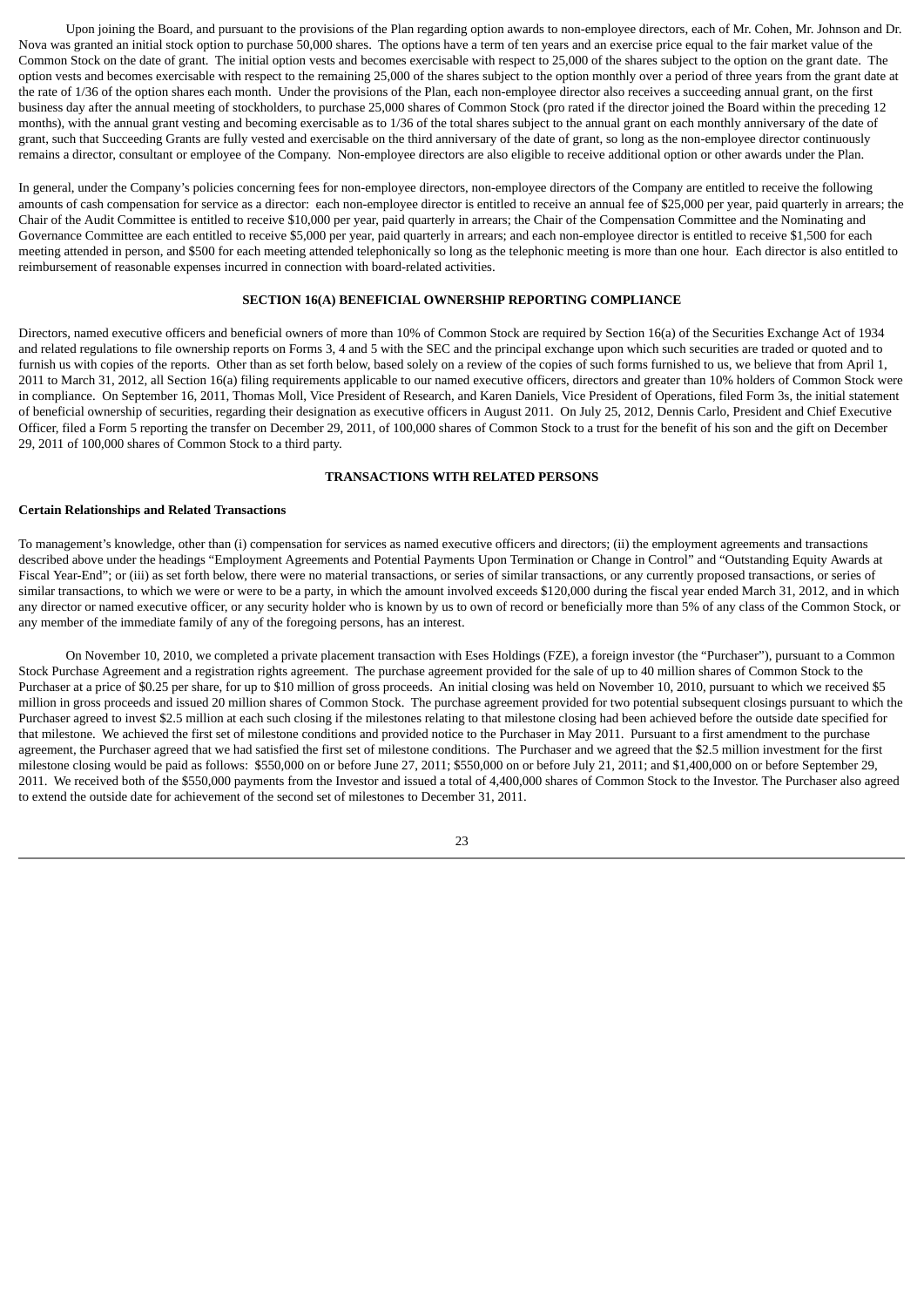Pursuant to a second amendment to the purchase agreement, on November 10, 2011, we received \$700,000 of the remaining payments from the Purchaser relating to the first set of milestone conditions in the purchase agreement, and the Purchaser agreed to extend the milestone closing outside date for achievement of the second set of milestones to March 31, 2012. Pursuant to a third amendment to the purchase agreement dated January 31, 2012, on January 31, 2012, February 13, 2012, and February 29, 2012, we received an additional \$375,000, \$125,000 and \$200,000, respectively, from the Purchaser relating to our satisfaction of those milestone conditions, and we issued a total of 2,800,000 shares of Common Stock to the Purchaser. Despite the delays in the receipt of funding from the Purchaser following our satisfaction of the first set of milestone conditions, we completed four of the five specified conditions for satisfaction of the second milestone conditions prior to the milestone closing outside date. However, because of the delays in receipt of funding relating to the first set of milestones, we were not able to complete the remaining milestone condition before the March 31, 2012 outside date. The purchase agreement provided that either party may terminate the Agreement if a milestone closing had not been consummated by applicable date, as long as the terminating party's failure to fulfill or diligently pursue fulfillment of any of that party's material obligations under the purchase agreement was not a principal cause of or did not result in the failure of the milestone closing to occur on or before the applicable date. Accordingly, on May 1, 2012, we exercised our option to terminate the purchase agreement by sending notice to the Purchaser. Termination of the purchase agreement means that Purchaser will no longer have the option to purchase the remaining 10 million shares of stock at \$0.25 per share. Certain provisions of the purchase agreement survive termination, including the Purchaser's right to have an observer attend meetings of the board of directors and to receive certain materials that are provided to the directors in connection with such meetings.

After the end of our fiscal 2012 year, on April 2, 2012, we completed the closing of a private placement financing transaction with Gemini Master Fund, Ltd. ("Gemini") pursuant to a securities purchase agreement. We issued a 10% Senior Convertible Note (the "Gemini Note") in the aggregate principal amount of \$1.0 million and 1,000,000 shares of Common Stock, and received gross proceeds of \$1.0 million, excluding transaction costs and expenses. Interest on the Gemini Note is payable at a rate of 10% per annum and is payable on the maturity date of the Gemini Note. Principal and accrued and unpaid interest is due and payable nine months after the date of the Gemini Note. The Gemini Note is convertible into shares of Common Stock at any time at the discretion of the investor at an initial conversion price per share of \$0.25, subject to adjustment for stock splits, stock dividends and other similar transactions and subject to the terms of the Gemini Note. The conversion price is also subject to price anti-dilution adjustments providing that with the exception of certain excluded categories of issuances and transactions, if we issue equity securities or securities convertible into equity securities at an effective price per share less than the conversion price of the Gemini Note, the conversion price of the Gemini Note will be adjusted downward to equal the per share price of the new securities. Our obligations under the Gemini Note and the other transaction agreements are guaranteed by our principal subsidiaries, including Adamis Corporation, Adamis Laboratories, Inc. and Adamis Viral, Inc.

The transaction agreements include restrictions on our ability to engage in certain kinds of transactions while the Gemini Note is outstanding without the consent of the investor, including incurring or paying certain kinds of indebtedness, entering into certain kinds of financing transactions, or encumbering our assets (subject to certain exceptions). The transaction documents include a variety of liquidated damages, penalties and default provisions upon events of default by Adamis, including without limitation an increase in the principal amount and interest rate and a potential decrease in the conversion price of the Gemini Note, and in connection with certain other breaches of covenants of Adamis. If the shares underlying the Gemini Note are not freely tradable under SEC Rule 144 after six months from the closing of the Gemini Note transaction, we intend to file a registration statement covering the resale of such shares.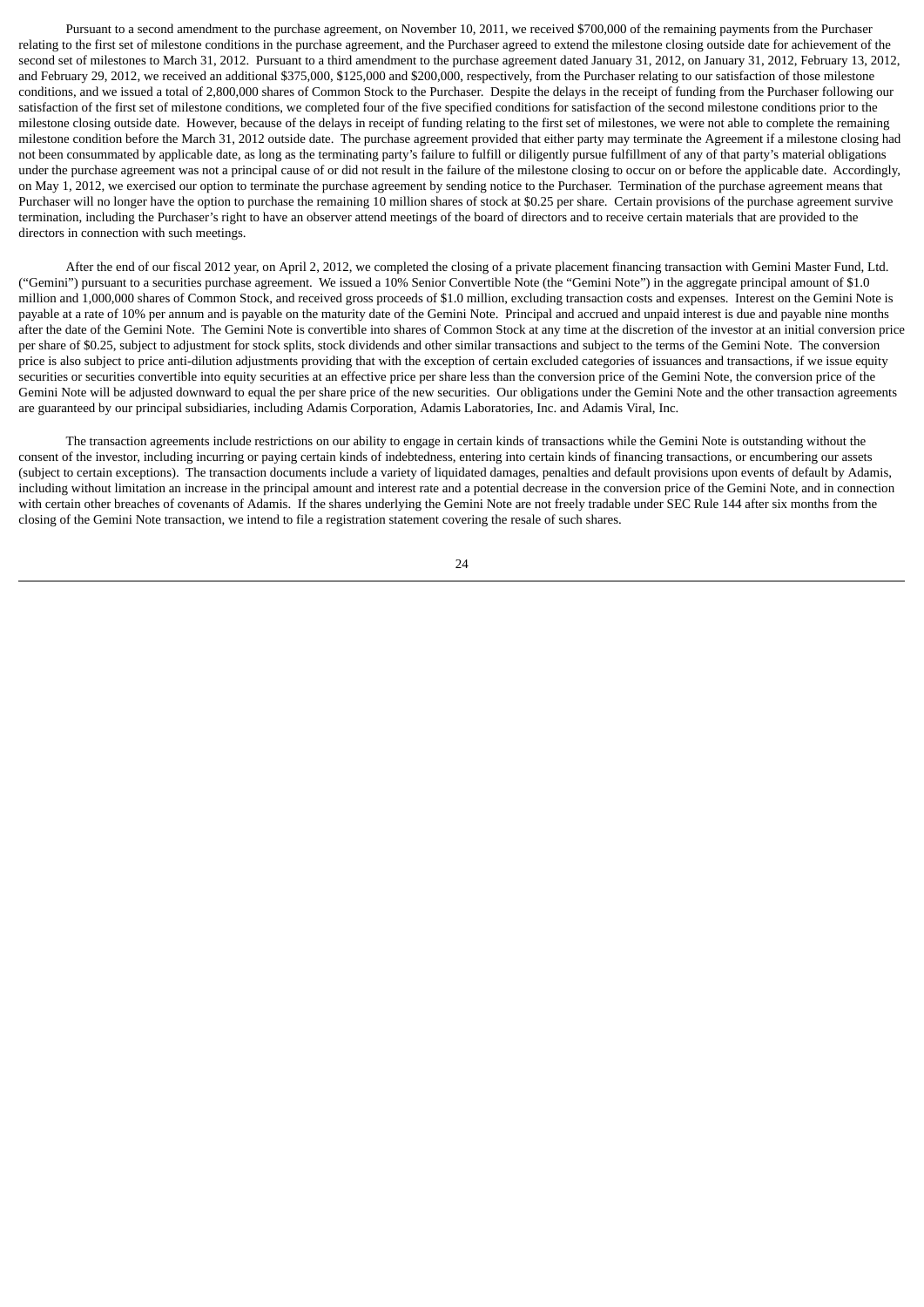On June 11, 2012, we completed the closing of a private placement financing transaction with Gemini. We issued a 10% Senior Convertible Note in the aggregate principal amount of \$500,000 and 500,000 shares of Common Stock, and received gross proceeds of \$500,000, excluding transaction costs and expenses. The maturity date is nine months after the date of the note. The other materials terms and conditions are similar to the Gemini Note described above, except that the initial conversion price per share is \$0.55.

## **Review, Approval and Ratification of Transactions with Related Persons**

The Audit Committee is responsible under its charter for reviewing, approving or ratifying all transactions between us and any related person. Related persons can include any of our directors or executive officers, certain of our stockholders, and any of their immediate family members. In evaluating related person transactions, the members of the Audit Committee apply the same standards of good faith and fiduciary duty they apply to their general responsibilities as a committee of the Board of Directors and as individual directors. The Audit Committee will approve a related person transaction when, in its good faith judgment, the transaction is in the best interest of the Company.

#### **GENERAL**

## **Stockholder Proposals for the next Annual Meeting of Stockholders**

To be considered for inclusion in next year's proxy materials pursuant to Rule 14a-8 of the SEC, your proposal must be submitted in writing by May 3, 2013**,** to our Corporate Secretary at 11455 El Camino Real, Suite 310, San Diego, California 92130. In addition, if we are not notified by such date of a proposal to be brought before the 2013 annual meeting by a stockholder, then proxies held by management may provide the discretion to vote against such proposal even through it is not discussed in the proxy statement for such meeting. If you wish to submit a proposal to be presented at next year's annual meeting (that will not be included in next year's proxy materials) or nominate a director, your proposal or nomination generally must be submitted in writing to the same address no later than June 15, 2013, but no earlier than May 16, 2013. You are also advised to review the Company's Bylaws, which contain additional requirements about advance notice of stockholder proposals and director nominations.

## **Annual Report on Form 10-K**

A copy of our Annual Report on Form 10-K for the period ended March 31, 2012, is enclosed with these materials. Upon written request, we will provide each stockholder being solicited by this Proxy Statement with a copy, free of charge, of any of the documents referred to in this Proxy Statement. All such requests should be directed to Adamis Pharmaceuticals Corporation, 11455 El Camino Real, Suite 310, San Diego, California 92130; Attention: Secretary. You are asked to advise us if you plan to attend the Annual Meeting. For directions to the Annual Meeting, please see Annex B attached to this proxy statement or please call (858) 997-2400.

You also may access this proxy statement and our Annual Report on Form 10-K for the period ended March 31, 2012 at: http://www.firstamericanstock.org/.

## **Householding**

The Securities and Exchange Commission has adopted rules that permit companies and intermediaries (for example, brokers, banks and nominees) to satisfy the delivery requirements for proxy statements and annual reports with respect to two or more stockholders sharing the same address by delivering a single proxy statement addressed to those stockholders. This process, which is commonly referred to as "householding", potentially means extra convenience for stockholders and cost savings for companies and intermediaries. This year, some banks, brokers or other nominee record holders may be "householding" our proxy materials. This means that only one copy of our proxy statement and annual report to stockholders may have been sent to multiple stockholders in your household unless contrary instructions have been received by the broker, bank or nominee from you. If you would like to receive a separate proxy statement and annual report, we will promptly send you additional copies if you call or write our corporate Secretary at our offices located at 11455 El Camino Real, Suite 310, San Diego, California 92130; telephone (858) 997-2400. If you are a beneficial owner, you can request additional copies of the proxy statement and annual report, or you can request a change in your householding status, by notifying your broker, bank or nominee.

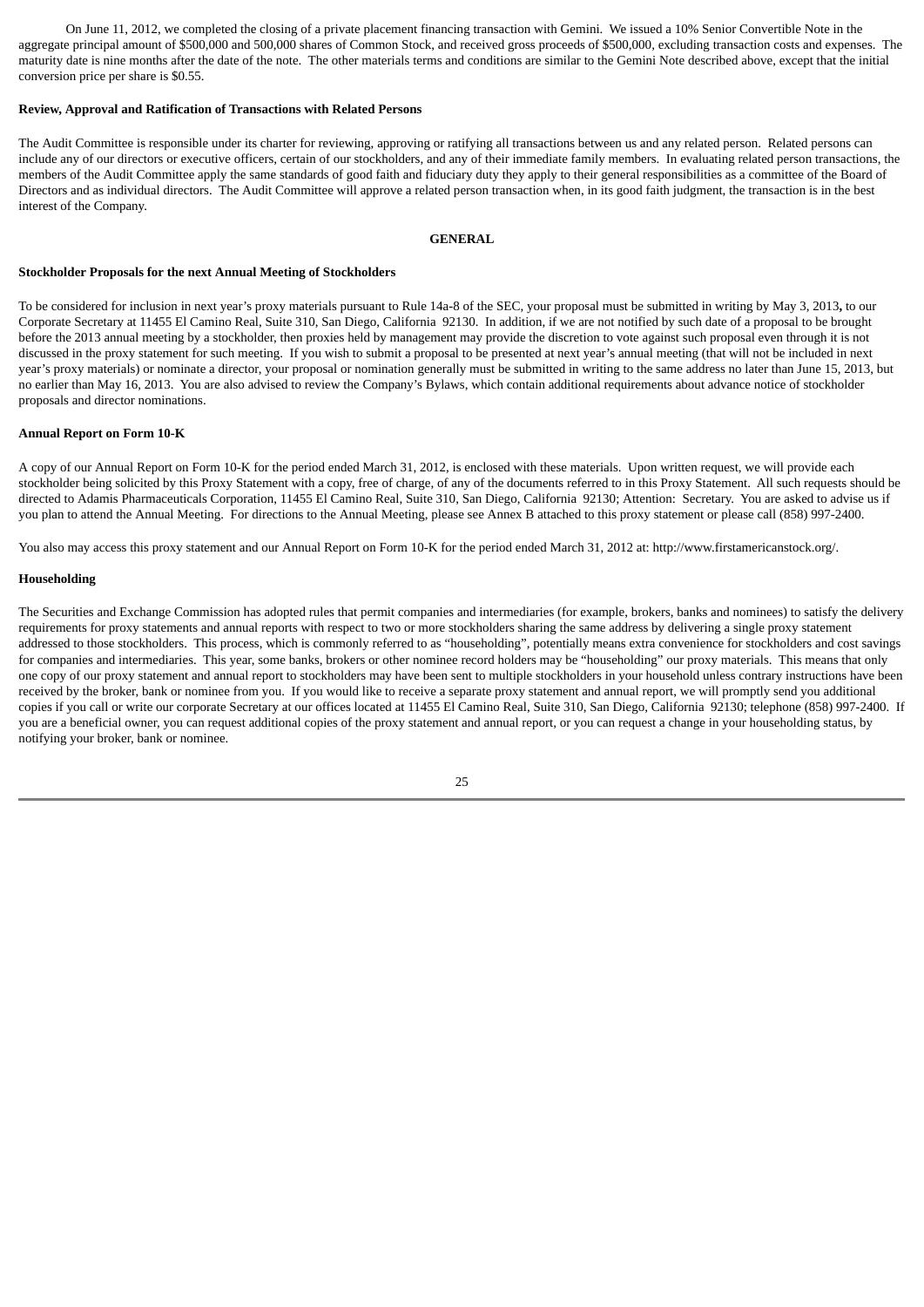#### **Solicitation of Proxies**

We will bear the cost of preparing, printing, assembling and mailing all proxy materials that may be sent to our stockholders in connection with this solicitation. Arrangements will also be made with brokerage houses, other custodians, nominees and fiduciaries, to forward soliciting material to the beneficial owners of Common Stock held by such persons. We will reimburse such persons for reasonable out-of-pocket expenses incurred by them. In addition to the solicitation of proxies by use of the mails, officers and regular employees of ours may solicit proxies without additional compensation, by telephone or facsimile transmission. We do not expect to pay any compensation for the solicitation of proxies.

Management of Adamis does not know of any matters, other than those stated in this Proxy Statement, that are to be presented for action at the Annual Meeting. If any other matters should properly come before the Annual Meeting, proxies will be voted on those other matters in accordance with the judgment of the persons voting the proxies. Discretionary authority to vote on such matters is conferred by such proxies upon the persons voting them.

Sincerely,

/s/ DENNIS J. CARLO

Dennis J. Carlo, Ph.D. President and Chief Executive Officer

August \_\_, 2012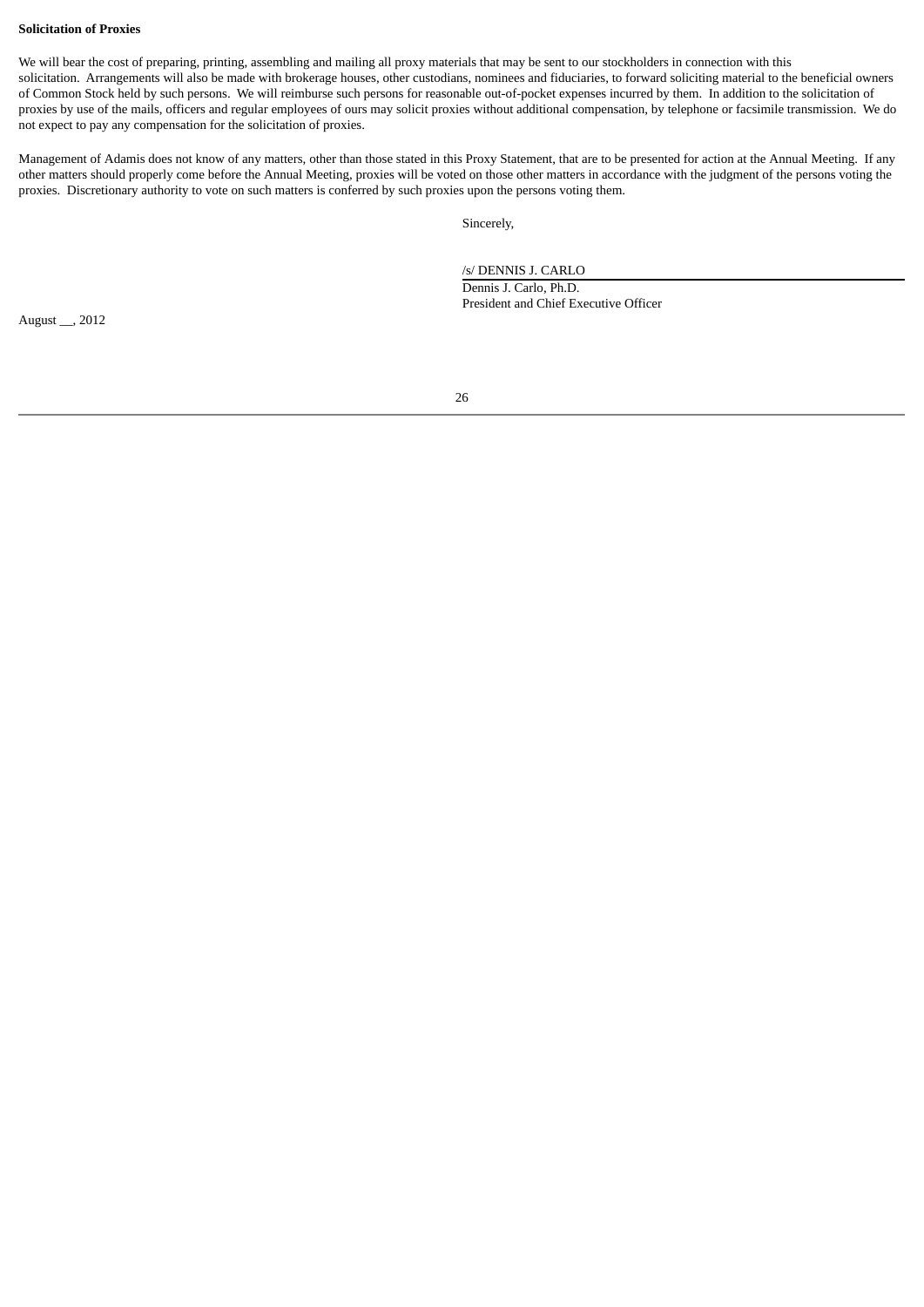## **ADAMIS PHARMACEUTICALS CORPORATION Annual Meeting of Stockholders October 10, 2012 – 8:00 AM**

## **THIS PROXY IS BEING SOLICITED BY THE BOARD OF DIRECTORS**

The undersigned hereby appoint(s) Dennis J. Carlo and David J. Marguglio with full power of substitution and resubstitution, as proxies to represent and vote any and all shares of Common Stock of Adamis Pharmaceuticals Corporation (the "Company") which the undersigned would be entitled to vote if personally present at the Annual Meeting of the Company, to be held on October 10, 2012, at 8:00 a.m. local time, at the offices of the Company located at 11455 El Camino Real, Suite 310, San Diego, CA 92130, and at any adjournments or postponements thereof, hereby revoking any prior proxies to vote said stock, upon the following items more fully described in the Notice of Annual Meeting and Proxy Statement for the Annual Meeting dated as of August \_\_, 2012, a copy of which has been received by the undersigned. Proposals 1, 2 and 3 are proposed by the Company, and if no direction is made this proxy will be voted "FOR" the election of directors and **"FOR" Proposals 2 and 3.** The proxies are further authorized to vote, in their discretion, upon such other business as may properly come before the meeting or any adjournments or postponements thereof.

**(Continued and to be signed on the reverse side)**



ADAMIS PHARMACEUTICALS CORPORATION 11455 El Camino Real, Suite 310 San Diego, CA 92130

**VOTE BY INTERNET- http://istock.firstamericanstock.com/istocktrack/login.aspx** Use the Internet to transmit your voting instructions and for electronic delivery of information up until 11:59 P.M. Pacific Daylight Time the day before the cut-off date or meeting date. Have your proxy card in hand when you access the web site and follow the instructions to obtain your records and to create an electronic voting instruction form.

#### **ELECTRONIC DELIVERY OF FUTURE PROXY MATERIALS**

If you would like to reduce the costs incurred by our company in mailing proxy materials, you can consent to receiving all future proxy statements, proxy cards and annual reports electronically via e-mail or the Internet. To sign up for electronic delivery, please follow the instructions above to vote using the Internet and, when prompted, indicate that you agree to receive or access proxy materials electronically in future years.

## **VOTE BY PHONE - 1-877-271-0548**

Use any touch-tone telephone to transmit your voting instructions up until 11:59 P.M. Pacific Daylight Time the day before the cut-off date or meeting date. Have your proxy card in hand when you call and then follow the instructions.

## **VOTE BY MAIL**

Mark, sign and date your proxy card and return it in the postage-paid envelope we have provided or return it to First American Stock Transfer Company.

TO VOTE, MARK BLOCKS BELOW IN BLUE OR BLACK INK AS FOLLOWS:

KEEP THIS PORTION FOR YOUR RECORDS

27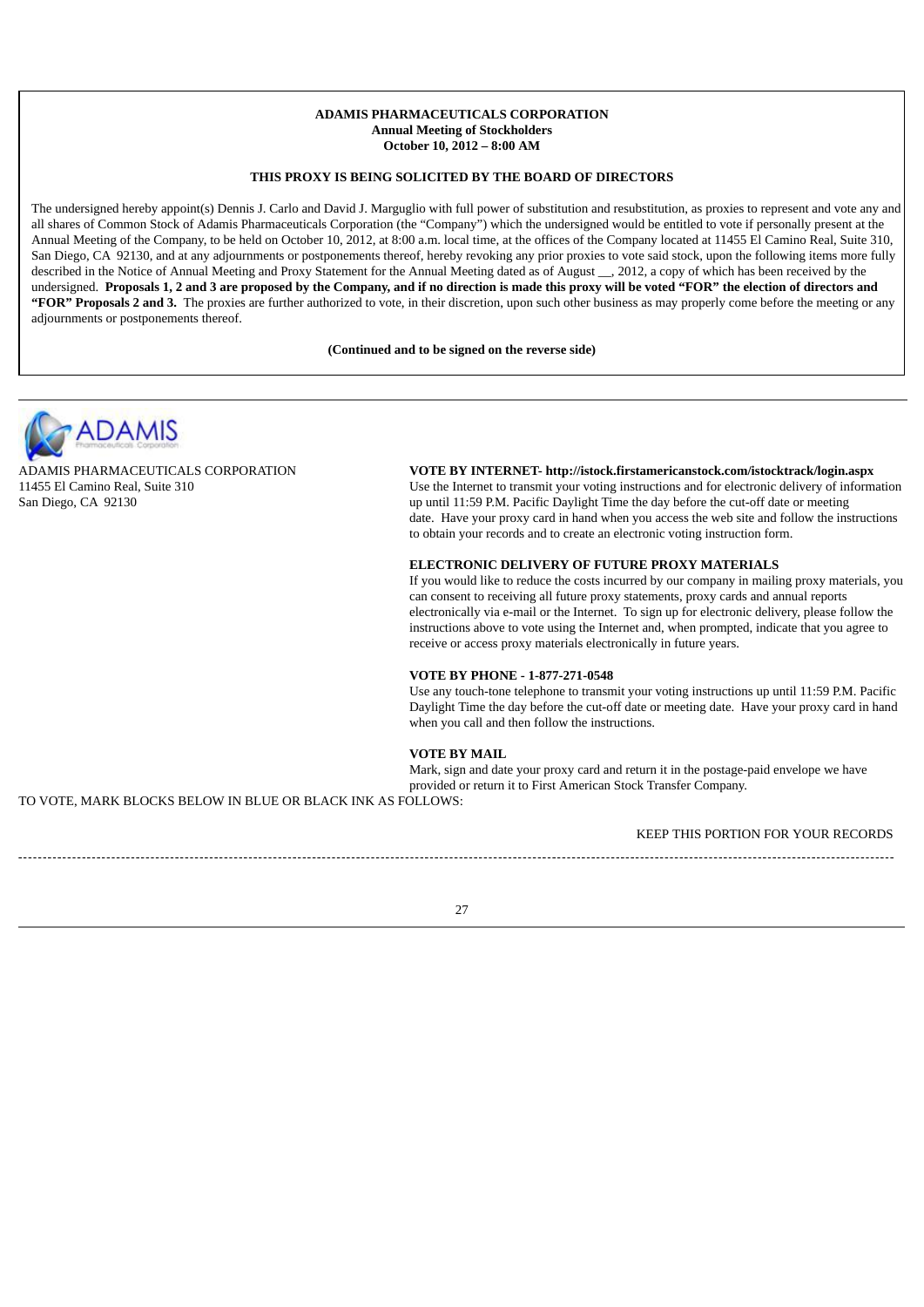## **THIS PROXY CARD IS VALID ONLY WHEN SIGNED AND DATED.**

| <b>ADAMIS</b><br>PHARMACEUTICALS<br><b>CORPORATION</b><br>The Board of Directors recommends that you vote<br>FOR the following:                                                                                                                                                                                                                | <b>ALL</b> | <b>FOR WITHHOLD</b><br><b>ALL</b> | <b>EXCEPT</b> | <b>FOR ALL</b> To withhold authority to vote for any individual<br>nominee(s), mark "For All Except" and write the<br>number(s) of the nominee(s) on the line below. |   |                    |                |  |
|------------------------------------------------------------------------------------------------------------------------------------------------------------------------------------------------------------------------------------------------------------------------------------------------------------------------------------------------|------------|-----------------------------------|---------------|----------------------------------------------------------------------------------------------------------------------------------------------------------------------|---|--------------------|----------------|--|
| <b>Vote on Directors</b>                                                                                                                                                                                                                                                                                                                       | $\Box$     | $\Box$                            | $\Box$        |                                                                                                                                                                      |   |                    |                |  |
| 1. Election of Directors<br><b>Nominees:</b><br>01) Dennis J. Carlo, Ph D. 04) David J. Marguglio<br>02) Kenneth M. Cohen<br>05) Tina S. Nova, Ph.D.<br>03) Craig A. Johnson                                                                                                                                                                   |            |                                   |               |                                                                                                                                                                      |   |                    | <b>Abstain</b> |  |
| <b>Vote on Proposal</b>                                                                                                                                                                                                                                                                                                                        |            |                                   |               |                                                                                                                                                                      |   | <b>For Against</b> |                |  |
| The Board of Directors recommends you vote FOR the following<br>proposal(s):                                                                                                                                                                                                                                                                   |            |                                   |               |                                                                                                                                                                      |   |                    |                |  |
| 2. To approve an amendment to the Company's Amended and Restated Certificate of Incorporation to increase the total<br>number of authorized shares from 185.0 million to 210.0 million and the number of authorized shares of Common Stock<br>from 175.0 million to 200.0 million.                                                             |            | $\perp$                           | $\Box$        | □                                                                                                                                                                    |   |                    |                |  |
| 3. To ratify the selection of Mayer Hoffman McCann PC as our independent registered public accounting firm for the year<br>ending March 31, 2013.                                                                                                                                                                                              |            |                                   |               |                                                                                                                                                                      | П | $\Box$             | □              |  |
| <b>NOTE:</b> Such other business as may properly come before the meeting or any adjournment thereof.                                                                                                                                                                                                                                           |            |                                   |               |                                                                                                                                                                      |   |                    |                |  |
| Please sign exactly as your name(s) appear(s) hereon. When signing as attorney, executor, administrator, or other fiduciary, please give full<br>title as such. Joint owners should each sign personally. All holders must sign. If a corporation or partnership, please sign in full corporate or<br>partnership name, by authorized officer. |            |                                   |               |                                                                                                                                                                      |   |                    |                |  |
|                                                                                                                                                                                                                                                                                                                                                |            |                                   |               |                                                                                                                                                                      |   |                    |                |  |
| Signature (PLEASE SIGN WITHIN BOX)                                                                                                                                                                                                                                                                                                             | Date       |                                   |               | Signature (JOINT OWNERS)<br>Date                                                                                                                                     |   |                    |                |  |

28

 $\overline{\Box}$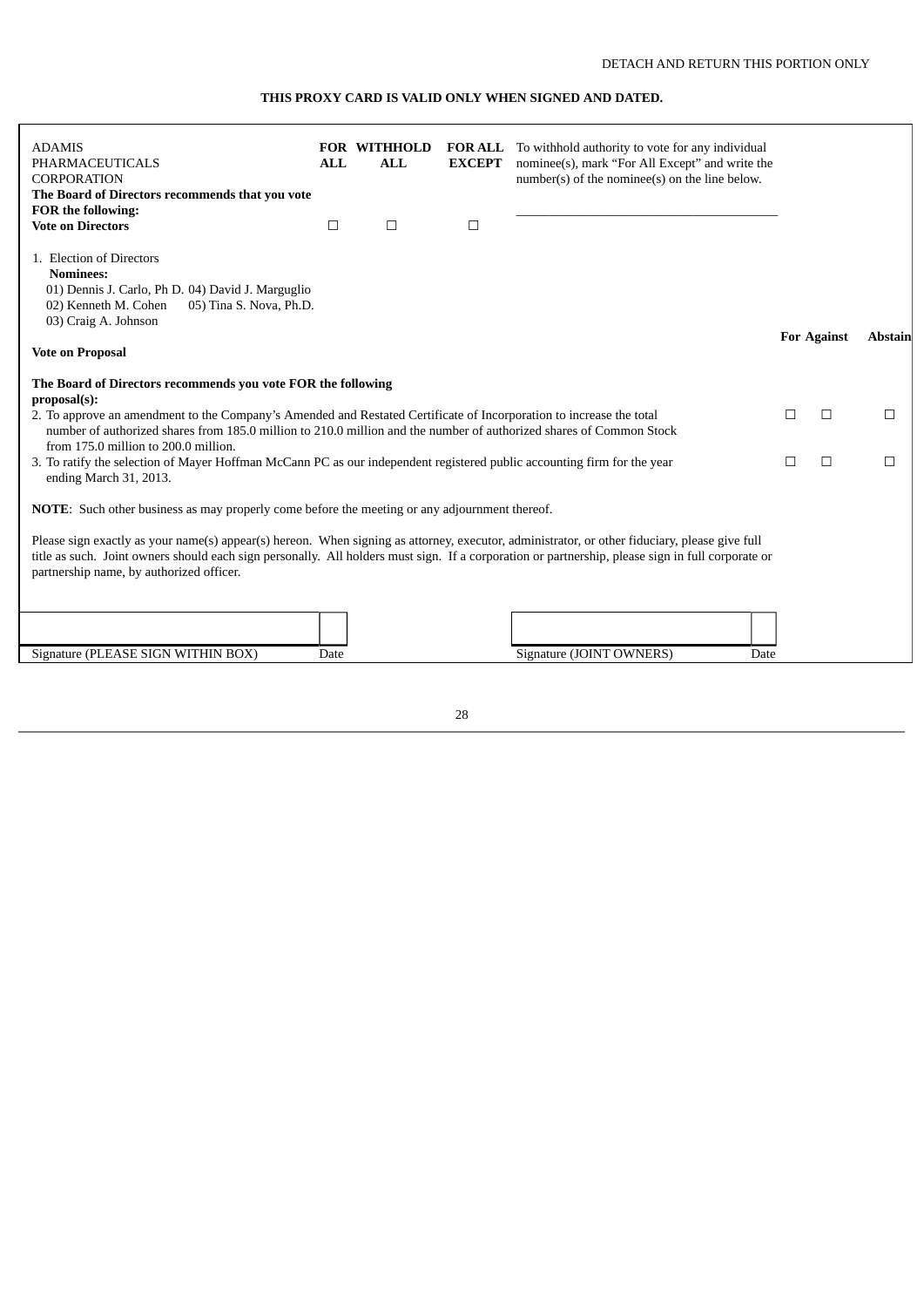## **CERTIFICATE OF AMENDMENT TO THE AMENDED AND RESTATED CERTIFICATE OF INCORPORATION OF ADAMIS PHARMACEUTICALS CORPORATION**

Adamis Pharmaceuticals Corporation, a corporation organized under and existing under the laws of the State of Delaware (the "Corporation"), certifies that:

**FIRST**: The name of the Corporation is Adamis Pharmaceuticals Corporation.

**SECOND**: The Board of Directors of the Corporation, acting in accordance with the provisions of Sections 141 and 242 of the Delaware General Corporation Law, adopted resolutions to amend Article IV, Paragraph A, of the Amended and Restated Certificate of Incorporation of the Corporation to read in its entirety as follows:

"A. The Company is authorized to issue two classes of stock to be designated, respectively, "Common Stock" and "Preferred Stock". The total number of shares of all classes of capital stock which the Company shall have authority to issue is two hundred ten million (210,000,000), of which two hundred million (200,000,000) shares shall be Common Stock, having a par value of \$0.0001 per share (the "*Common Stock*"), and ten million (10,000,000) shares shall be Preferred Stock, having a par value of \$0.0001 (the "*Preferred Stock*")."

**THIRD**: This Certificate of Amendment to the Amended and Restated Certificate of Incorporation was submitted to the stockholders of the Corporation and was duly approved by the required vote of stockholders of the Corporation in accordance with Sections 222 and 242 of the Delaware General Corporation Law.

IN WITNESS WHEREOF, said Certificate of Amendment of the Restated Certificate of Incorporation has been duly executed by its authorized officer on this day of  $\qquad \qquad$  , 2012.

## **ADAMIS PHARMACEUTICALS CORPORATION**

By:

Dennis J. Carlo, Ph.D Chief Executive Officer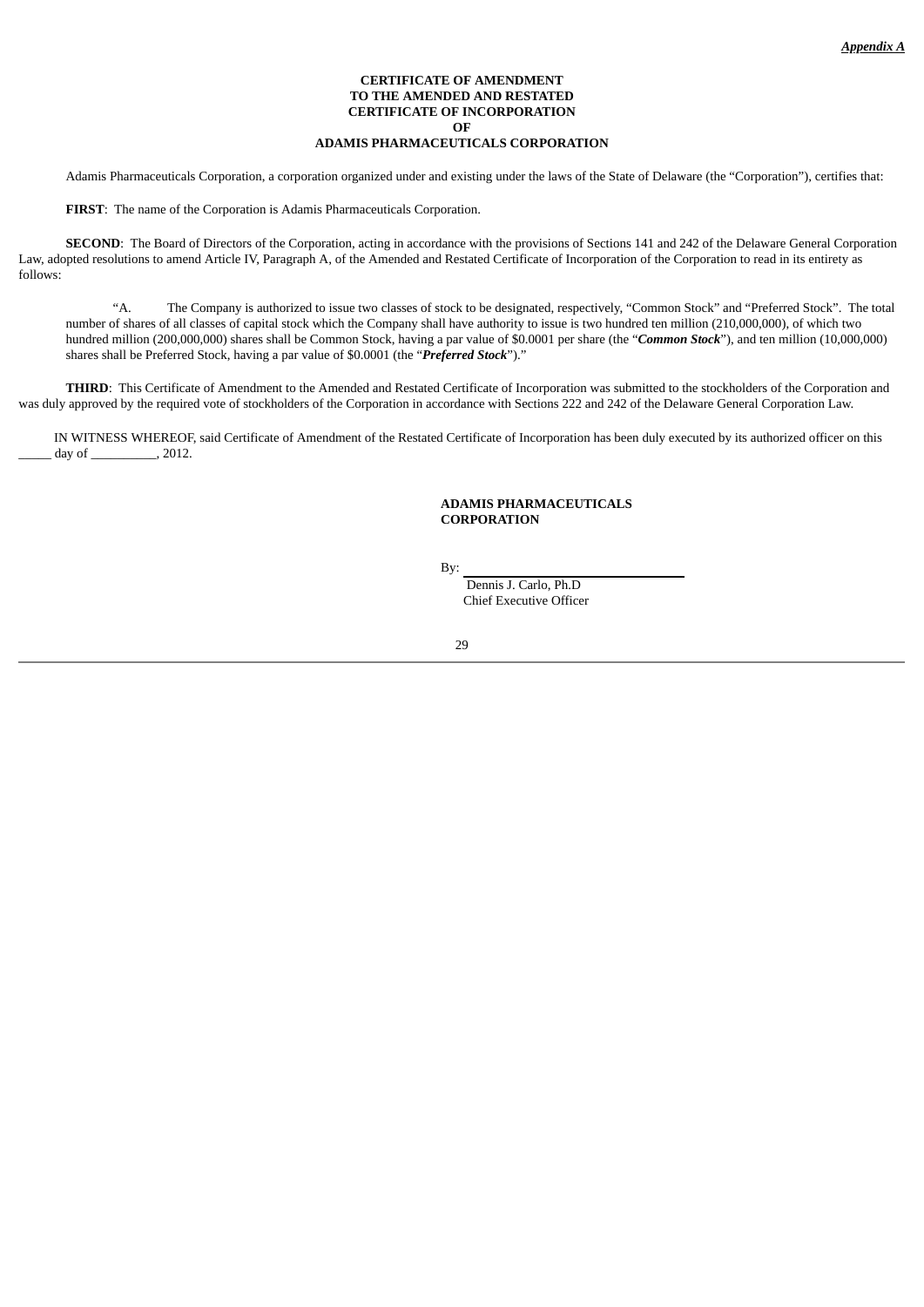## **ADAMIS PHARMACEUTICALS CORPORATION AUDIT COMMITTEE CHARTER**

#### **ORGANIZATION**

This charter governs the operations of the Audit Committee ("Committee") of Adamis Pharmaceuticals Corporation ("Adamis" or "Company"). The Committee shall review and reassess the charter at least annually and submit the charter for review by the Company's Board of Directors ("Board"). The Committee shall be appointed by the Board on the recommendation of the Nominating and Governance Committee, and shall comprise at least three directors, each of whom is independent, as defined by applicable law (including rules and regulations of the Securities and Exchange Commission), and by the listing requirements of any stock exchange or market on which the Company's Common Stock is traded ("Listing Requirements"), of Management and the Company; provided, however, that the Committee may include one member who is not considered independent under applicable Listing Requirements, only in the circumstances and subject to the provisions described in such Listing Requirements. All Committee members shall be financially literate and shall satisfy any required criteria under applicable Listing Requirements relating to understanding of financial statements, and at least one member shall have accounting or related financial management expertise and shall be considered to be a financial expert, as those criteria may be defined by the rules of the Securities and Exchange Commission and by applicable Listing Requirements.

#### STATEMENT OF POLICY

The Committee shall provide assistance to the Board in fulfilling its oversight responsibility to the shareholders, potential shareholders, the investment community, and others relating to the Company's financial statements and the financial reporting process, the systems of internal accounting and financial controls, the internal audit function, the annual independent audit of the Company's financial statements, and the legal compliance and ethics programs as established by Management and the Board. In so doing, it is the responsibility of the Committee to maintain free and open communication between the Committee members, independent auditors, and Management. The Company's independent auditors shall have unrestricted access at any time to Committee members. In discharging its oversight role, the Committee is empowered to investigate any matter brought to its attention with full access to all books, records, facilities, and personnel of the Company and the power to retain outside counsel, accounting experts or other advisors as it determines necessary to carry out its duties.

#### RESPONSIBILITIES AND PROCESSES

The primary responsibility of the Audit Committee is to oversee the Company's financial reporting process on behalf of the Board and report the results of its activities to the Board. Management is responsible for preparing Adamis' financial statements and for the appropriateness of the accounting principles and reporting policies that are used by the Company. The independent auditors are responsible for auditing those statements and for reviewing the Company's unaudited interim financial statements. The Committee in carrying out its responsibilities believes its policies and procedures should remain flexible, in order to best react to changing conditions and circumstances and requirements applicable to the Company. To the extent that responsibilities of the Committee relate specifically to applicable Listing Requirements or provisions of the Securities Exchange Act of 1934, as amended, or the rules and regulations promulgated thereunder (the "Exchange Act"), such responsibilities shall be subject to the effective date of such requirements and any subsequent amendment to, or interpretation of, such requirements. The Committee will take the appropriate actions to set the overall corporate "tone" for quality financial reporting, sound business risk practices, and ethical behavior.

The following shall be the principal recurring processes of the Committee in carrying out its oversight responsibilities. The processes are set forth as a guide with the understanding that the Committee may supplement them as appropriate.

· The Committee shall have a clear understanding with Management and the independent auditors that the independent auditors are ultimately accountable to the Board and the Audit Committee, as representatives of the Company's shareholders. The Committee shall discuss with the auditors their independence from Management and the Company and the matters included in the written disclosures required by the Independence Standards Board, and shall consider the compatibility of non-audit services with the auditors' independence. The Committee shall have direct responsibility for appointing, compensating, overseeing the work of, and replacing the external independent auditors.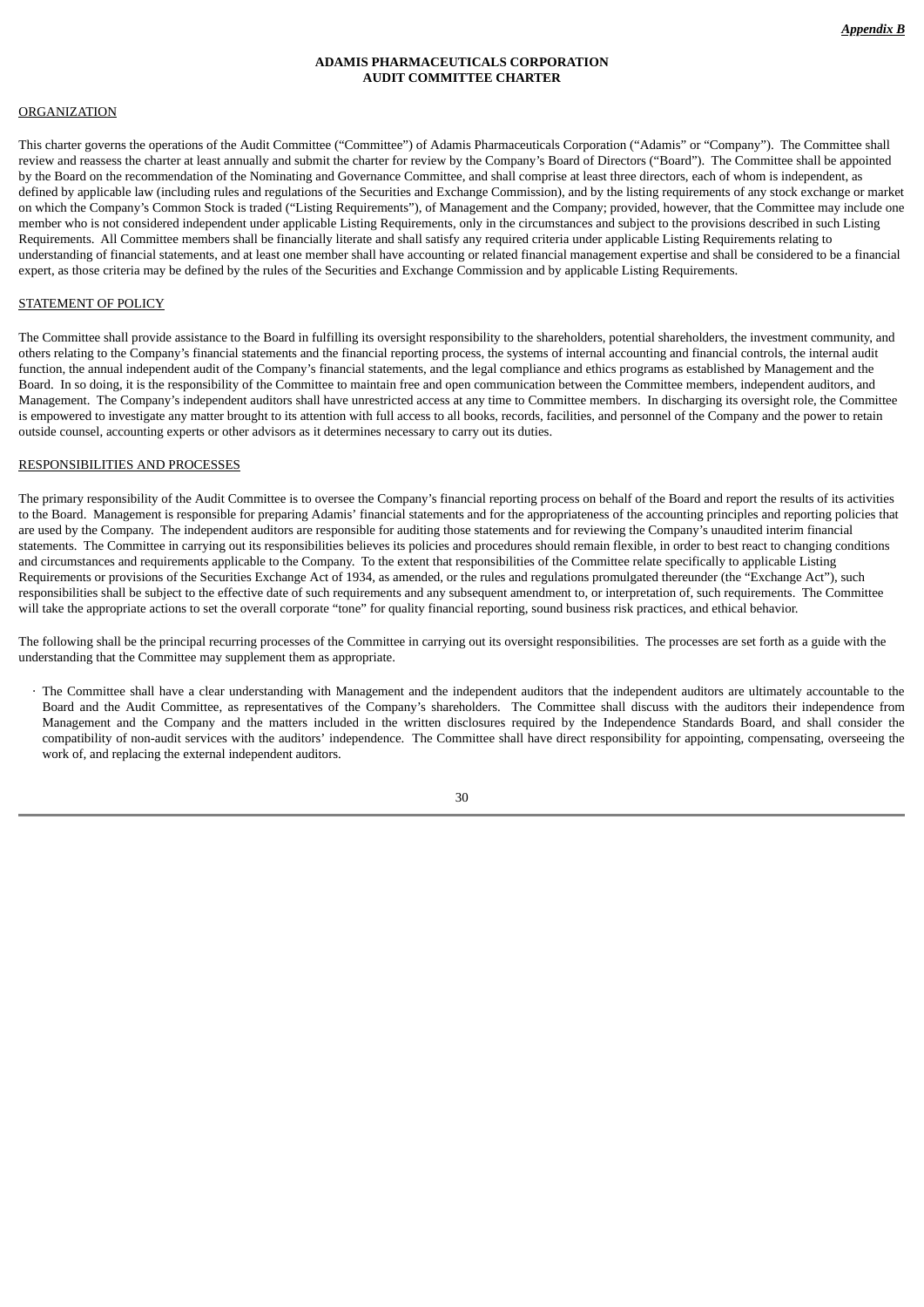- · The Committee shall pre-approve all audit and non-audit services to be provided by the external independent auditors (subject to any *de minimus* exceptions for non-audit services described in Section 10A of the Exchange Act, which are to approved by the Committee prior to the completion of the Audit), and shall not engage the independent auditors to perform the specific non-audit services proscribed by law or regulation. The Chair of the Committee may grant pre-approval of audit and non-audit services (and the Committee may delegate such authority to one or more other members of the Committee), provided that the pre-approval decision and related services are presented to the Committee at its next regularly scheduled meeting.
- · The Committee shall discuss with the independent auditors the overall scope and plans for their respective audits including the adequacy of staffing and compensation. Also, the Committee shall discuss with Management, and the independent auditors, the adequacy and effectiveness of the accounting and financial controls, including the Company's policies and procedures to assess, monitor and manage business risk, and legal and ethical compliance programs. The Committee shall periodically meet separately, in executive session, with Management, the outside auditors and the Company's internal audit personnel, and report regularly to the Board with respect to its activities. Further, the Committee shall meet separately with the independent auditors, with and without Management present, to discuss the results of their examinations and any issues or concerns warranting Committee attention. The Committee shall resolve any disagreements between management and the independent auditors regarding financial reporting. The Committee shall review with the independent auditors any audit problems or difficulties and Management's response. The Committee shall discuss with Management the Company's major financial risk exposures and the steps Management has taken to monitor and control such exposures, including the Company's risk assessment and risk management policies.
- · The Committee shall review and approve all transactions between the Company and any related party (as that term is defined under applicable Nasdaq listing standards).
- · The Committee shall establish procedures to receive and process complaints regarding accounting, internal auditing controls or auditing matters, and for employees to make confidential, anonymous complaints regarding questionable accounting or auditing matters.
- The Committee shall establish procedures to receive and process communications concerning possible violations of the Company's Code of Business Conduct and Ethics or other potential improper conduct at the Company.
- · The Committee shall review the interim financial statements (and the Management's Discussion and Analysis of Financial Condition and Results of Operations section of the Company's periodic reports to be filed with the Securities and Exchange Commission) with Management and the independent auditors prior to the filing of the Company's Quarterly Report on Form 10-Q. The Committee shall discuss with management and the independent auditors the Company's selection, application and disclosure of critical accounting policies, including as appropriate, all GAAP alternative treatments of financial information that were discussed with Management, their ramifications and the treatment preferred by the independent auditors and other material written communications between the independent auditors and Management. Also, the Committee shall discuss the results of the quarterly review and any other matters required to be communicated to the Committee by the independent auditors under generally accepted auditing standards. The chair of the Committee may represent the entire Committee for the purposes of this review.
- · The Committee shall review with Management and the independent auditors the financial statements (and the Management's Discussion and Analysis of Financial Condition and Results of Operations section of the Company's periodic reports to be filed with the Securities and Exchange Commission) to be included in the Company's Annual Report on Form 10-K, including their judgment about the quality, not just acceptability, of accounting principles, the reasonableness of significant judgments, and the clarity of the disclosures in the financial statements. Also, the Committee shall discuss the results of the annual audit and any other matters required to be communicated to the Committee by the independent auditors under generally accepted auditing standards. The Committee shall recommend to the Board of Directors whether the audited financial statements should be included in the Company's Annual Report on Form 10-K.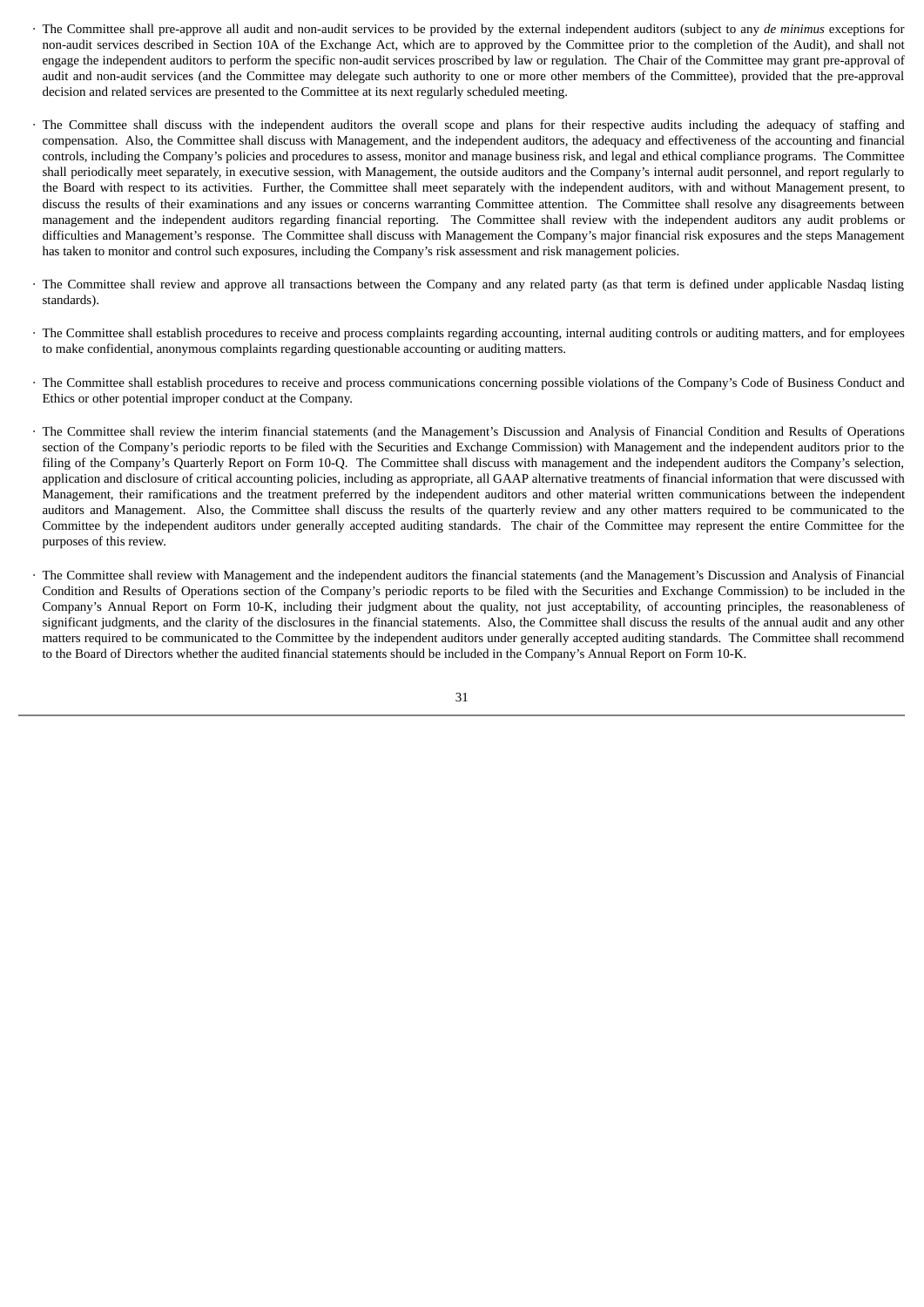- · The Committee shall review any disclosures made to the Committee by the Company's principal executive officer and principal financial officer during their certification process for the Company's periodic reports about any significant deficiencies in the design or operation of internal controls or material weaknesses therein and any fraud involving management or other employees who have a significant role in the Company's internal controls.
- · The Committee shall set clear hiring policies for employees or former employees of the independent auditors that meet the SEC regulations and stock exchange listing standards.
- · The Committee shall review and discuss the Company's earnings press releases with Management and, if available, the auditors. The Chair of the Committee may represent the entire Committee for the purposes of this review.
- · The Committee shall receive corporate attorneys' reports of evidence of a material violation of securities laws or breaches of fiduciary duty.
- · The Committee shall prepare its report to be included in the Company's annual proxy statement, as required by SEC regulations.
- · The Committee shall perform an evaluation of its performance at least annually to determine whether it is functioning effectively.
- · The Committee shall perform any other activities required by applicable law, rules or regulations, including the rules of the Securities and Exchange Commission and any applicable Listing Requirements, and perform other activities that are consistent with this charter, the Company's bylaws and governing laws, as the Committee or the Board deems necessary or appropriate.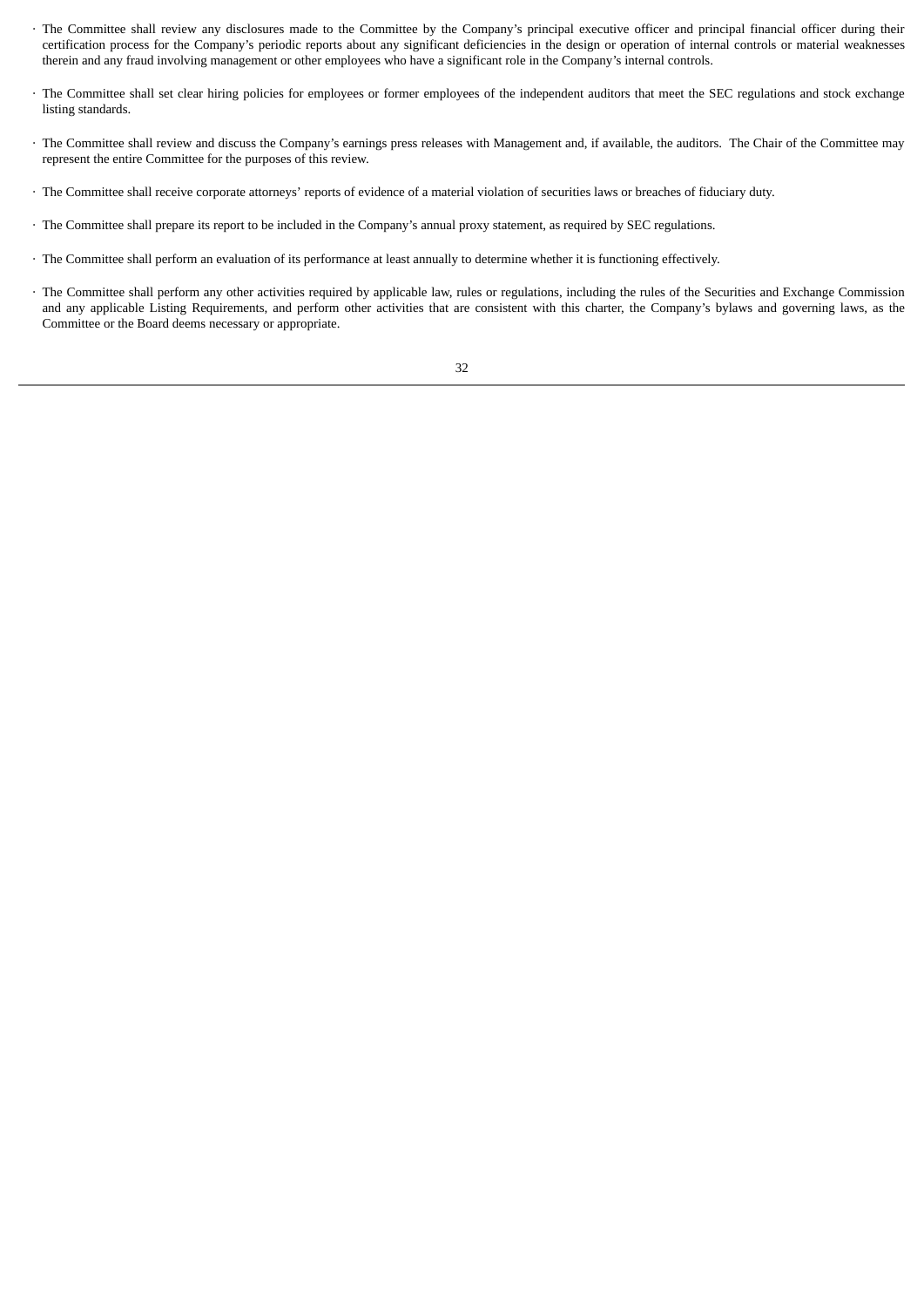## **ADAMIS PHARMACEUTICALS CORPORATION CHARTER OF THE NOMINATING AND CORPORATE GOVERNANCE COMMITTEE OF THE BOARD OF DIRECTORS**

## **I. Purpose**

The purpose of the Nominating and Corporate Governance Committee (the "Committee") of the Board of Directors (the "Board") of Adamis Pharmaceuticals Corporation (the "Company") is (1) to recruit, evaluate and nominate candidates to be presented for appointment or election to serve as members of the Board; (2) to recommend nominees for Board committees; (3) to recommend corporate governance guidelines applicable to the Company; and (4) to review the Board's performance.

#### **II. Committee Authority and Responsibilities**

- · The Committee shall identify a slate of nominees to be proposed by the Company for election at each annual meeting of stockholders and the Committee shall develop a process for considering stockholder suggestions for Board nominees;
- · The Committee shall consider the performance and qualifications of each potential nominee not only for their individual strengths but for their contribution to the Board as a group;
- · The Committee shall identify potential candidates to fill Board vacancies that may be created by expansion of the number of members of the Board and by resignation, retirement or other termination of service of incumbent Board members;
- · The Committee shall have sole authority to retain and terminate any search firm to be used to identify director candidates, including sole authority to approve such firm's fees and other retention terms;
- · The Committee shall recommend to the Board nominees for Board committees;
- · The Committee shall recommend a set of corporate governance principles applicable to the Company and review and assess the adequacy of such guidelines;
- · The Committee may establish subcommittees and delegate authority to such subcommittees;
- · The Committee may obtain advice from internal or external legal, accounting or other advisors; and
- · The Committee shall annually review the performance of the Board and the Committee.

## **III. Membership**

All members of the Committee will be appointed by, and shall serve at the discretion of, the Board. The Board may elect a member of the Committee to serve as the Chair of the Committee. If the Board does not elect a Chair, the members of the Committee may designate a Chair by majority vote of the Committee membership.

The Committee shall consist of three members of the Board, each of which shall be persons who are not officers or employees of the Company or any subsidiary and who, in the opinion of the Board, have no other relationship or interest that would interfere with the exercise of independent judgment in carrying out the responsibilities of Committee members.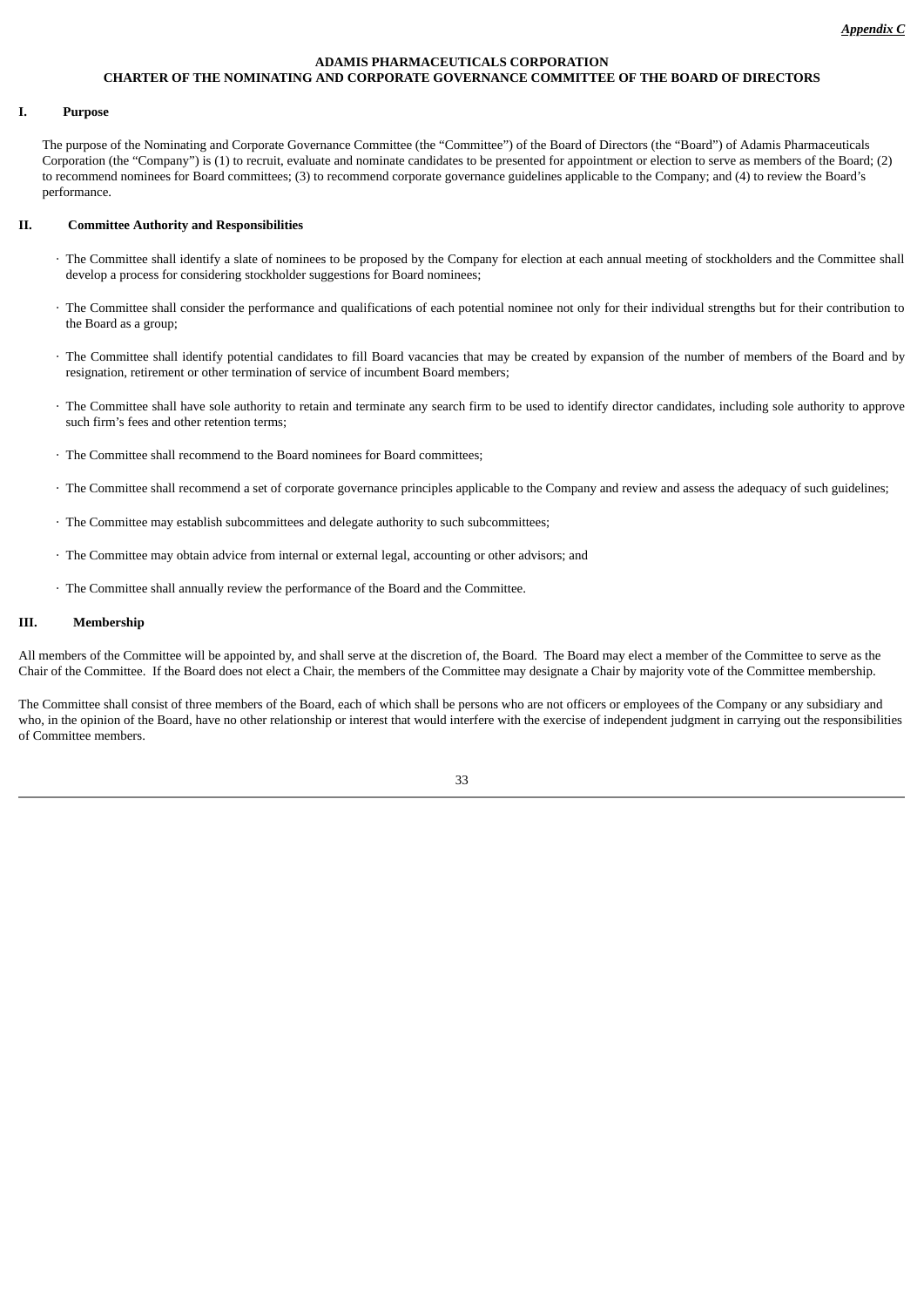## **IV. Meetings and Reports**

Meetings of the Committee shall be held from time to time as determined by the Board or the Committee. In accordance with the Bylaws of the Company, the Committee may take action by unanimous written consent.

The Committee shall keep minutes of its proceedings, which minutes shall be retained with the minutes of the proceedings of the Board.

The Committee shall make regular reports to the Board.